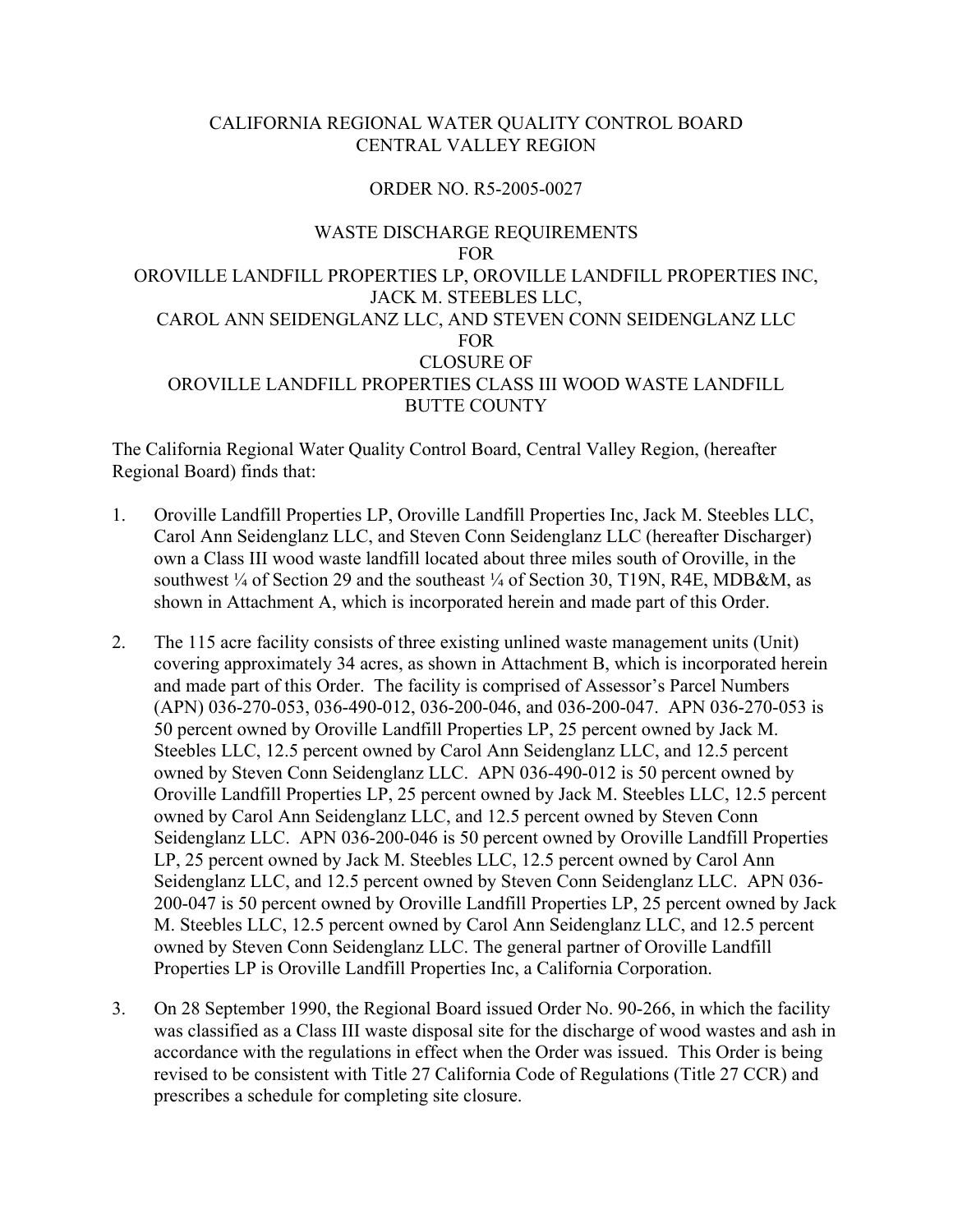# **SITE DESCRIPTION**

- 4. The landfill is located along the eastern margin of the Sacramento Valley approximately one mile east of the Feather River. The area is characterized by rolling foothills grading eastward into the steeper flanks of the Sierra Nevada Mountains and westward toward the flat expanse of the valley floor.
- 5. Existing vegetation adjacent to the landfill consists of scrub oak and chaparral brush. The previous site owner planted eucalyptus trees on the southeast side of the landfill property.
- 6. Four major geologic units have been identified beneath the site. The units that have been identified from the top of the meta-volcanic bedrock to the ground surface are the Ione Formation, the Merhten Formation, the Nomlaki Tuff, and the Laguna Formation. With the exception of the volcanic Nomlaki Tuff, the units are composed of Cenozoic flood deposits from the current and ancestral Feather River System. The Laguna and Merhten Formations contain water bearing sands and gravels that are commonly separated by interbedded clayey aquitards.
- 7. The closest Holocene fault is the Cleveland Hill Fault located approximately seven miles southeast of the facility. The maximum credible earthquake is estimated to be a  $M_L = 6$ . The peak horizontal acceleration at the site, considering the maximum credible earthquake, is approximately 0.3g.
- 8. Land uses within 1,000 feet of the facility are zoned industrial.
- 9. The climate in the Oroville area is dry with hot summers and mild winters. The facility receives a mean annual rainfall of 29 inches with nearly 90 percent occurring between November and April. The average annual evaporation is approximately 68 inches. Based upon these data, the net annual evaporation is approximately 39 inches.
- 10. The 100-year, 24-hour precipitation event is estimated to be 5.51 inches, based on Department of Water Resources' Bulletin No. 195 entitled *Rainfall Analysis for Drainage Design Volume II Long-Duration Precipitation Frequency Data*, dated October 1976.
- 11. The waste management facility is not within a 100-year flood plain.

# **WASTE AND SITE CLASSIFICATION**

12. The Discharger purchased the site in September 2002. The previous owner, Louisiana-Pacific Corporation, discharged wood wastes to Units 1 and 2, and ash from a wood-fired cogeneration facility to Unit 4. Unit 3 was sited, but never received waste. Unit 1 stopped receiving wastes in 1988 and Unit 2 stopped receiving wastes in 2001.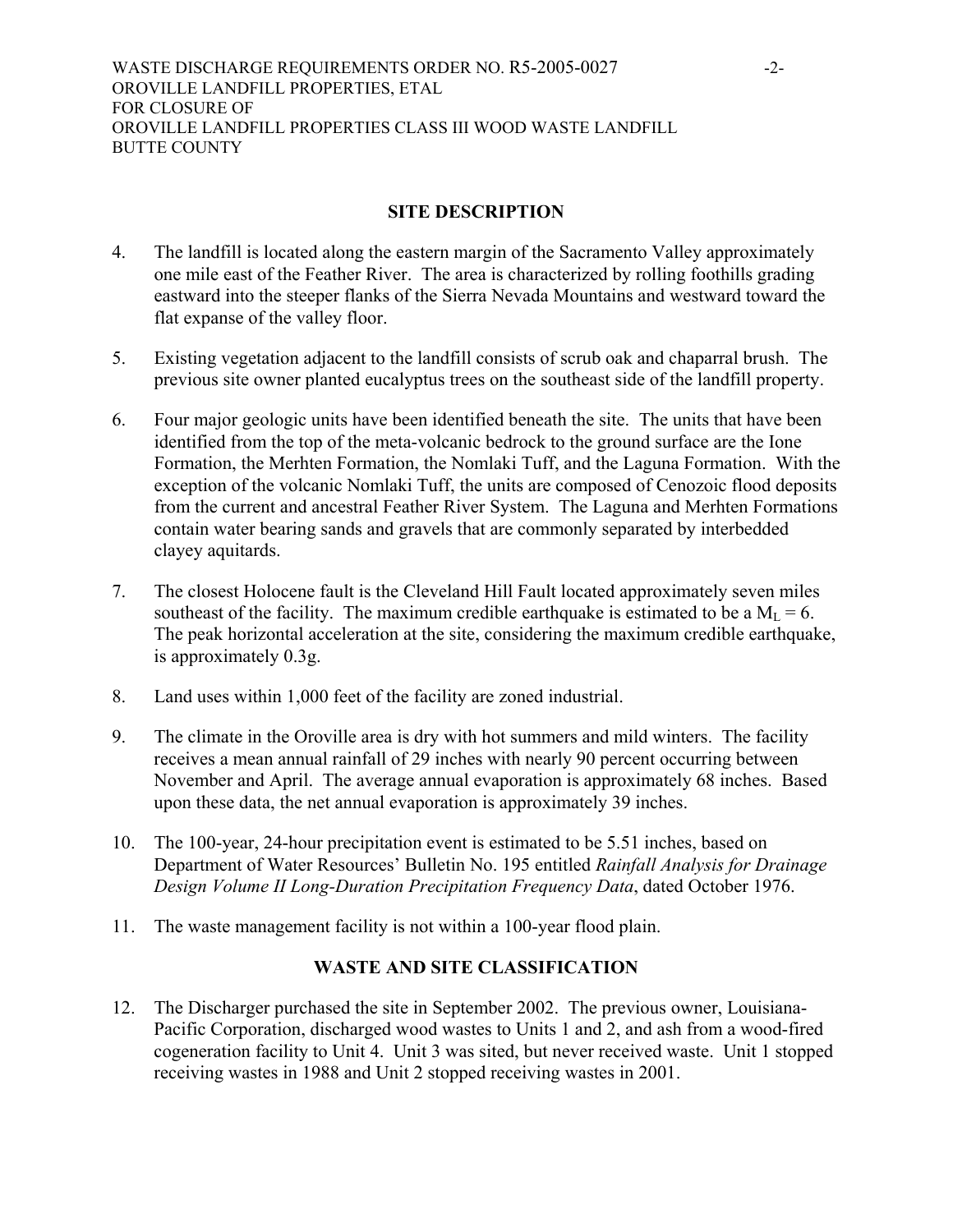WASTE DISCHARGE REQUIREMENTS ORDER NO. R5-2005-0027 -3-OROVILLE LANDFILL PROPERTIES, ETAL FOR CLOSURE OF OROVILLE LANDFILL PROPERTIES CLASS III WOOD WASTE LANDFILL BUTTE COUNTY

13. Chemical constituents found in the wood waste at the facility that have the potential to affect the quality of waters of the State include pentachlorophenol (PCP), formaldehyde, polynuclear aromatic hydrocarbons (PAHs), tannins, and lignins. The PCP probably originated from contaminated water discharged from the Koppers wood-treating facility that was located adjacent to the former Louisiana-Pacific Corporation sawmill and used to sprinkle the facility's log decks. Formaldehyde in the waste originated from the Louisiana-Pacific Corporation hardboard facility, which used a urea-formaldehyde glue. PAH compounds encountered in the waste may be from water flowing from the adjacent Koppers wood-treating facility or associated with ash that was previously disposed in the landfill. Tannins and lignins are normal decomposition products of wood waste. None of the above constituents have been detected in groundwater beneath the site in concentrations that affect beneficial uses.

# **SURFACE AND GROUND WATER CONDITIONS**

- 14. The *Water Quality Control Plan for the Sacramento River and San Joaquin Basins, Fourth Edition* (hereafter Basin Plan), designates beneficial uses, establishes water quality objectives, and contains implementation plans and policies for all waters of the Basin.
- 15. Surface drainage is to intermittent drainage courses north and west of the facility, which are tributary to the Feather River in the Lower Feather River Hydrologic Area (515.40) of the Sacramento Hydrologic Basin. The Feather River is located approximately one mile west of the site.
- 16. The designated beneficial uses of the Feather River, as specified in the Basin Plan, are municipal and agricultural supply, water contact and non-water contact recreation, warm and cold fresh water habitat, warm and cold freshwater fish migration, warm and cold freshwater fish spawning habitat, wildlife habitat, and groundwater recharge.
- 17. The first encountered groundwater is about 75 to 140 feet below the native ground surface. Groundwater elevations range from 126 feet MSL to 177 feet MSL.
- 18. Monitoring data indicates background groundwater quality has an electrical conductivity (EC) ranging between 325 and 525 micromhos/cm and a total dissolved solids (TDS) concentration ranging between 163 and 300 mg/l.
- 19. The direction of groundwater flow is toward the southwest. The groundwater gradient measured during first quarter 2004 was 0.01 feet per foot.
- 20. The designated beneficial uses of the groundwater, as specified in the Basin Plan, are domestic and municipal supply, agricultural supply, industrial service supply, and industrial process supply.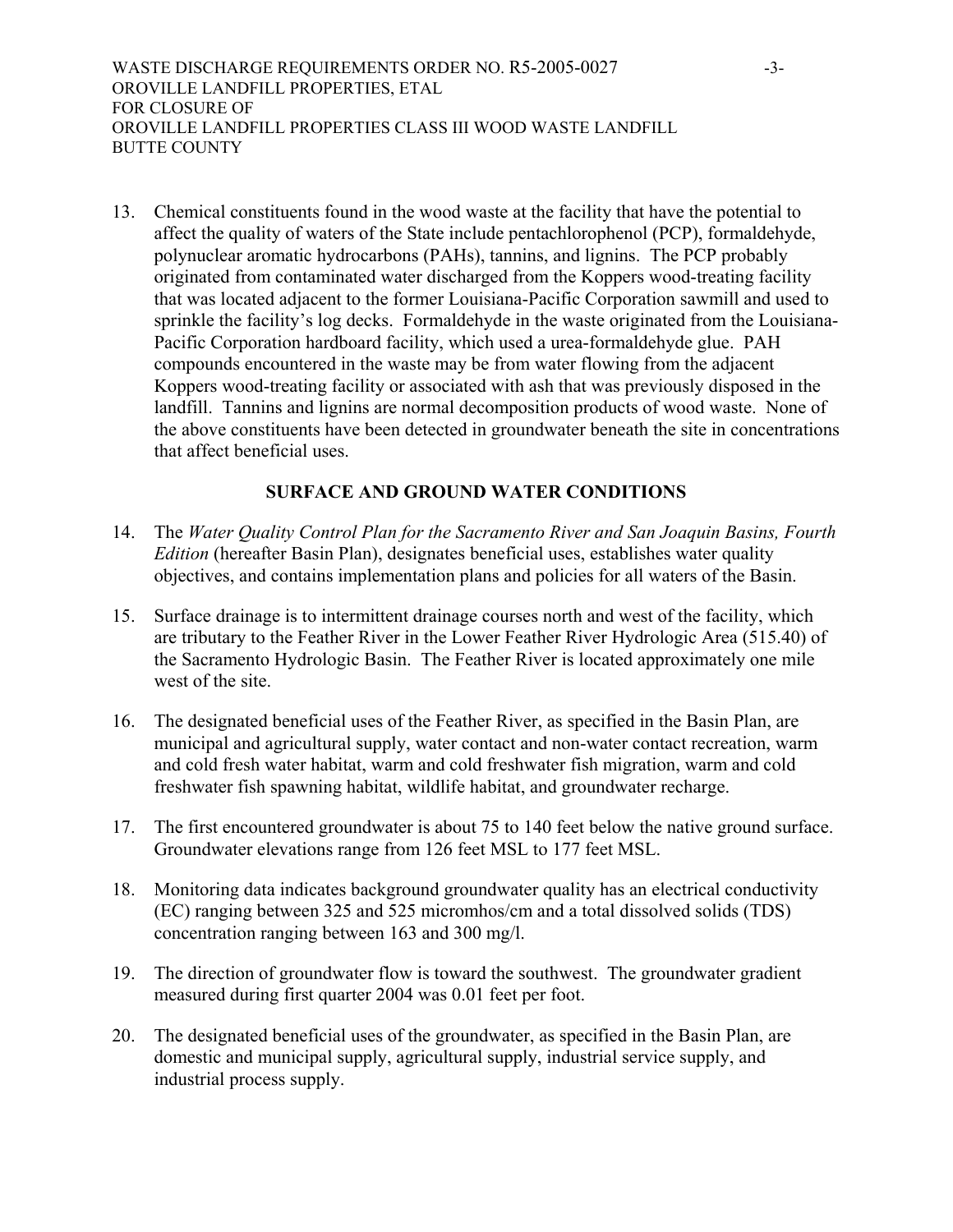WASTE DISCHARGE REQUIREMENTS ORDER NO. R5-2005-0027 -4-OROVILLE LANDFILL PROPERTIES, ETAL FOR CLOSURE OF OROVILLE LANDFILL PROPERTIES CLASS III WOOD WASTE LANDFILL BUTTE COUNTY

## **SURFACE AND GROUND WATER MONITORING**

- 21. The current groundwater monitoring system includes four monitoring wells, LF-1A, LF-2, LF-4, and LF-5. Three additional monitoring wells (LF-1, LF-3, and W-2) have previously been included in the groundwater monitoring network. However, these wells are no longer used in the current monitoring system. Monitoring well LF-1 was replaced by monitoring well LF-1A in August 2000 due to an improper screen interval and low groundwater yield. This Order requires monitoring well LF-1 to be properly abandoned/destroyed under permit from Butte County. It has been reported that monitoring well LF-3 was abandoned after Unit 1 ceased accepting wastes. However, there is no data to demonstrate proper destruction of this well, and this Order requires the Discharger to provide proof of the abandonment of monitoring well LF-3. Monitoring well W-2 was installed in June 1988 by the United States Environmental Protection Agency as part of the soil and groundwater investigation at the Koppers Superfund Site located adjacent to the former Louisiana-Pacific Corporation mill. It has been reported that monitoring well W-2 was abandoned after the site investigation was completed, but data demonstrating proper destruction of the well has not been provided. This Order requires the Discharger to provide proof of the abandonment of monitoring well W-2.
- 22. Monitoring well LF-1A was installed in August 2000 and is located north and hydraulically up gradient of Unit 1. The total depth of well LF-1A is 138 feet with a screened interval between 115 and 135 feet below ground surface (bgs). Monitoring well LF-2 was installed in June 1987 and is located near the southwest corner and hydraulically downgradient of Unit 2. The total depth of well LF-2 is 162 feet with a screened interval between 138 and 158 feet bgs. Monitoring well LF-4 was installed in June 1987 and is located just south and hydraulically down or cross gradient of Unit 1. The total depth of well LF-4 is 160 feet with a screened interval between 129 and 159 feet bgs. Monitoring well LF-5 was installed in June 1987 and is located just south and hydraulically downgradient of Unit 2. The total depth of well LF-5 is 169 feet with a screened interval between 138 and 168 feet bgs.
- 23. Groundwater at the site flows to the southwest away from the Units. Unit 1 does not have a monitoring well along its hydraulically downgradient western edge. Recent leachate seeps at the northwest corner of Unit 1 drain toward an unlined storm water detention pond. The Discharger's groundwater detection monitoring program at this Unit currently does not satisfy the requirements contained in Title 27 CCR because no well exists on the western hydraulically downgradient edge of the Unit. This Order will require the Discharger to install an additional groundwater monitoring well along the hydraulically downgradient western edge of Unit 1 in order to satisfy the requirements for a groundwater detection monitoring program found in Title 27 CCR, unless the Discharger clean closes the site in accordance with provisions of Title 27 CCR.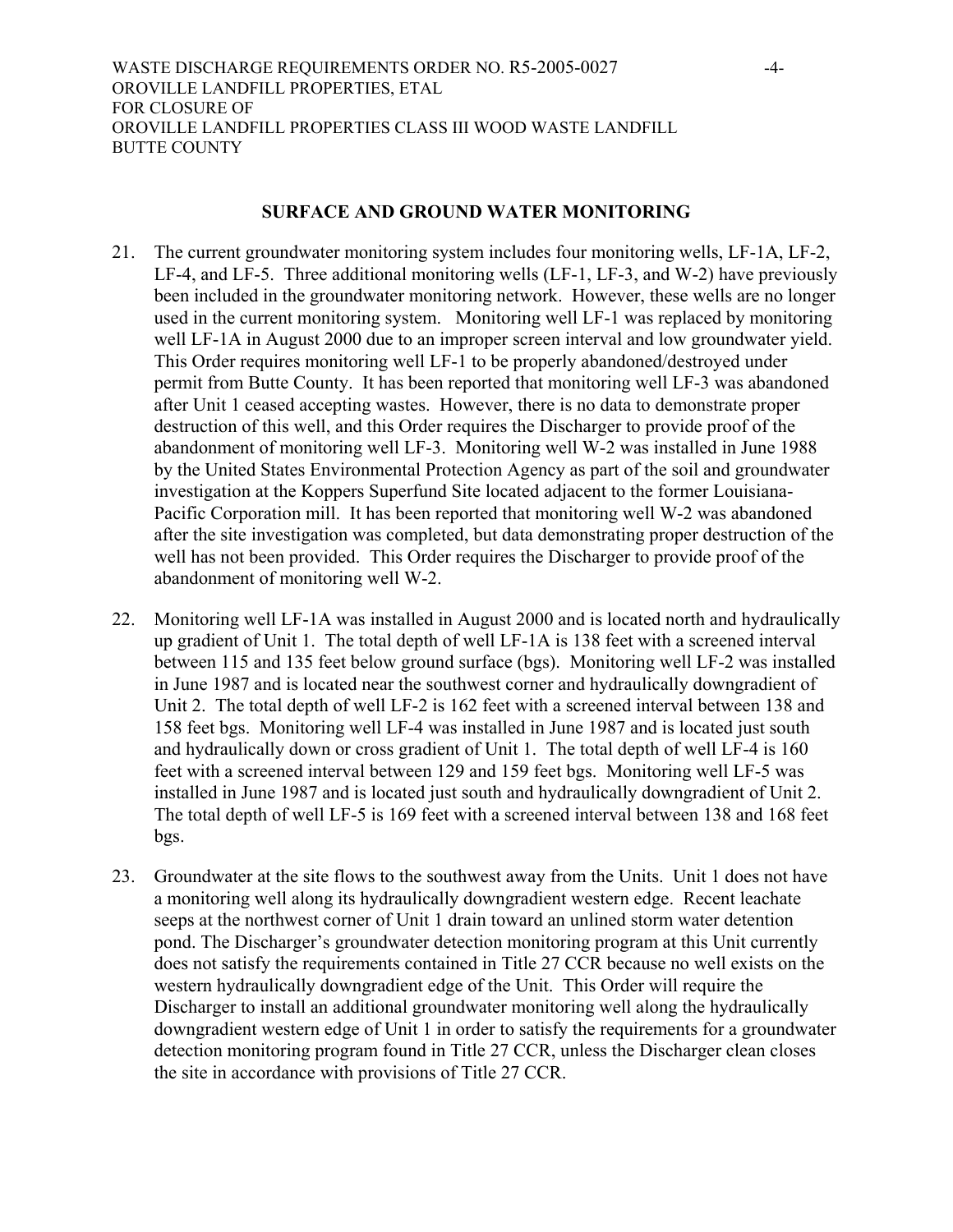WASTE DISCHARGE REQUIREMENTS ORDER NO. R5-2005-0027 -5-OROVILLE LANDFILL PROPERTIES, ETAL FOR CLOSURE OF OROVILLE LANDFILL PROPERTIES CLASS III WOOD WASTE LANDFILL BUTTE COUNTY

- 24. Three unlined storm water detention basins exist at the site. Pond 1 is located at the northwest corner of Unit 1, Pond 5 is located at the western edge of Unit 2, and Pond 7 is located at the southeast corner of the facility. Surface drainage from the site and Units drains toward these three ponds. Once the storm water level in the ponds reaches a specific point, water discharges off site to surface drainage courses and toward the Feather River. A leachate seep has recurred over the last three winters at the northwest corner of Unit 1, just above Pond 1. Surface water quality monitoring is required pursuant to this Order and the Surface Water Detection Monitoring Program satisfies the requirements of Title 27.
- 25. Volatile organic compounds (VOCs) are often detected in a release from a landfill. Since volatile organic compounds are not naturally occurring and thus have no background value, they are not amenable to the statistical analysis procedures contained in Title 27 CCR for the determination of a release of wastes from a Unit.
- 26. Title 27 CCR Sections 20415(e)(8) and (9) provide for the non-statistical evaluation of monitoring data that will provide the best assurance of the earliest possible detection of a release from a Unit in accordance with Title 27 CCR Section 20415(b)(1)(B)2.-4. However, Title 27 CCR does not specify a specific method for non-statistical evaluation of monitoring data.
- 27. The Regional Board may specify a non-statistical data analysis method pursuant to Title 27 CCR Section 20080(a)(1). Section 13360(a)(1) of the California Water Code allows the Regional Board to specify requirements to protect underground or surface waters from leakage from a solid waste site, which includes a method to provide the best assurance of determining the earliest possible detection of a release.
- 28. In order to provide the best assurance of the earliest possible detection of a release of nonnaturally occurring waste constituents from a Unit, this Order specifies a non-statistical method for the evaluation of monitoring data.
- 29. The specified non-statistical method for evaluation of monitoring data provides two criteria (or triggers) for making the determination that there has been a release of non-naturally occurring waste constituents from a Unit. The presence of two non-naturally occurring waste constituents above their respective method detection limit (MDL), or one nonnaturally occurring waste constituent detected above its practical quantitation limit (PQL), indicates that a release of waste from a Unit has occurred. Following an indication of a release, verification testing will be conducted to determine whether there has been a release from the Unit, or there is a source of the detected constituents other than the landfill, or the detection was a false detection. Although the detection of one non-naturally occurring waste constituent above its MDL is sufficient to provide for the earliest possible detection of a release, the detection of two non-naturally occurring waste constituents above the MDL as a trigger is appropriate due to the higher risk of false-positive analytical results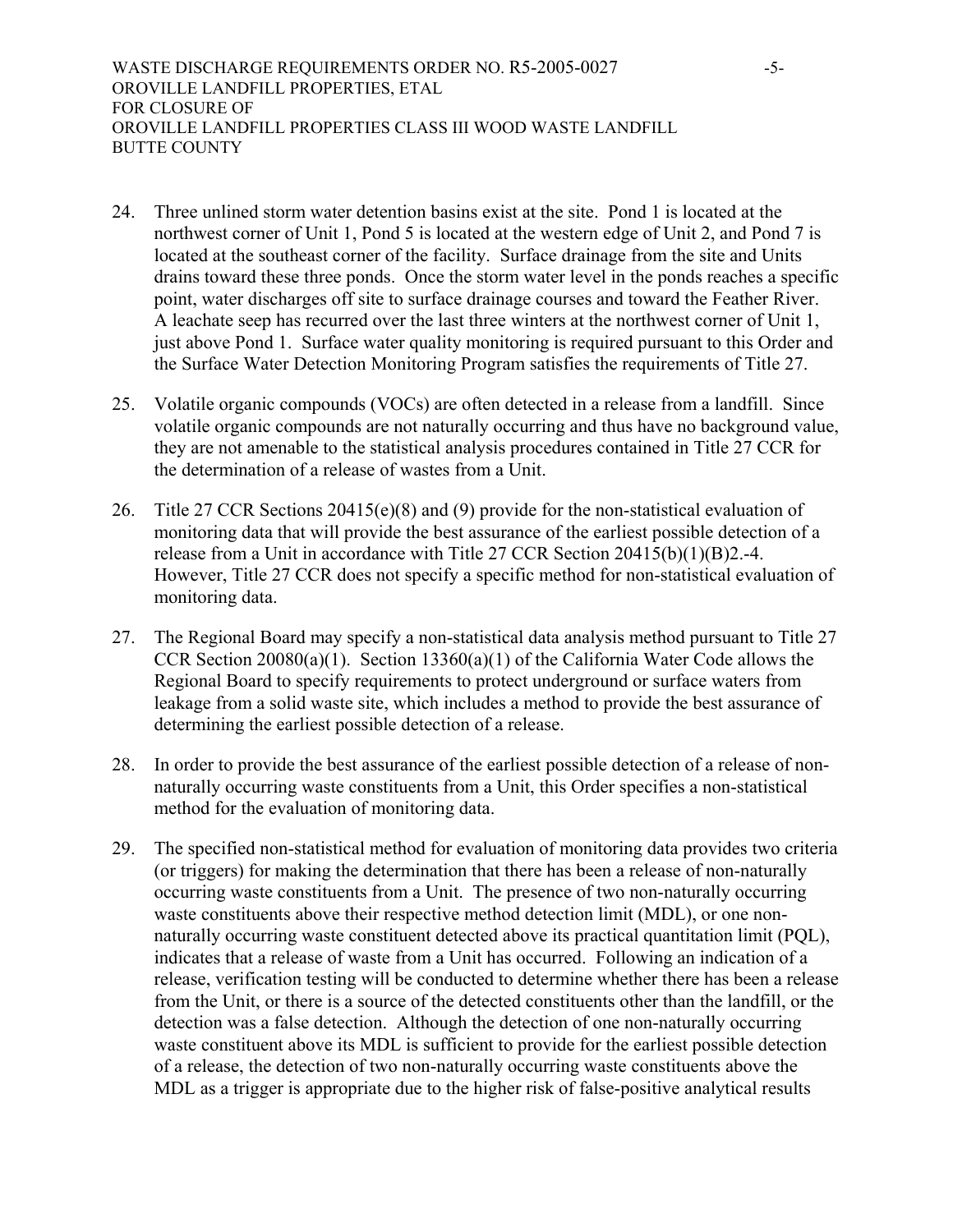and the corresponding increase in sampling and analytical expenses from the use of one non-naturally occurring waste constituent above its MDL as a trigger.

# **LANDFILL CLOSURE**

- 30. This landfill is not yet closed. The current Discharger has never disposed wastes at the site. The last receipt of waste at the site was to Unit 2 during second quarter of 2001. Several leachate seeps at the northwest corner of Unit 1 have recurred annually during the wet weather season for at least the last three years. Low concentrations of pentachlorophenol and formaldehyde were detected in storm water ponds at the site, including Pond 1 located below the leachate seep locations, during 2003 and 2004.
- 31. In accordance with Title 27 CCR Section 20950(a)(2)(A)(1), the goal of closure Performance Standards includes, but is not limited to, installation of a final cover to minimize water infiltration into the waste, thereby minimizing the production of leachate and gas.
- 32. In accordance with Title 27 CCR Section 20950(a)(2)(B), the goal of closure Performance Standards for Units that are clean-closed is to physically remove all waste and contaminated materials from the Unit and from its underlying and surrounding environs, such that the waste in the Unit no longer poses a threat to water quality. Successful completion of clean-closure eliminates the need for any postclosure maintenance period.
- 33. The Discharger has proposed a pilot study to determine whether clean-closure of the site is a feasible alternative to capping the wastes in place with an engineered cover and associated postclosure maintenance. The pilot study proposal includes characterization of buried wastes from each Unit and evaluation of excavation and processing techniques used during material recovery activities. A Final Pilot Study Report regarding the feasibility of clean-closure is due **by 1 April 2005**.
- 34. This Order allows the Discharger to proceed with clean-closure actions in accordance with Section 21090(f) of Title 27 CCR or final site closure, including capping buried wastes in place with an engineered cover and associated postclosure maintenance, in accordance with applicable closure provisions of Title 27 CCR.
- 35. Construction may proceed only after all applicable Clean-Closure Plans and/or Final Closure and Postclosure Maintenance Plans, Construction Quality Assurance Plans, design plans, and specifications have been approved by Executive Officer.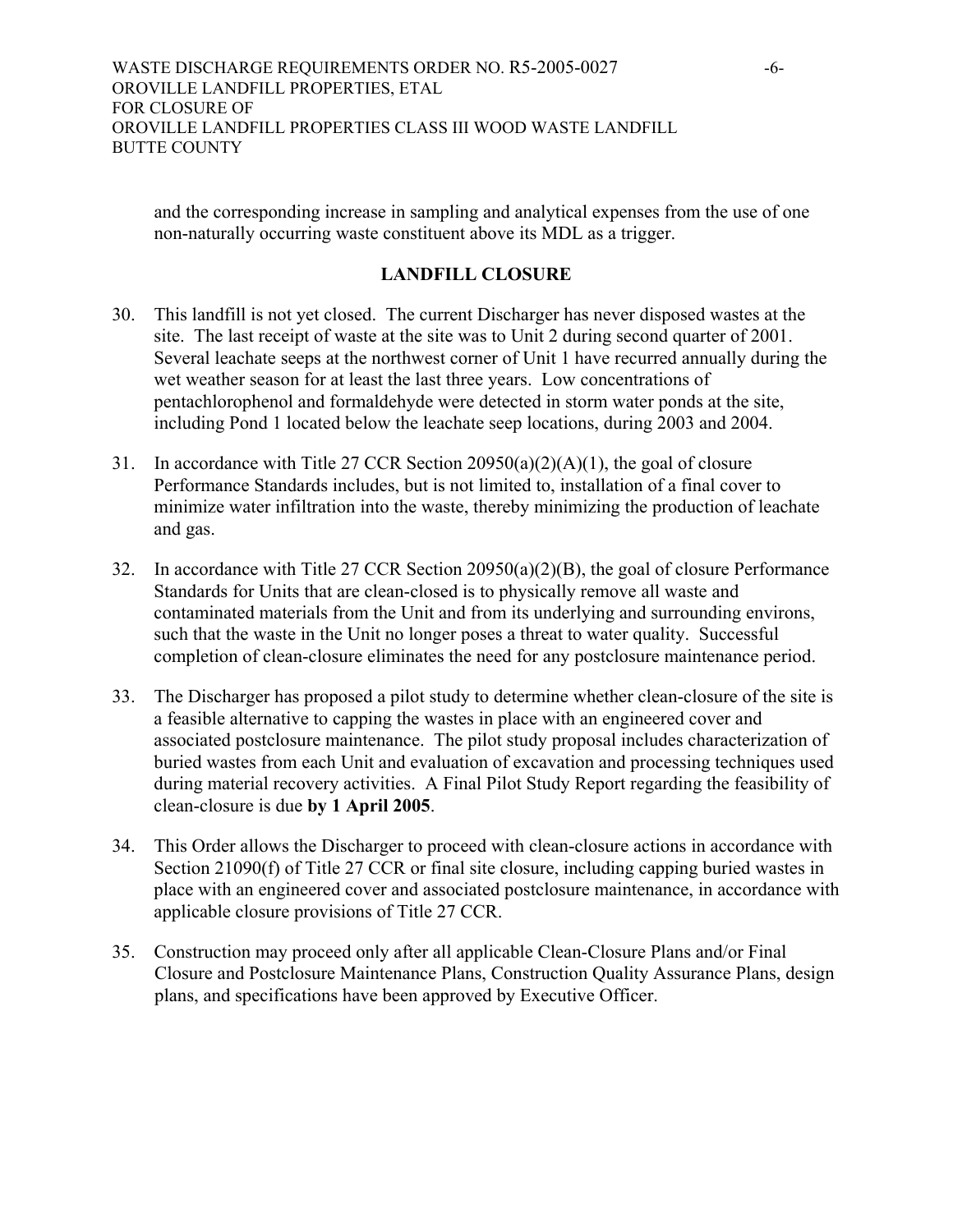# **CONSTRUCTION AND ENGINEERED ALTERNATIVE**

- 36. Title 27 CCR Section 20080(b) allows the Regional Board to consider the approval of an engineered alternative to prescriptive standards. In order to approve an engineered alternative in accordance with Title 27 CCR Sections  $20080(c)(1)$  and (2), the Discharger must demonstrate that the prescriptive design is unreasonably and unnecessarily burdensome and will cost substantially more than an alternative which will meet the criteria contained in Title 27 CCR Section 20080(b), or would be impractical and would not promote attainment of applicable performance standards. The Discharger must also demonstrate that any proposed engineered alternative liner system(s) is/are consistent with the performance goal addressed by the particular prescriptive standard, and provides protection against water quality impairment equivalent to the prescriptive standard in accordance with Title 27 CCR Section 20080(b)(2).
- 37. Section 13360(a)(1) of the California Water Code allows the Regional Board to specify the design, type of construction, and/or particular manner in which compliance must be met in Waste Discharge Requirements or Orders for the discharge of waste at solid waste disposal facilities.

# **CEQA AND OTHER CONSIDERATIONS**

- 38. The action to revise waste discharge requirements for this existing facility is exempt from the provisions of the California Environmental Quality Act (CEQA), Public Resource Code Section 21000, et seq., and the CEQA guidelines, in accordance with Title 14 CCR, Section 15301.
- 39. This Order implements:
	- a. *The Water Quality Control Plan for the Sacramento River and San Joaquin River Basins, Fourth Edition* (and subsequent revisions);
	- b. The prescriptive standards and performance goals of Chapters 1 through 7, Subdivision 1, Division 2, Title 27 CCR, effective 18 July 1997, and subsequent revisions;
	- c. The *Porter-Cologne Water Quality Control Act* (as amended 1 January 2004 and subsequent revisions); and
	- d. State Water Resources Control Board Resolution No. 68-16, *Statement of Policy With Respect to Maintaining High Quality of Waters in California*.
- 40. Section 13267(b) of California Water Code provides that: "In conducting an investigation specified in subdivision (a), the Regional Board may require that any person who has discharged, discharges, or is suspected of discharging, or who proposed to discharge within its region, or any citizen or domiciliary, or political agency or entity of this state who had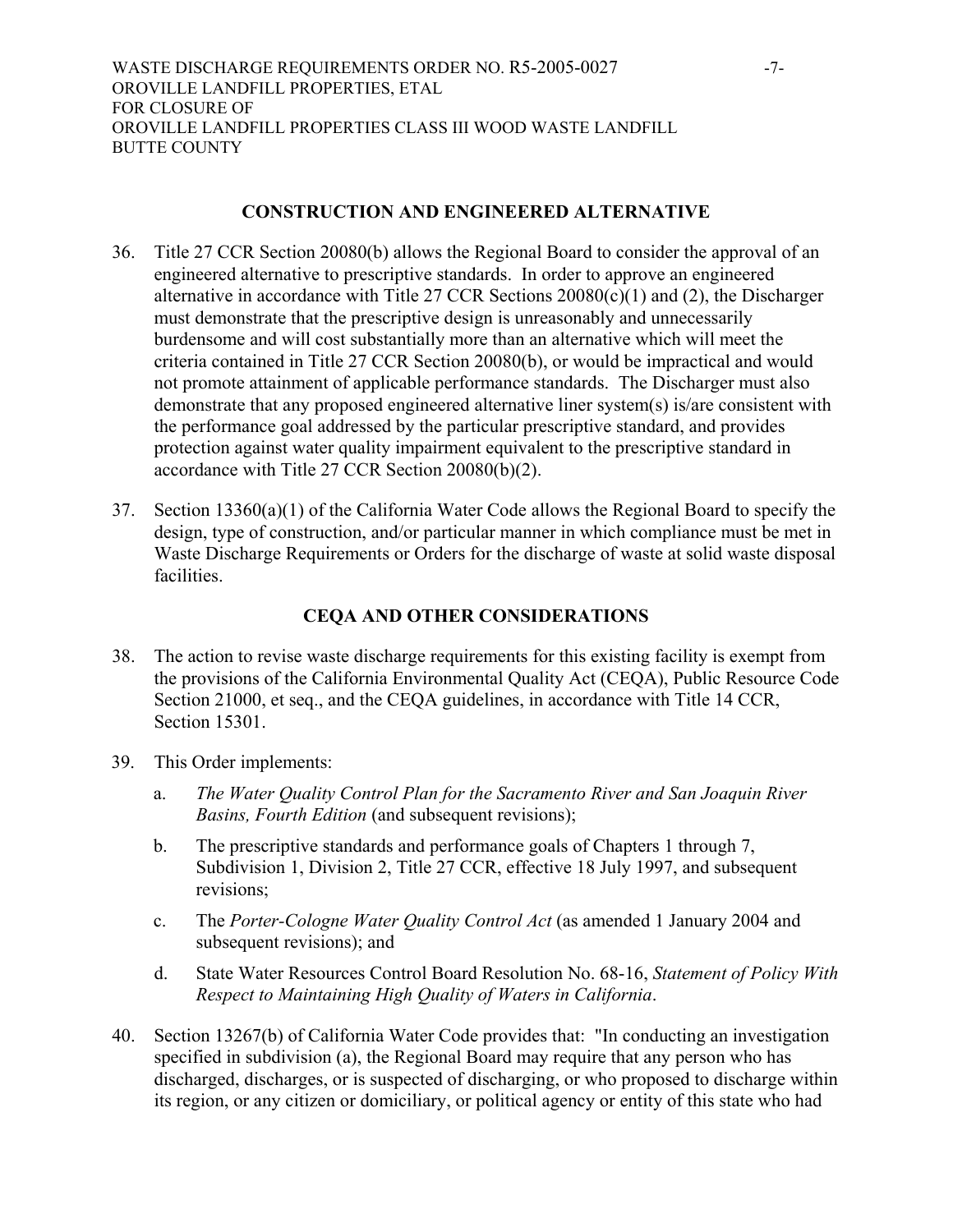WASTE DISCHARGE REQUIREMENTS ORDER NO. R5-2005-0027 -8-OROVILLE LANDFILL PROPERTIES, ETAL FOR CLOSURE OF OROVILLE LANDFILL PROPERTIES CLASS III WOOD WASTE LANDFILL BUTTE COUNTY

discharged, discharges, or is suspected of discharging, or who proposed to discharge waste outside of its region that could affect the quality of the waters of the state within its region shall furnish, under penalty of perjury, technical or monitoring program reports which the board requires. The burden, including costs of these reports, shall bear a reasonable relationship to the need for the reports and the benefits to be obtained from the reports. The monitoring and reporting program required by this Order and the attached "Monitoring and Reporting Program No. R5-2005-0027 " are necessary to assure compliance with these waste discharge requirements. The Discharger operates the facility that discharges the waste subject to this Order.

# **PROCEDURAL REQUIREMENTS**

- 41. All local agencies with jurisdiction to regulate land use, solid waste disposal, air pollution, and to protect public health have approved the use of this site for the discharges of waste to land stated herein.
- 42. The Regional Board notified the Discharger and interested agencies and persons of its intent to prescribe waste discharge requirements for this discharge, and has provided them with an opportunity for a public hearing and an opportunity to submit their written views and recommendations.
- 43. The Regional Board, in a public meeting, heard and considered all comments pertaining to the discharge.
- 44. Any person affected by this action of the Regional Board may petition the State Water Resources Control Board to review the action in accordance with Sections 2050 through 2068, Title 23, California Code of Regulations. The petition must be received by the State Water Resources Control Board, Office of Chief Counsel, P.O. Box 100, Sacramento, California 95812, within 30 days of the date of issuance of this Order. Copies of the laws and regulations applicable to the filing of a petition are available on the Internet at http://www.swrcb.ca.gov/water\_laws/index.html and will be provided on request.

IT IS HEREBY ORDERED, pursuant to Sections 13263 and 13267 of the California Water Code, that Order No. 90-266 is rescinded, and Oroville Landfill Properties LP, Oroville Landfill Properties Inc, Jack M. Steebles LLC, Carol Ann Seidenglanz LLC, and Steven Conn Seidenglanz LLC, its agents, successors, and assigns, in order to meet the provisions of Division 7 of the California Water Code and the regulations adopted thereunder, shall comply with the following: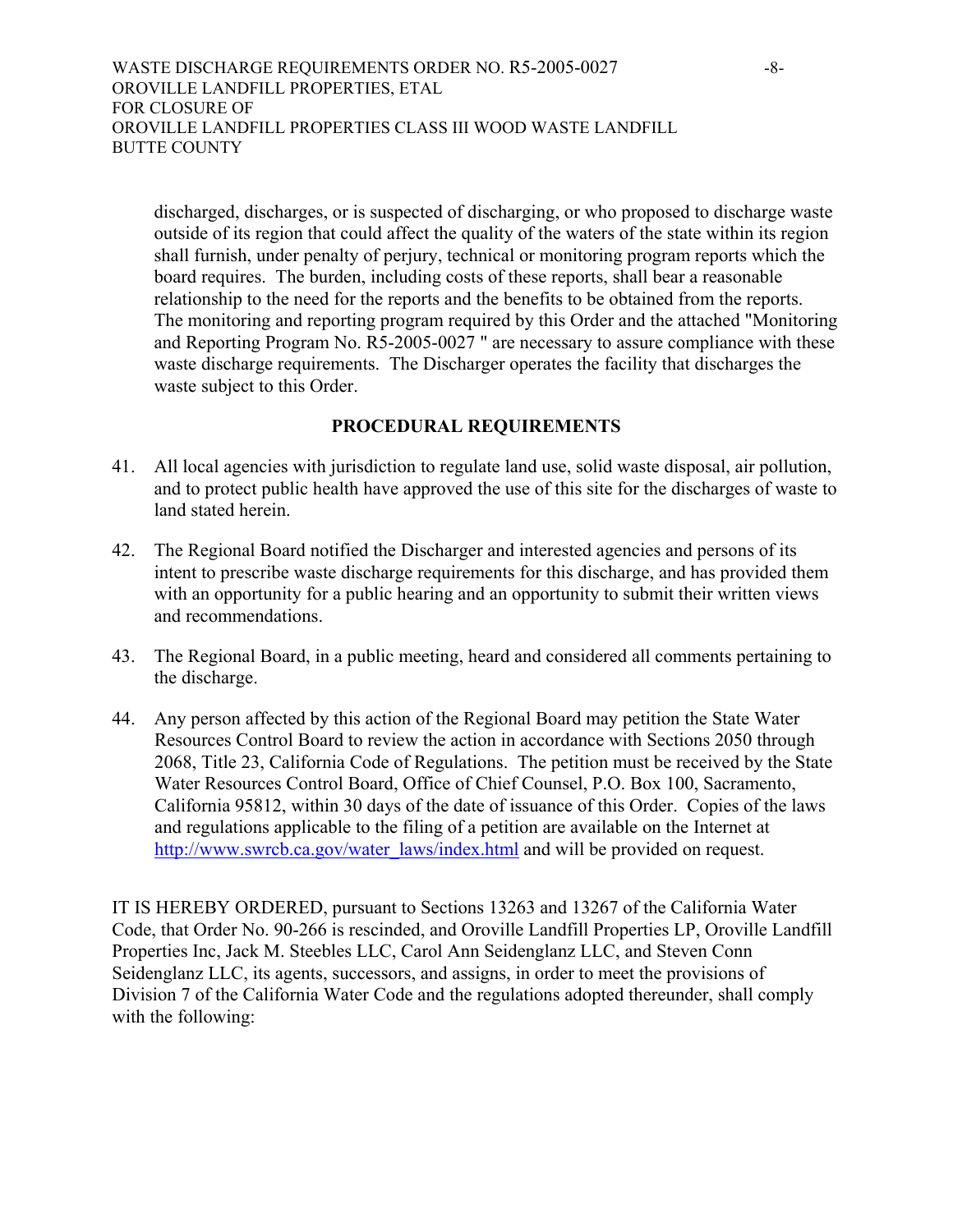# **A. PROHIBITIONS**

- 1. The discharge of 'hazardous waste' or 'designated waste' is prohibited. For the purposes of this Order, the term 'hazardous waste' is as defined in Title 23 CCR, Section 2510 et seq., and 'designated waste' is as defined in Title 27 CCR.
- 2. The discharge of wastes outside of a Unit or portions of a Unit specifically designed for their containment is prohibited.
- 3. The discharge of liquid or semi-solid waste (i.e.: waste containing less than 50 percent solids) is prohibited.
- 4. The discharge of any waste besides wood waste to Unit 2 or cogeneration ash to Unit 4 is prohibited.
- 5. Co-mingling of ash from Unit 4 with wood wastes in Units 1 or 2 is prohibited.
- 6. After **15 October 2005 and site closure (or clean-closure) is complete**, the discharge of waste to any Unit is prohibited.
- 7. Any waste discharge at this site shall not cause a release of pollutants, or waste constituents in a manner which could cause a condition of nuisance, degradation, contamination, or pollution of groundwater to occur, as indicated by the most appropriate statistical or nonstatistical data analysis method and retest method listed in this Order, the Monitoring and Reporting Program, or the Standard Provisions and Reporting Requirements.
- 8. The discharge of solid or liquid waste or leachate to surface waters, surface water drainage courses, or groundwater is prohibited.
- 9. Any waste discharge at this site shall not cause an increase in the concentration of waste constituents in soil-pore gas, soil-pore liquid, soil, or other geologic materials outside of the Unit if such waste constituents could migrate to waters of the State — in either the liquid or the gaseous phase — and cause a condition of nuisance, degradation, contamination, or pollution.

# **B. FACILITY SPECIFICATIONS**

- 1. The Discharger shall, in a timely manner, remove and relocate any wastes discharged at this facility in violation of this Order.
- 2. The Discharger shall immediately notify the Regional Board of any flooding, unpermitted discharge of waste off-site, equipment failure, slope failure, or other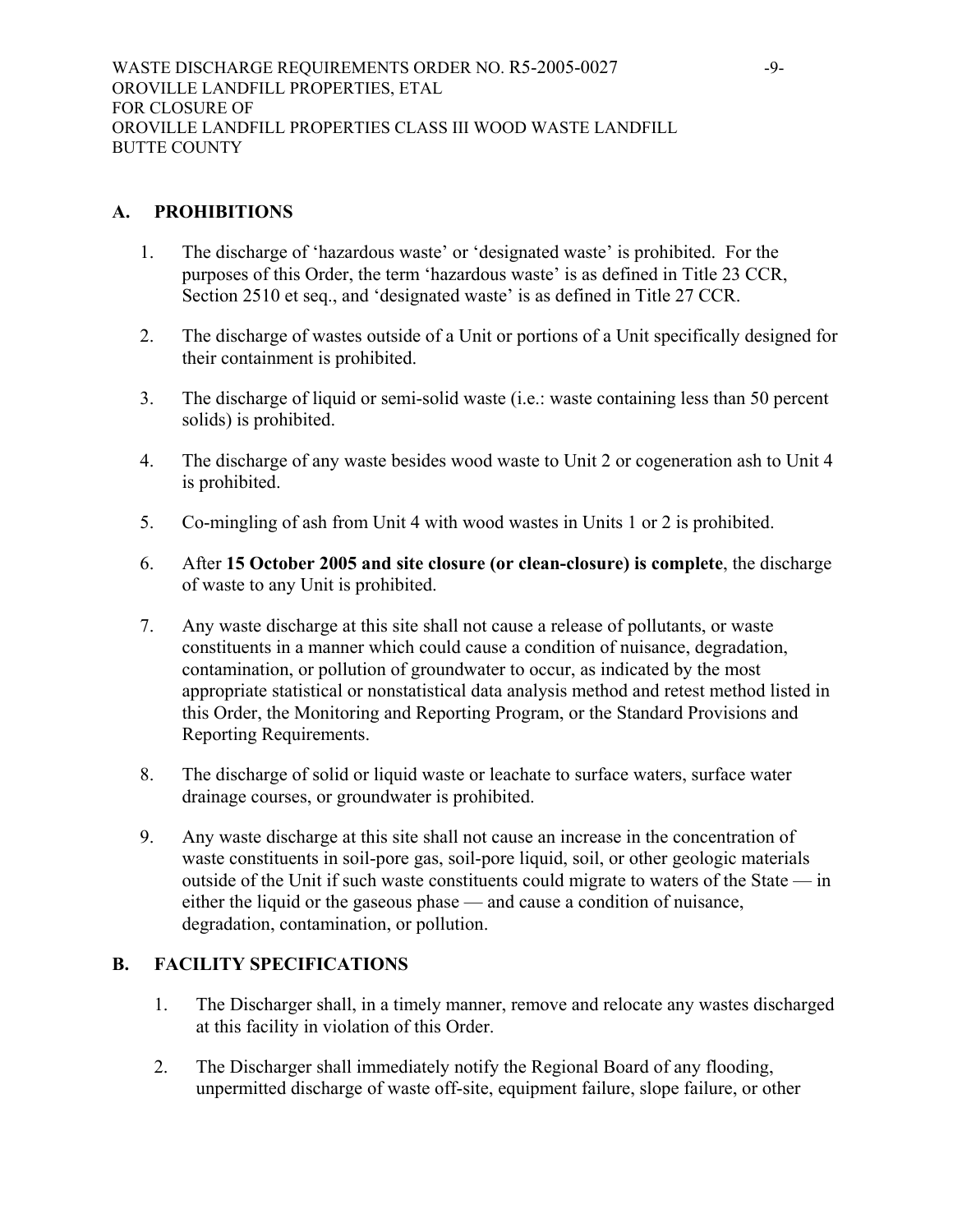change in site conditions that could impair the integrity of waste or leachate containment facilities or precipitation and drainage control structures.

- 3. Water used for facility maintenance shall be limited to the minimum amount necessary for dust control, and construction.
- 4. The Discharger shall maintain in good working order any facility, control system, or monitoring device installed to achieve compliance with the waste discharge requirements.
- 5. Methane and other landfill gases shall be adequately vented, removed from the Unit, or otherwise controlled to prevent the danger of adverse health effects, nuisance conditions, or the impairment of beneficial uses of surface water or groundwater due to migration through the unsaturated zone.
- 6. Surface drainage within the waste management facility shall be directed to one of three storm water detention basins. Each detention basin shall be operated and maintained to minimize vectors and odors. A freeboard of at least two feet shall be maintained in each detention basin at all times.
- 7. The Discharger shall maintain a *Storm Water Pollution Prevention Plan* and *Monitoring Program and Reporting Requirements* in accordance with State Water Resources Control Board Order No. 97-03-DWQ, or retain all storm water on-site. Any storm water discharge off site shall be done in accordance with applicable storm water regulations and Monitoring and Reporting Program No. R5-2005-0027.

# **C. CLOSURE CONSTRUCTION SPECIFICATIONS**

- 1. The Discharger shall submit **by 1 April 2005**, a Final Clean-Closure Pilot Study Report discussing the feasibility of clean-closing the landfill. The Final Pilot Study Report shall include a recommendation for closing or clean-closing the landfill Units in accordance with the Performance Standards described in Title 27 CCR Section 20950.
- 2. The Discharger shall submit for Executive Officer review and approval **by 1 May 2005 and prior to construction**, Final Closure and Postclosure Maintenance Plans, which include design plans and specifications for completing landfill closure and a Construction Quality Assurance Plan meeting the requirements of Title 27 CCR Section 20324, or a Clean-Closure Plan meeting the requirements of Title 27 CCR Sections 21090(f) and 21810.
- 3. If the landfill Units are proposed to be closed in place, the Discharger shall construct a final cover system in accordance with Title 27 CCR Section 21090(a) that shall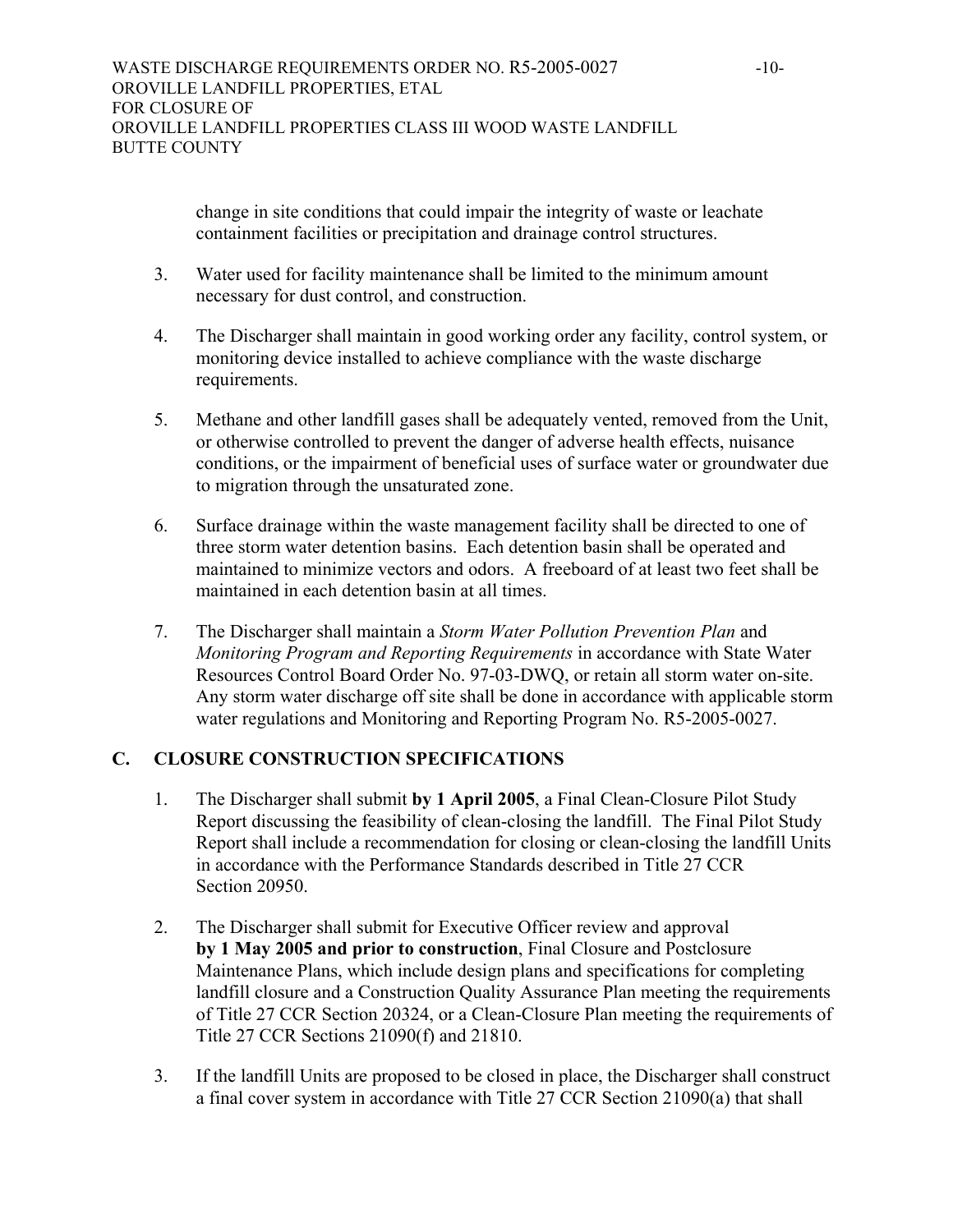include:

a. A foundation layer using appropriate materials engineered and constructed to minimize differential settlement and impacts to the final cover system. Foundation layer soil shall be compacted to the maximum density obtainable at optimum moisture content using methods that are in accordance with accepted civil engineering practices;

- b. A low-hydraulic-conductivity layer constructed over the foundation layer to minimize infiltration of water through the final cover system; and
- c. An erosion-resistant layer constructed over the low-hydraulic-conductivity layer for protection and to prevent migration of sediments away from the closed Unit.
- 4. Any landfill cover system shall be graded and maintained to promote lateral runoff of precipitation and to prevent water ponding over buried wastes.
- 5. Any landfill cover system shall be designed and constructed to withstand a maximum probable earthquake.
- 6. All necessary precipitation and drainage control systems (including storm water detention ponds) shall be designed, constructed, and maintained to accommodate the anticipated volume of precipitation and peak flows from surface runoff under 100 year, 24-hour storm events.
- 7. If landfill Units are to be closed in place, at least two permanent monuments, installed by a licensed land surveyor, shall be installed into the final cover system so that the locations and elevations of all wastes, containment structures, and monitoring facilities can be determined throughout the postclosure maintenance period.
- 8. The Discharger may propose changes to a landfill final cover system design prior to construction, provided that approved components are not eliminated, the engineering properties of the components are not substantially reduced, and the proposed final cover system results in the protection of water quality equal to or greater than the design prescribed by Title 27 CCR and this Order. Proposed changes may be made following approval by the Executive Officer. Substantive changes to the design require reevaluation as an engineered alternative and approval by the Regional Board.
- 9. Following completion of final closure or clean-closure construction **and no later than 1 December 2005**, the Discharger shall submit the final project documentation (in accordance with Title 27 CCR Section  $20324(d)(1)(C)$  for a landfill final cover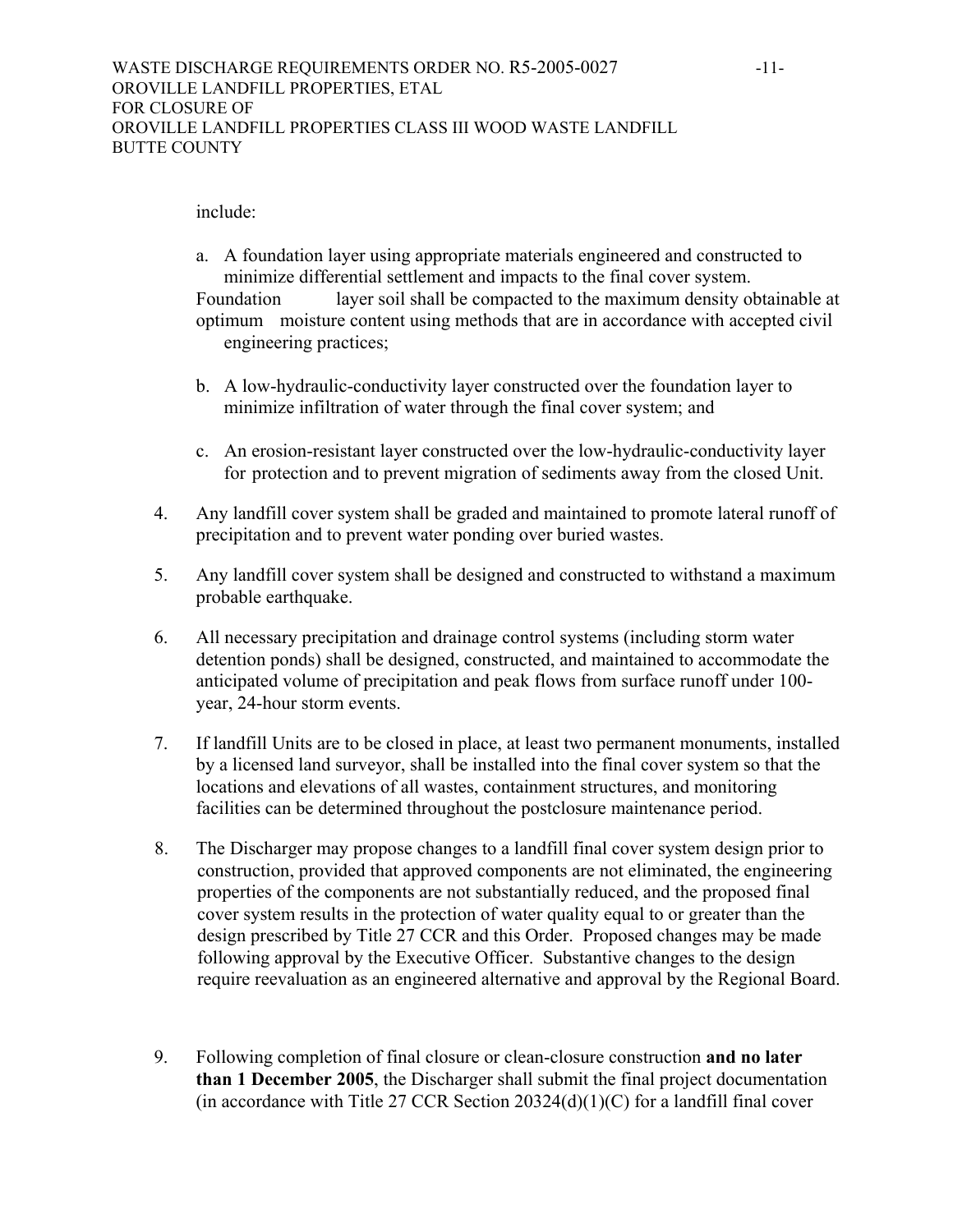system) for Executive Officer review and approval. The report shall be certified by a registered civil engineer or a certified engineering geologist. It shall contain sufficient information and test results to verify that construction was in accordance with the Final Closure Plan or Clean-Closure Plan and with the prescriptive standards and performance goals of Title 27 CCR.

- 10. A third party independent of both the Discharger and the construction contractor shall perform all of the construction quality assurance monitoring and testing during the construction of the final cover system.
- 11. If wastes are closed in place, the Discharger shall record with the Butte County Recorder's Office, a deed restriction that runs with the land, that identifies the exact location of the landfill, and that restricts activities that will impact the integrity of the Unit. The deed restriction must indicate that the restrictions may not be removed without approval of the Regional Board. Prior to recording the deed restriction, the Discharger shall submit the proposed deed restriction to the Executive Officer for review and approval. Once approved, and no later than **1 December 2005**, the Discharger shall submit proof of the deed restriction recording with the Butte County Recorder's Office.
- 12. Closure or clean-closure activities (other than completing the clean-closure pilot study) shall not proceed in the absence of closure waste discharge requirements.

# **D. DETECTION MONITORING SPECIFICATIONS (only applicable for Units that are not clean-closed)**

- 1. The Discharger shall comply with the detection monitoring program provisions of Title 27 CCR for groundwater and surface water.
- 2. The Discharger shall conduct groundwater and surface water monitoring as specified in Monitoring and Reporting Program No. R5-2005-0027.
- 3. The Discharger shall install **by 1 October 2005** an additional point of compliance well at the hydraulically downgradient and western edge of Unit 1.
- 4. The Discharger shall submit **by 1 October 2005** information regarding the current condition of monitoring wells LF-1, LF-3, and W-2. If these wells have been properly abandoned, then submit documentation (i.e.: permits, well seal inspection notes, etc.) of the official abandonment. If these wells have not been abandoned and are determined to be unnecessary for use in the groundwater detection monitoring program, then provide by the date above a work plan/proposal for properly abandoning monitoring wells LF-1, LF-3, and W-2.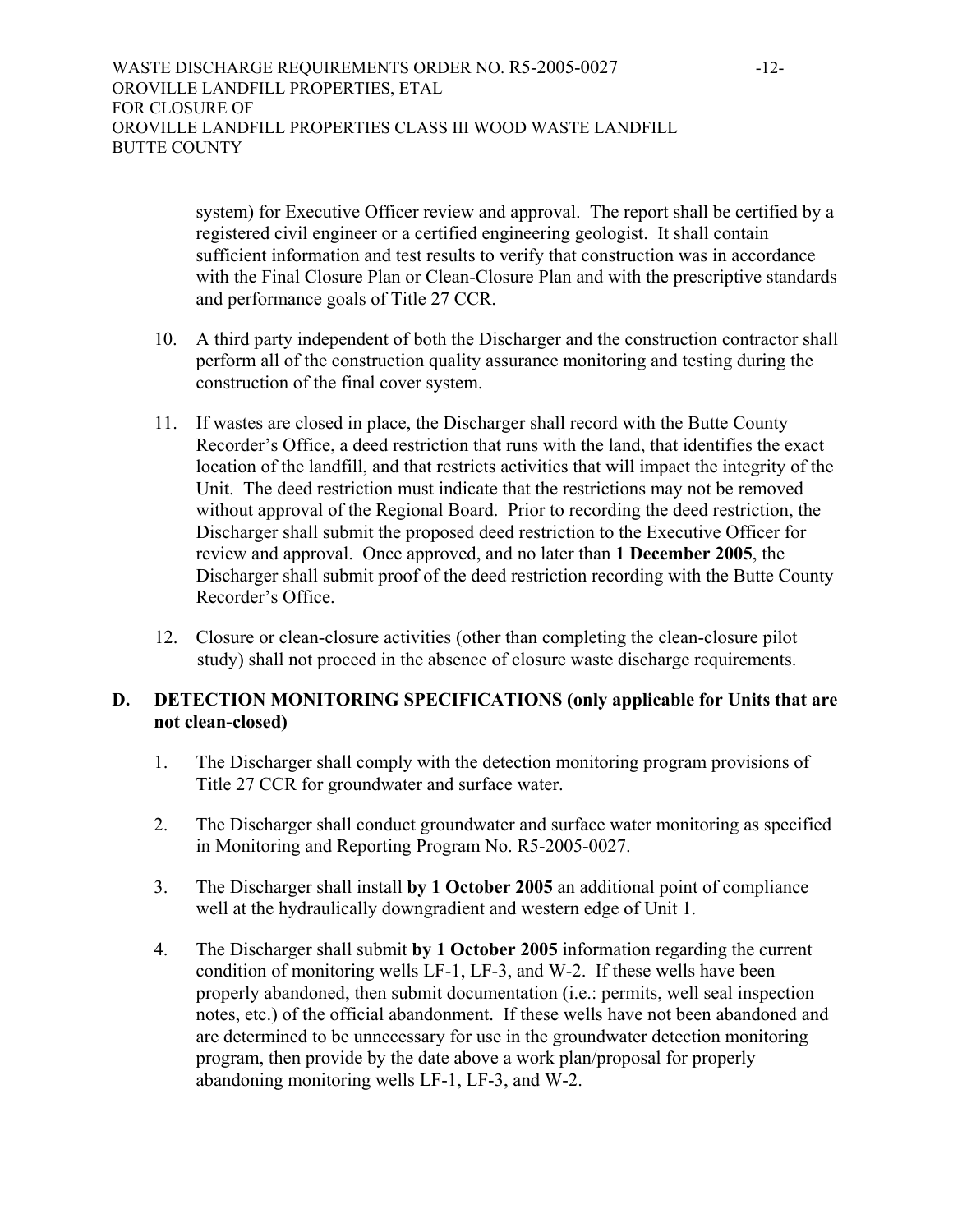- 5. The Discharger shall provide Regional Board staff a minimum of **one week** notification prior to commencing any field activities related to the installation, repair, or abandonment of monitoring devices, and a minimum 48 hour notification prior to the collection of samples associated with a detection monitoring program, evaluation monitoring program, or corrective action program.
- 6. The Discharger shall submit **by 1 October 2005** a Water Quality Protection Standard Report in accordance with Title 27 CCR and Monitoring and Reporting Program No. R5-2005-0027 for Executive Officer for review and approval.
- 7. The Discharger shall comply with the Water Quality Protection Standard as specified in this Order, Monitoring and Reporting Program No. R5-2005-0027, and the Standard Provisions and Reporting Requirements, dated April 2000.
- 8. The Water Quality Protection Standard for organic compounds that are not naturally occurring and not detected in background groundwater samples shall be taken as the detection limit of the analytical method used (i.e., US-EPA methods 8260 and 8270). The repeated detection of one or more non-naturally occurring organic compounds in samples above the Water Quality Protection Standard from detection monitoring wells is evidence of a release from the Unit.
- 9. The concentrations of the constituents of concern in waters passing the Point of Compliance shall not exceed the concentration limits established in the Water Quality Protection Standard Report.
- 10. For each monitoring event, the Discharger shall determine whether the landfill is in compliance with the Water Quality Protection Standard using procedures specified in Monitoring and Reporting Program No. R5-2005-0027 and Title 27 CCR Section  $20415(e)$ .
- 11. The Discharger shall submit **by 1 October 2005** for Executive Officer review and approval a Sample Collection and Analysis Plan. The Sample Collection and Analysis Plan shall at a minimum include:
	- a. Sample collection procedures describing purging techniques, sampling equipment, and decontamination of sampling equipment;
	- b. Sample preservation information and shipment procedures;
	- c. Sample analytical methods and procedures;
	- d. Sample quality assurance/quality control (QA/QC) procedures; and
	- e. Chain of Custody control.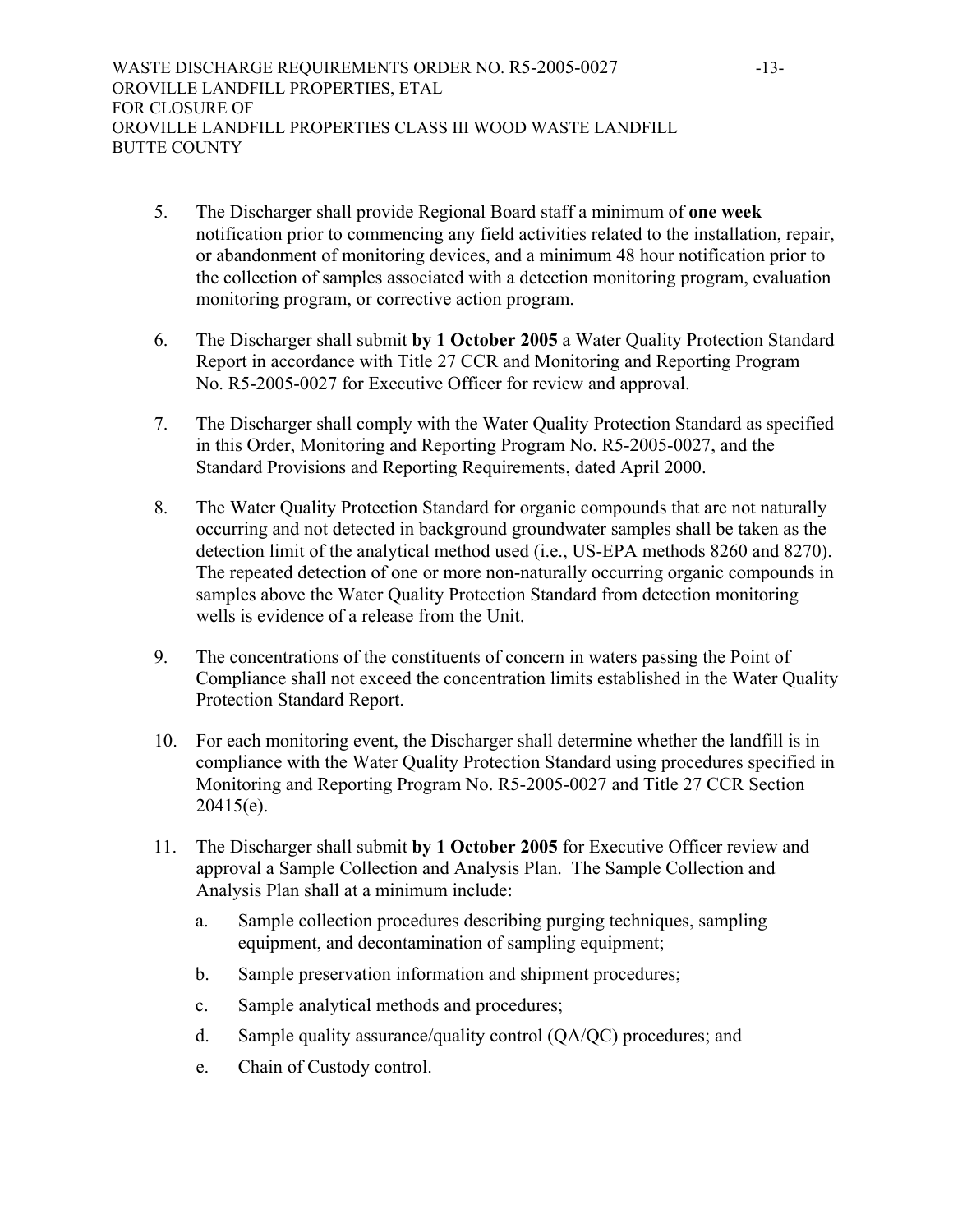WASTE DISCHARGE REQUIREMENTS ORDER NO. R5-2005-0027 -14-OROVILLE LANDFILL PROPERTIES, ETAL FOR CLOSURE OF OROVILLE LANDFILL PROPERTIES CLASS III WOOD WASTE LANDFILL BUTTE COUNTY

- 12. For any given monitored medium, the samples taken from all monitoring points and background monitoring points to satisfy the data analysis requirements for a given reporting period shall all be taken **within a span not to exceed 30 days**, unless the Executive Officer approves a longer time period, and shall be taken in a manner that ensures sample independence to the greatest extent feasible. Specific methods of collection and analysis must be identified. Sample collection, storage, and analysis shall be performed according to the most recent version of USEPA Methods, such as the latest editions, as applicable, of: (1) Methods for the Analysis of Organics in Water and Wastewater (USEPA 600 Series), (2) Test Methods for Evaluating Solid Waste (SW-846, latest edition), and (3) Methods for Chemical Analysis of Water and Wastes (USEPA 600/4-79-020), and in accordance with the approved Sample Collection and Analysis Plan.
- 13. If methods other than USEPA-approved methods or Standard Methods are used, the exact methodology shall be submitted for review and approval by the Executive Officer prior to use.
- 14. The **methods of analysis and the detection limits** used must be appropriate for the expected concentrations. For the monitoring of any constituent or parameter that is found in concentrations which produce more than 90% non-numerical determinations (i.e., "trace" or "ND") in data from background monitoring points for that medium, the analytical method having the lowest method detection limit (MDL) shall be selected from among those methods which would provide valid results in light of any matrix effects or interferences.
- 15. **"Trace" results** results falling between the MDL and the practical quantitation limit (PQL) - shall be reported as such, and shall be accompanied both by the estimated MDL and PQL values for that analytical run.
- 16. **MDLs and PQLs** shall be derived by the laboratory for each analytical procedure, according to State of California laboratory accreditation procedures. These MDLs and PQLs shall reflect the detection and quantitation capabilities of the specific analytical procedure and equipment used by the lab, rather than simply being quoted from USEPA analytical method manuals. In relatively interference-free water, laboratory-derived MDLs and PQLs are expected to closely agree with published USEPA MDLs and PQLs.
- 17. If the laboratory suspects that, due to a change in matrix or other effects, the true detection limit or quantitation limit for a particular analytical run differs significantly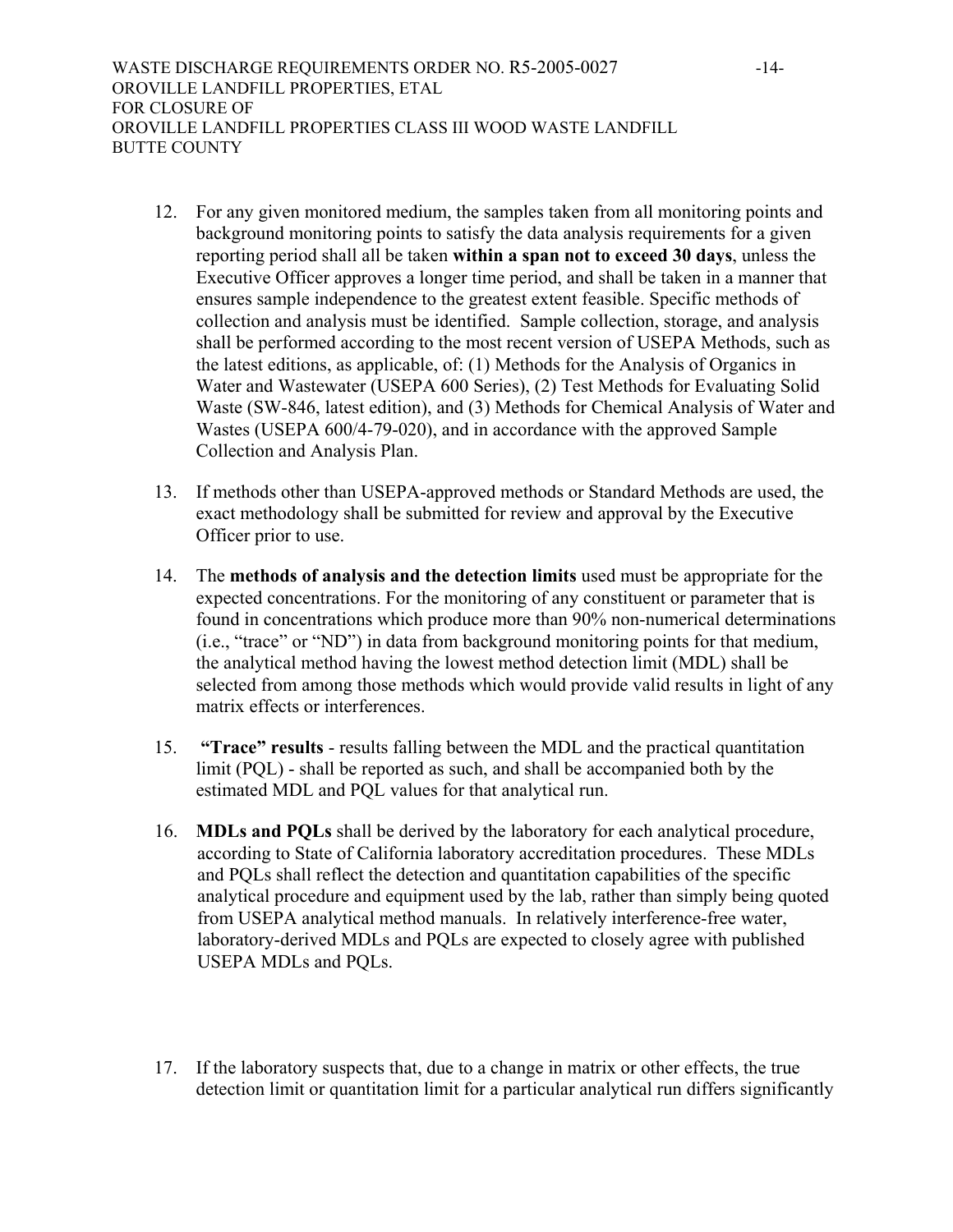from the laboratory-derived MDL/PQL values, the results shall be flagged accordingly, along with estimates of the detection limit and quantitation limit actually achieved. The **MDL shall always be calculated such that it represents the lowest achievable concentration associated with a 99% reliability of a nonzero result**. The PQL shall always be calculated such that it represents the lowest constituent concentration at which a numerical value can be assigned with reasonable certainty that it represents the constituent's actual concentration in the sample. Normally, PQLs should be set equal to the concentration of the lowest standard used to calibrate the analytical procedure.

- 18. All **QA/QC data** shall be reported, along with the sample results to which they apply, including the method, equipment, analytical detection and quantitation limits, the percent recovery, an explanation for any recovery that falls outside the QC limits, the results of equipment and method blanks, the results of spiked and surrogate samples, the frequency of quality control analysis, and the name of the person(s) performing the analyses. Sample results shall be reported unadjusted for blank results or spike recoveries. In cases where contaminants are detected in QA/QC samples (i.e., field, trip, or lab blanks), the accompanying sample results shall be appropriately flagged.
- 19. Unknown chromatographic peaks shall be reported, flagged, and tracked for potential comparison to subsequent unknown peaks that may be observed in future sampling events. Identification of unknown chromatographic peaks that recur in subsequent sampling events may be required.
- 20. The statistical method shall account for data below the practical quantitation limit (PQL) with one or more statistical procedures that are protective of human health and the environment. Any PQL validated pursuant to Title 27 CCR Section 20415(e)(7) that is used in the statistical method shall be **the lowest concentration (or value) that can be reliably achieved** within limits of precision and accuracy specified in the WDRs for routine laboratory operating conditions that are available to the facility. The Discharger's technical report, pursuant to Title 27 CCR Section 20415(e)(7), shall consider the PQLs listed in Appendix IX to Chapter 14 of Division 4.5 of Title 22, CCR, for guidance when specifying limits of precision and accuracy. For any given constituent monitored at a background or downgradient monitoring point, an indication that falls between the MDL and the PQL for that constituent (hereinafter called a "trace" detection) shall be identified and used in appropriate statistical or nonstatistical tests. Nevertheless, for a statistical method that is compatible with the proportion of censored data (trace and ND indications) in the data set, the Discharger can use the laboratory's concentration estimates in the trace range (if available) for statistical analysis, in order to increase the statistical power by decreasing the number of "ties".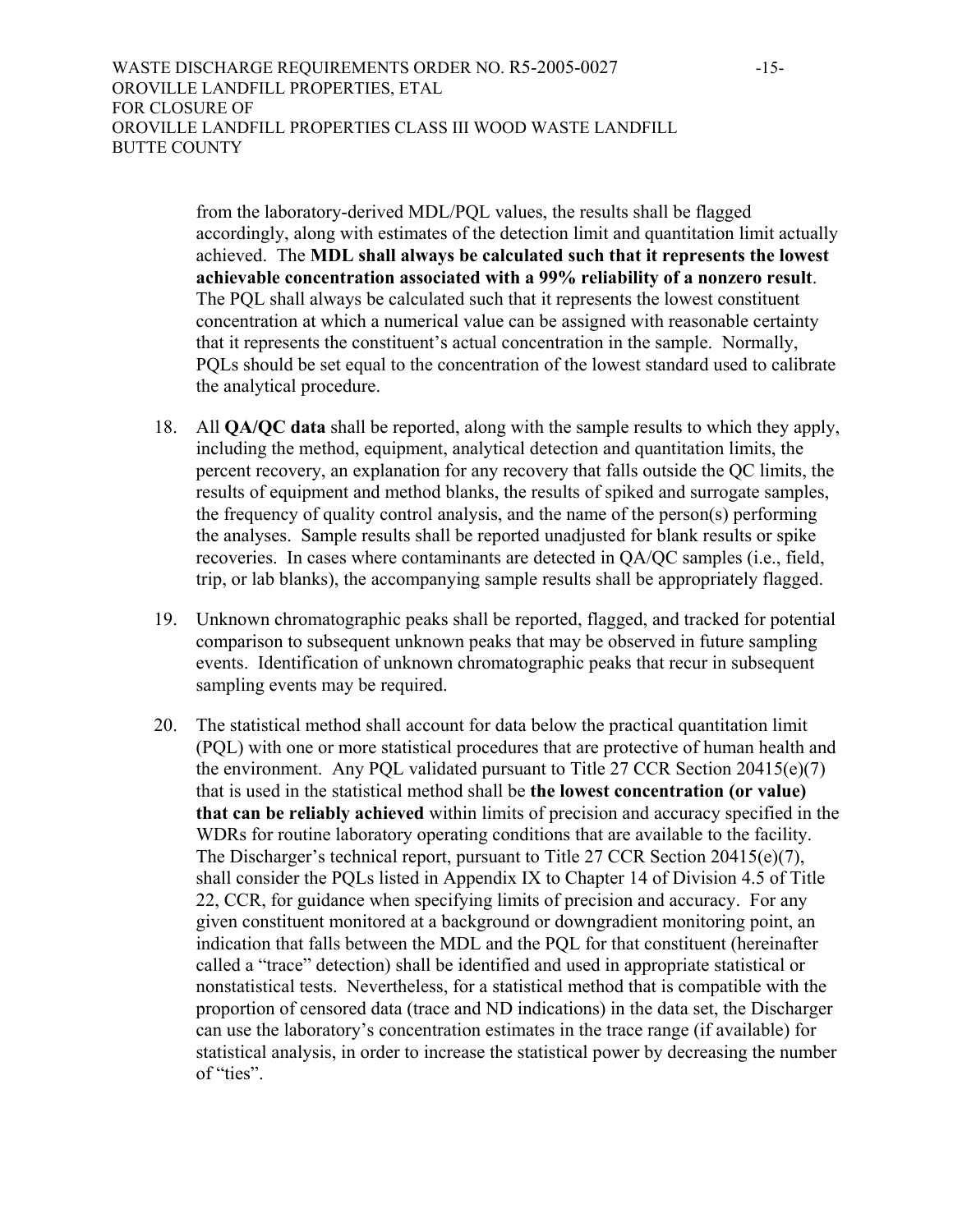- 21. Background for water samples shall be represented by the data from all samples taken from applicable background monitoring points during that reporting period (at least one sample from each background monitoring point).
- 22. The Discharger may propose an alternate statistical method [to the methods listed under Title 27 CCR Section 20415(e)(8)(A-D)] in accordance with Title 27 CCR Section  $20415(e)(8)(E)$ , for review and approval by the Executive Officer. Upon receiving written approval from the Executive Officer, alternate statistical procedures may be used for determining the significance of analytical results for common laboratory contaminants (i.e., methylene chloride, acetone, diethylhexyl phthalate, and di-n-octyl phthalate). Nevertheless, analytical results involving detection of these analytes in any background or downgradient sample shall be reported and flagged for easy reference by Regional Board staff.
- 23. The Discharger shall use the following non-statistical method for all analytes that are detected in less than 10% of the background samples. The non-statistical method shall be implemented as follows:
	- a. From the constituent of concern or monitoring parameter list, identify each analyte in the **current** sample that exceeds either its respective MDL or PQL. The Discharger shall conclude that the exceedance provides a preliminary indication of a release or a change in the nature or extent of the release, at that monitoring point, if *either:* 
		- 1) The data contains two or more analytes that are detected in less than 10% of background samples that equal or exceed their respective MDLs; or
		- 2) The data contains one or more analyte that equals or exceeds its PQL.
	- b. **Discrete Retest** [Title 27 CCR Section 20415(e)(8)(E)]:
		- 1) In the event that the Discharger concludes that there is a preliminary indication of a release, then the Discharger shall immediately notify Regional Board staff by phone or e-mail and, within 30 days of such indication, shall collect two new (retest) samples from the monitoring point where the release is preliminarily indicated.
		- 2) For any given retest sample, the Discharger shall include, in the retest analysis, **only the laboratory analytical results for those analytes detected in the original sample**. As soon as the retest data are available, the Discharger shall conclude that there is measurably significant evidence of a release if two or more analytes equal or exceed their respective MDLs or if one or more analyte equals or exceeds its PQL and shall: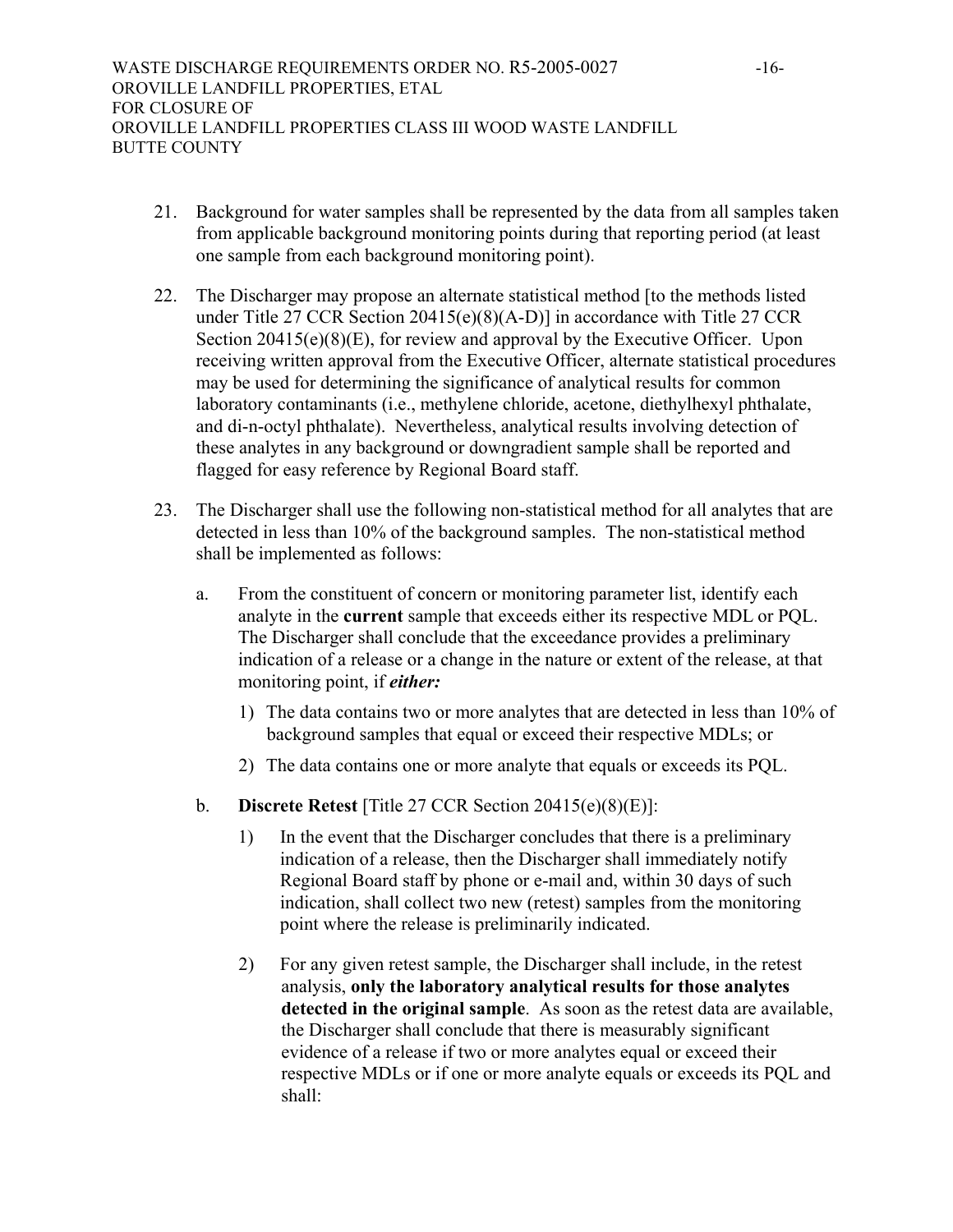- a) **Immediately** notify the Regional Board about any constituent or constituents verified to be present at the monitoring point, and follow up with written notification submitted by certified mail **within seven days** of validation; and
- b) Comply with ¶24, below if any constituent or constituents were verified to be present.
- 3) Any analyte that triggers a discrete retest per this method shall be added to the monitoring parameter list such that it is monitored during each regular monitoring event.
- 24. If the Discharger determines that there is measurably significant evidence of a release from the Unit at any monitoring point, the Discharger shall **immediately** implement the requirements of **XI. Response To A Release, C. Release Has Been Verified**, contained in the Standard Provisions and Reporting Requirements.

# **E. REPORTING REQUIREMENTS**

- 1. In the event the Discharger does not comply or will be unable to comply with any prohibition or limitation of this Order for any reason, the Discharger shall notify the appropriate Regional Board office by telephone **as soon as** it or its agents have knowledge of such noncompliance or potential for noncompliance, and shall confirm this notification in writing **within two weeks**. The written notification shall state the nature, time, and cause of noncompliance, and shall describe the measures being taken to prevent recurrences and shall include a timetable for corrective actions.
- 2. The Discharger shall retain records of all monitoring information, including all calibration and maintenance records, all original strip chart recordings of continuous monitoring instrumentation, copies of all reports required by this Order, and records of all data used to complete the application for this Order. Records shall be maintained throughout the life of the facility including the postclosure period.

Such legible records shall show the following for each sample:

- a. Sample identification and the monitoring point or background monitoring point from which it was taken, along with the identity of the individual who obtained the sample;
- b. Date, time, and manner of sampling;
- c. Date and time that analyses were started and completed, and the name of the personnel and laboratory performing each analysis;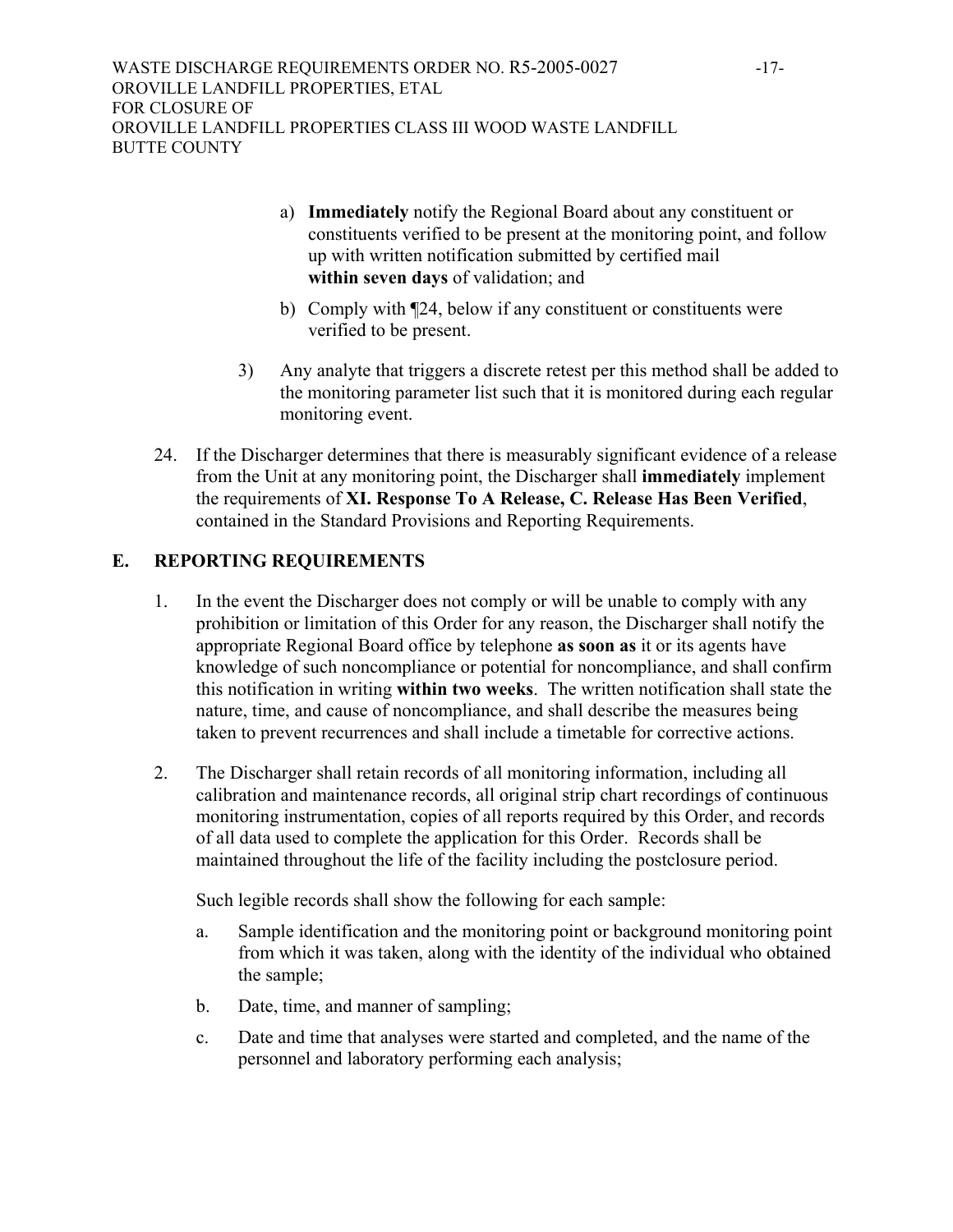- d. Complete procedure used, including method of preserving the sample, and the identity and volumes of reagents used;
- e. Calculation of results; and
- f. Results of analyses, and the MDL and PQL for each analysis.
- 3. A transmittal letter explaining the essential points shall accompany each report. At a minimum, the transmittal letter shall identify any violations found since the last report was submitted, and if the violations were corrected. If no violations have occurred since the last submittal, this shall be stated in the transmittal letter. The transmittal letter shall also state that a discussion of any violations found since the last report was submitted, and a description of the actions taken or planned for correcting those violations, including any references to previously submitted time schedules, is contained in the accompanying report.
- 4. Each monitoring report shall include a compliance evaluation summary. The summary shall contain at least:
	- a. For each monitoring point and background monitoring point addressed by the report, a description of:
		- 1) The time of water level measurement;
		- 2) The type of pump or other device used for purging and the elevation of the pump intake relative to the elevation of the screened interval;
		- 3) The method of purging (the pumping rate; the equipment and methods used to monitor field pH, temperature, and conductivity during purging; the calibration of the field equipment; results of the pH, temperature, conductivity, and turbidity testing; and the method of disposing of the purge water) to remove all portions of the water that was in the well bore while the sample was being taken;
		- 4) The type of pump or other device used for sampling, if different than the pump or device used for purging; and
		- 5) A statement that the sampling procedure was conducted in accordance with the approved Sampling and Analysis Plan.
	- b. A map or aerial photograph showing the locations of observation stations, monitoring points, and background monitoring points.
	- c. For each groundwater body, a description and graphical presentation of the gradient and direction of groundwater flow under/around the Unit, and the groundwater flow rate, based upon water level elevations taken prior to the collection of the water quality data submitted in the report.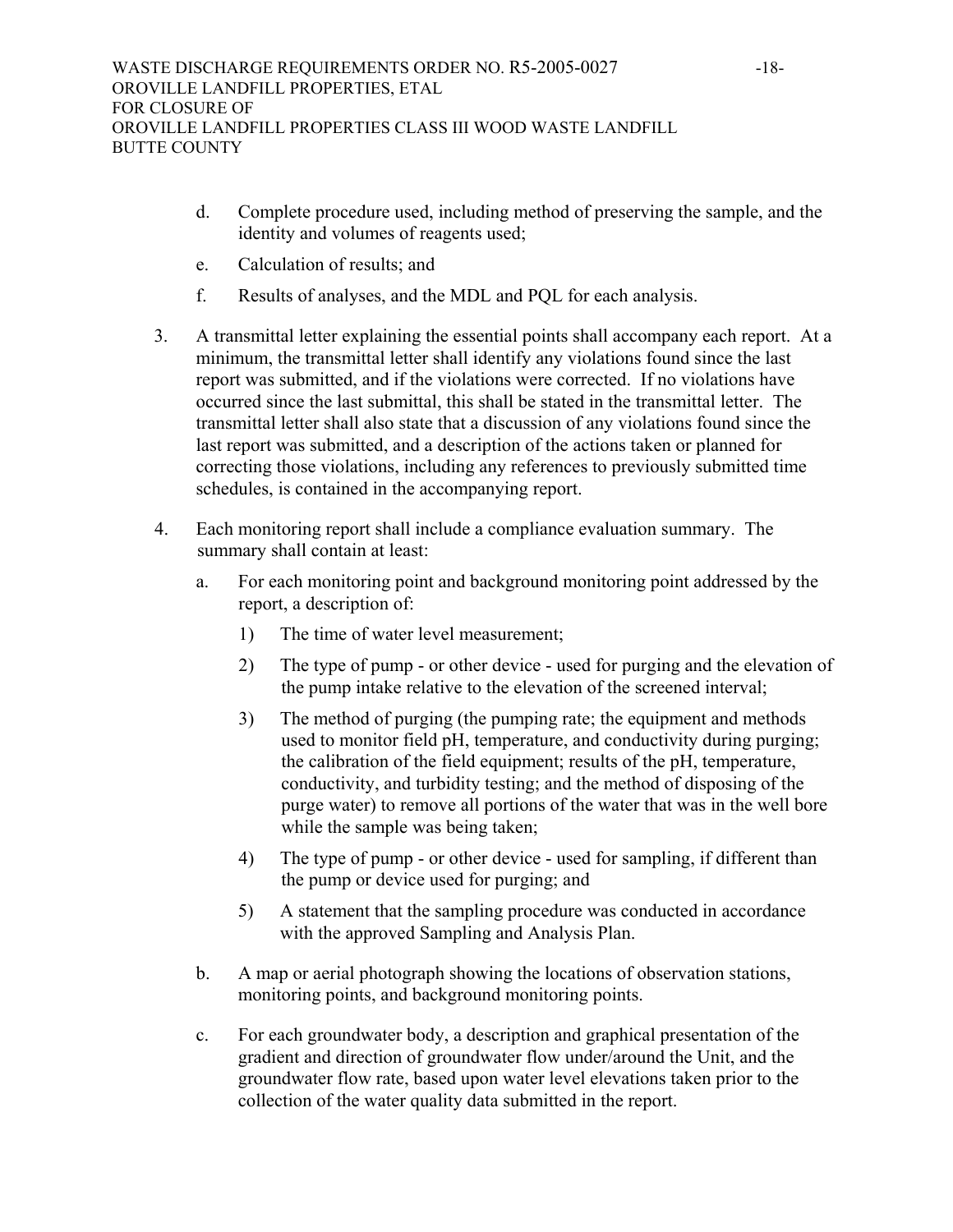- d. Laboratory statements of results of all analyses evaluating compliance with requirements.
- e. An evaluation of the effectiveness of the leachate monitoring and control facilities, and of the run-off/run-on control facilities.
- f. A summary and certification of completion of all **Standard Observations** for the Unit(s), for the perimeter of the Unit, and for the receiving waters. The Standard Observations shall include:
	- 1) For the Unit:
		- a) Evidence of ponded water at any point on the facility (show affected area on map);
		- b) Evidence of odors presence or absence, characterization, source, and distance of travel from source; and
		- c) Evidence of erosion and/or of day-lighted refuse.
	- 2) Along the perimeter of the Unit:
		- a) Evidence of liquid leaving or entering the Unit, estimated size of affected area, and flow rate (show affected area on map);
		- b) Evidence of odors presence or absence, characterization, source, and distance of travel from source; and
		- c) Evidence of erosion and/or of day-lighted refuse.
	- 3) For receiving waters:
		- a) Floating and suspended materials of waste origin presence or absence, source, and size of affected area;
		- b) Discoloration and turbidity description of color, source, and size of affected area;
		- c) Evidence of odors presence or absence, characterization, source, and distance of travel from source;
		- d) Evidence of water uses presence of water-associated wildlife;
		- e) Flow rate; and
		- f) Weather conditions wind direction and estimated velocity, total precipitation during recent days and on the day of observation.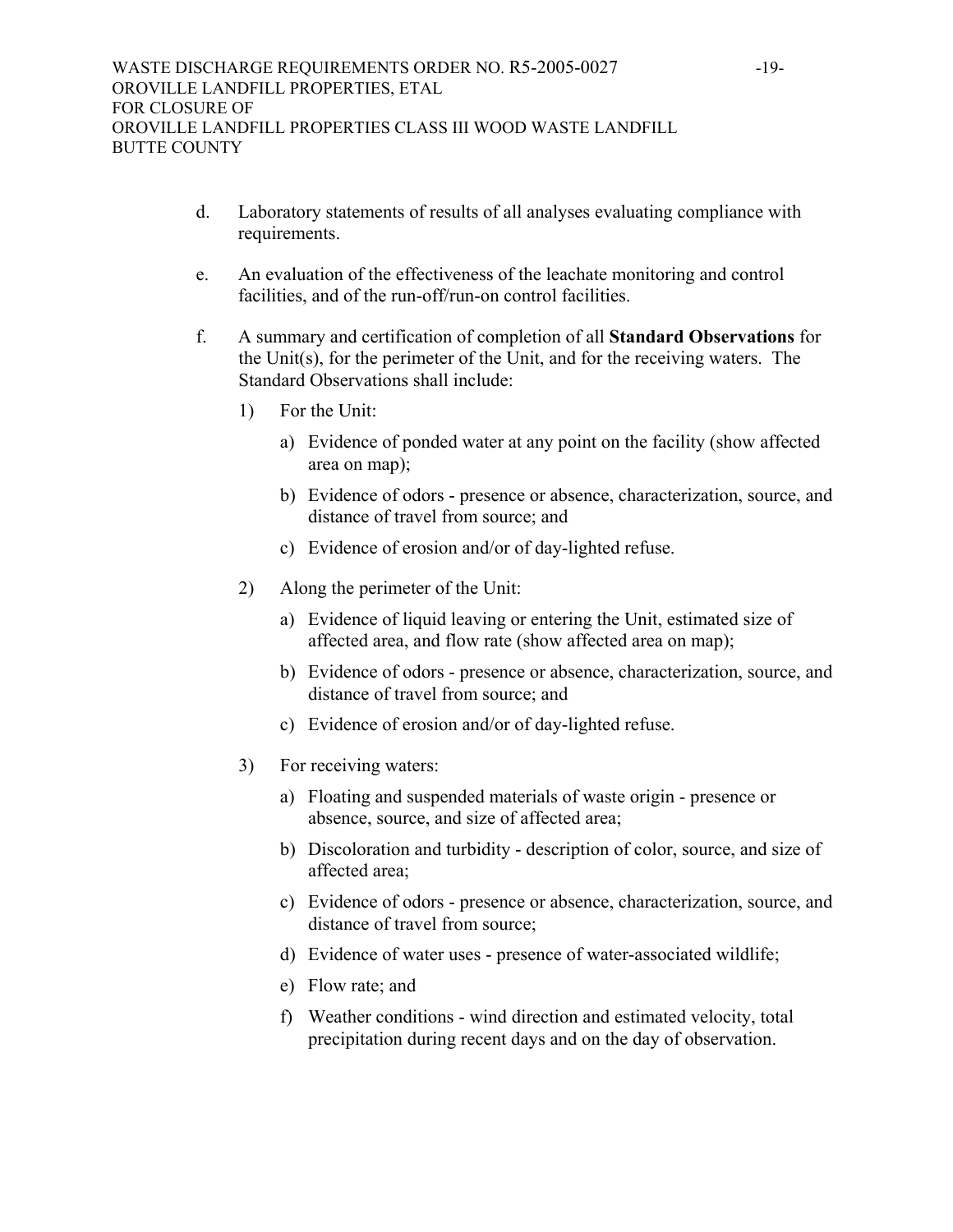- g) The quantity and types of wastes discharged and the locations in the Unit where waste has been placed since submittal of the last such report.
- 5. The Discharger shall report by telephone any seepage from the disposal area **immediately** after it is discovered. A written report shall be filed with the Regional Board **within seven days**, containing at least the following information:
	- a. A map showing the location(s) of seepage;
	- b. An estimate of the flow rate;
	- c. A description of the nature of the discharge (e.g., all pertinent observations and analyses);
	- d. Verification that samples have been submitted for analyses of the Constituents of Concern and Monitoring Parameters, and an estimated date that the results will be submitted to the Regional Board; and
	- e. Corrective measures underway or proposed, and corresponding time schedule.
- 6. The Discharger shall submit an **Annual Monitoring Summary Report** to the Regional Board covering the reporting period of the previous monitoring year. This report shall contain:
	- a. All monitoring parameters and constituents of concern shall be graphed so as to show historical trends at each monitoring point and background monitoring point, for all samples taken within at least the previous five calendar years. Each such graph shall plot the concentration of one or more constituents for the period of record for a given monitoring point or background monitoring point, at a scale appropriate to show trends or variations in water quality. The graphs shall plot each datum, rather than plotting mean values. For any given constituent or parameter, the scale for background plots shall be the same as that used to plot downgradient data. Graphical analysis of monitoring data may be used to provide significant evidence of a release.
	- b. Unless otherwise exempted by the Executive Officer, all monitoring analytical data obtained during the previous two six-month reporting periods, shall be submitted in tabular form as well as in a digital file format acceptable to the Executive Officer. The Regional Board regards the submittal of data in hard copy and in digital format as "...the form necessary for..." statistical analysis [Title 27 CCR Section 20420(h)], in that this facilitates periodic review by the Regional Board.
	- c. A comprehensive discussion of the compliance record, and the result of any corrective actions taken or planned which may be needed to bring the Discharger into full compliance with the waste discharge requirements.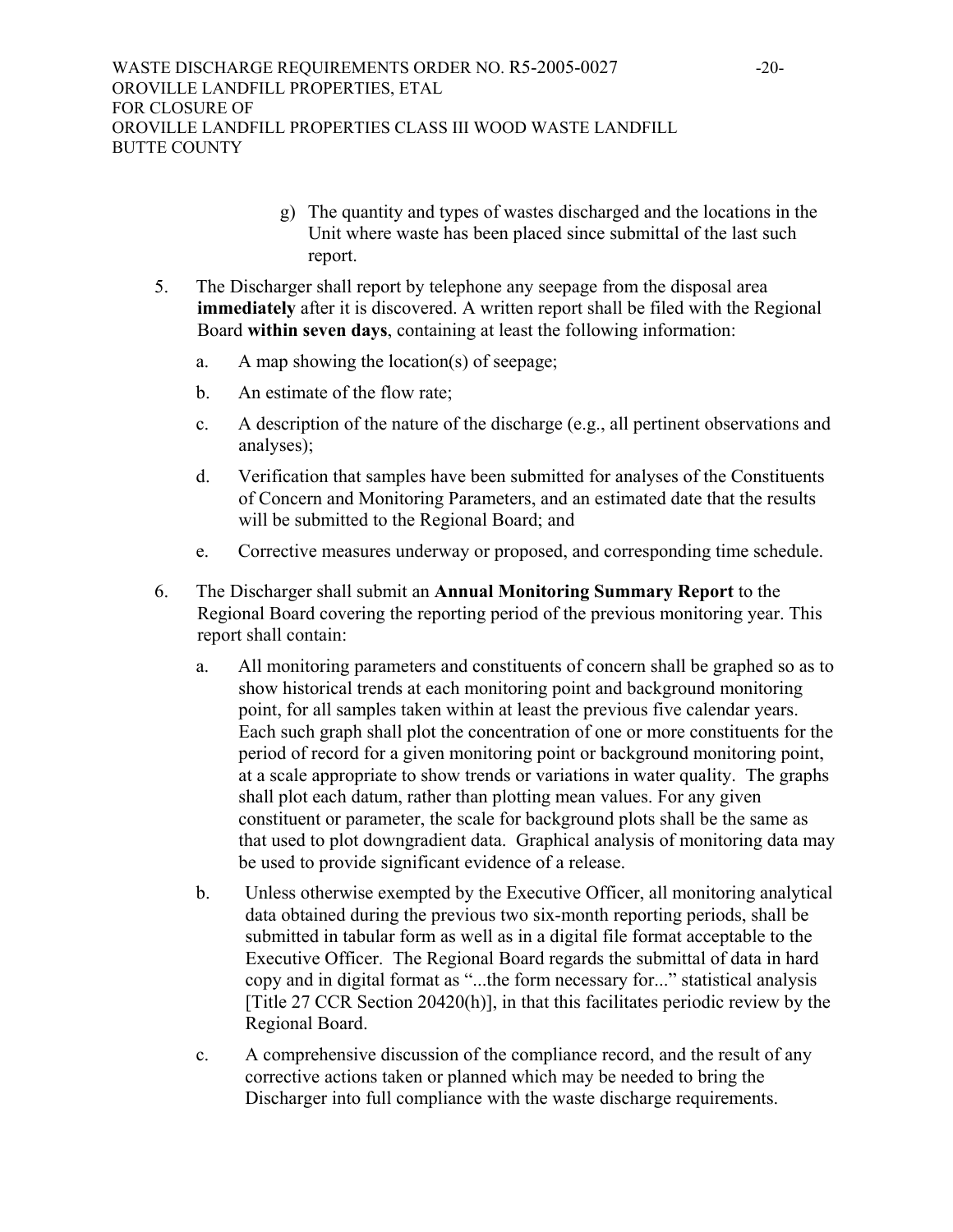- d. A map showing the area and elevations in which filling has been completed during the previous calendar year and a comparison to final closure design contours.
- e. A written summary of the monitoring results, indicating any changes made or observed since the previous annual report.
- f. An evaluation of the effectiveness of the leachate monitoring/control facilities.

# **F. PROVISIONS**

- 1. The Discharger shall maintain a copy of this Order at the facility and make it available at all times to facility operating personnel, who shall be familiar with its contents, and to regulatory agency personnel.
- 2. The Discharger shall comply with all applicable provisions of Title 27 CCR that are not specifically referred to in this Order.
- 3. The Discharger shall comply with Monitoring and Reporting Program No. R5-2005-0027, which is incorporated into and made part of this Order.
- 4. The Discharger shall comply with the applicable portions of the *Standard Provisions and Reporting Requirements for Nonhazardous Solid Waste Discharges Regulated by Title 27 and/or Subtitle D* (Title 27 CCR Section 20005 et seq. and 40 CFR 258), dated April 2000, which are hereby incorporated into this Order.
- 5. All reports and transmittal letters shall be signed by persons identified below:
	- a. For a corporation: by a principal executive officer of at least the level of senior vice-president.
	- b. For a partnership or sole proprietorship: by a general partner or the proprietor.
	- c. For a municipality, state, federal or other public agency: by either a principal executive officer or ranking elected or appointed official.
	- d. A duly authorized representative of a person designated in a, b or c above if;
		- 1) The authorization is made in writing by a person described in a, b, or c of this provision;
		- 2) The authorization specifies either an individual or a position having responsibility for the overall operation of the regulated facility or activity, such as the position of plant manager, operator of a Unit, superintendent, or position of equivalent responsibility. (A duly authorized representative may thus be either a named individual or any individual occupying a named position); and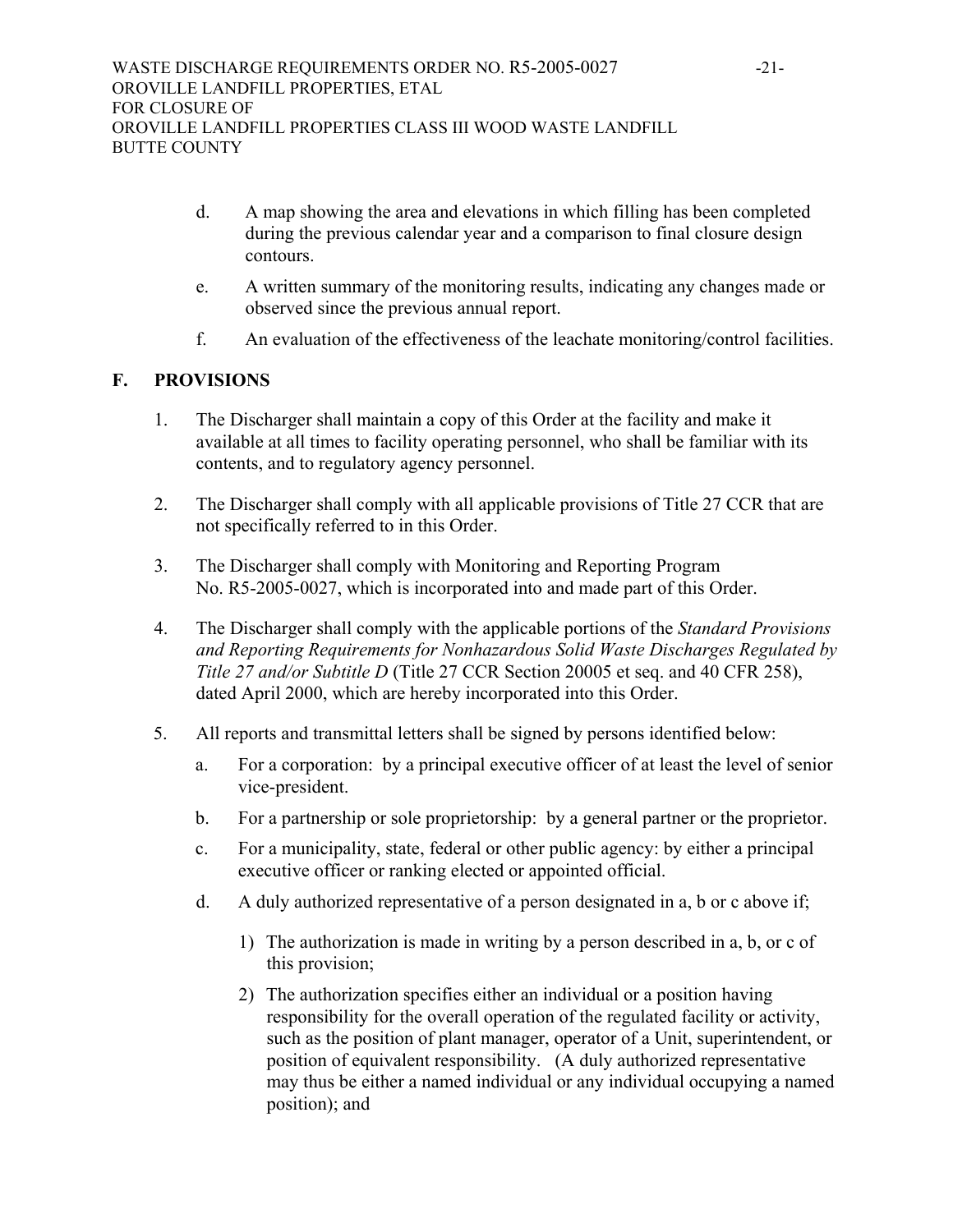- 3) The written authorization is submitted to the Regional Board.
- e. Any person signing a document under this Section shall make the following certification:

"I certify under penalty of law that I have personally examined and am familiar with the information submitted in this document and all attachments and that, based on my inquiry of those individuals immediately responsible for obtaining the information, I believe that the information is true, accurate, and complete. I am aware that there are significant penalties for submitting false information, including the possibility of fine and imprisonment."

- 6. The Discharger shall take all reasonable steps to minimize any adverse impact to the waters of the State resulting from noncompliance with this Order. Such steps shall include accelerated or additional monitoring as necessary to determine the nature, extent, and impact of the noncompliance.
- 7. The owner of the waste management facility shall have the continuing responsibility to assure protection of waters of the state from discharged wastes and from gases and leachate generated by discharged waste during the active life, closure, and postclosure maintenance period of the Unit(s) and during subsequent use of the property for other purposes.
- 8. The fact that it would have been necessary to halt or reduce the permitted activity in order to maintain compliance with this Order shall not be regarded as a defense for the Discharger's violations of the Order.
- 9. To assume ownership or operation under this Order, the succeeding owner or operator must apply in writing to the Regional Board requesting transfer of the Order within 14 days of assuming ownership or operation of this facility. The request must contain the requesting entity's full legal name, the State of incorporation if a corporation, the name and address and telephone number of the persons responsible for contact with the Regional Board, and a statement. The statement shall comply with the signatory requirements contained in Provision F.5. and state that the new owner or operator assumes full responsibility for compliance with this Order. Failure to submit the request shall be considered a discharge without requirements, a violation of the California Water Code. Transfer of this Order shall be approved or disapproved by the Regional Board.
- 10. For Units that are not clean-closed, the Discharger shall maintain assurances of financial responsibility for initiating and completing corrective action for all known or reasonably foreseeable releases from the landfill in an amount approved by the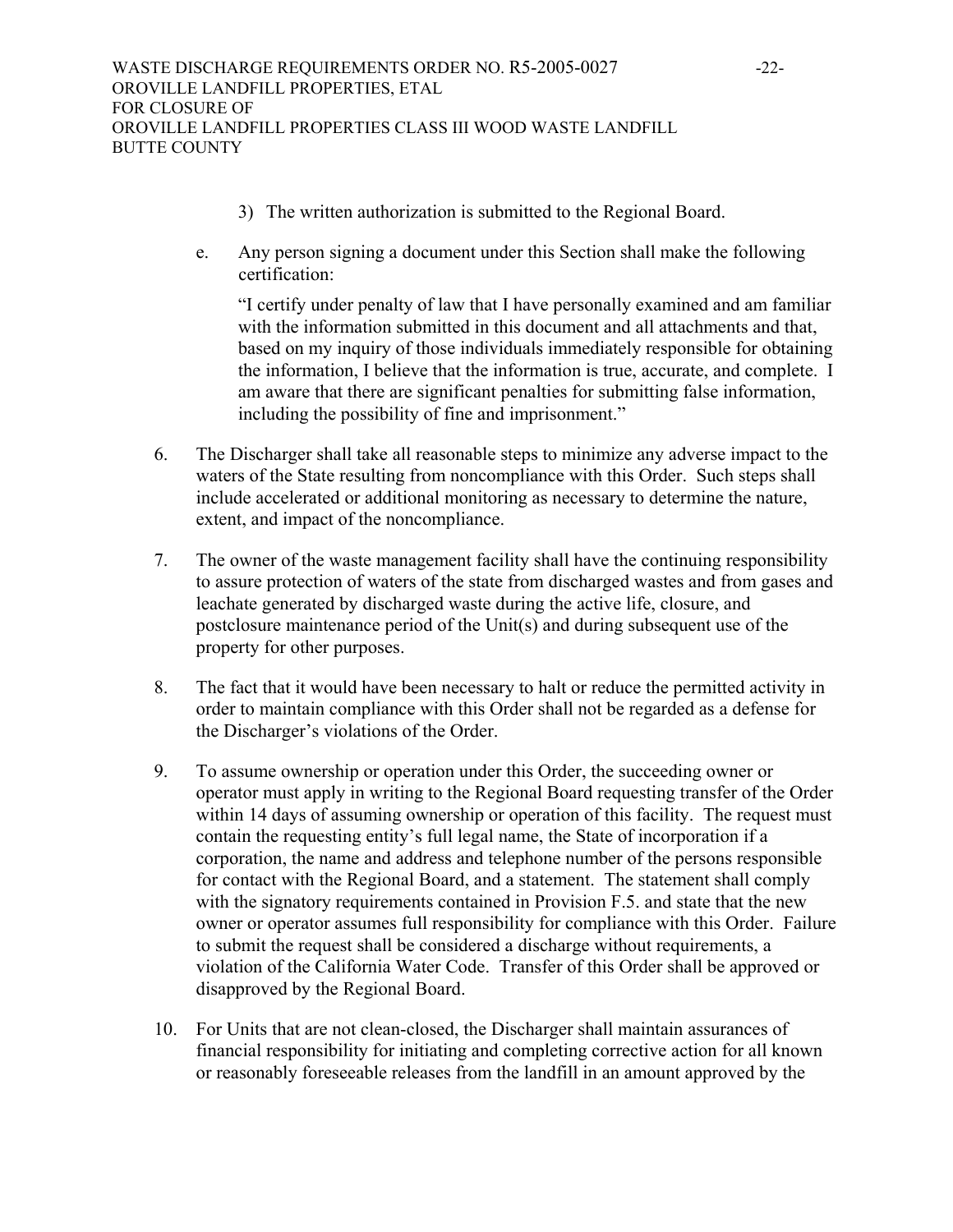Executive Officer, and shall submit annual renewal documentation to the Executive Officer **by 1 November annually** for review and approval.

- 11. If Units are closed in place, the Discharger shall maintain financial assurance mechanisms for closure and postclosure maintenance costs as specified in Chapter 6 of Title 27. Cost estimates for closure and postclosure maintenance are to be included with the Final Closure and Postclosure Maintenance Plan, which is due **by 1 May 2005**. The Discharger shall demonstrate financial assurances in the amounts of the approved cost estimates **by 1 July 2005**. If the landfill is to be cleanclosed, cost estimates for clean closing the landfill are to be submitted with the Clean-Closure Plan, which is due **by 1 May 2005**. The Discharger shall demonstrate financial assurances in the amount of the approved clean-closure cost estimate **by 1 July 2005**.
- 12. The Discharger shall complete the tasks contained in these waste discharge requirements in accordance with the following time schedule:

|                | Task                                                                                                                                                                                                                                                                                             | Compliance Date    |
|----------------|--------------------------------------------------------------------------------------------------------------------------------------------------------------------------------------------------------------------------------------------------------------------------------------------------|--------------------|
| $\mathbf{A}$ . | <b>Closure or Clean-Closure Construction</b>                                                                                                                                                                                                                                                     |                    |
|                | 1. Submit a Final Clean-Closure Pilot Study<br>Report discussing the feasibility of<br>clean-closing the landfill.<br>(see Closure Construction Specification C.1)                                                                                                                               | by 1 April 2005    |
|                | Submit a Final Clean-Closure Plan or Final<br>$2_{-}$<br><b>Closure and Postclosure Maintenance Plans</b><br>that include Construction Quality Assurance<br>Plan, design plans, and specifications for<br>Executive Officer review and approval.<br>(see Closure Construction Specification C.2) | by 1 May 2005      |
|                | 3. Complete landfill closure or clean-closure<br>activities in accordance with an approved Final<br>Closure and Postclosure Maintenance Plan or<br>Clean-Closure Plan, respectively.                                                                                                             | by 15 October 2005 |
|                | 4. Upon completion of the landfill closure or<br>clean-closure project, submit for Executive<br>Officer review and approval, a final report                                                                                                                                                      | by 1 December 2005 |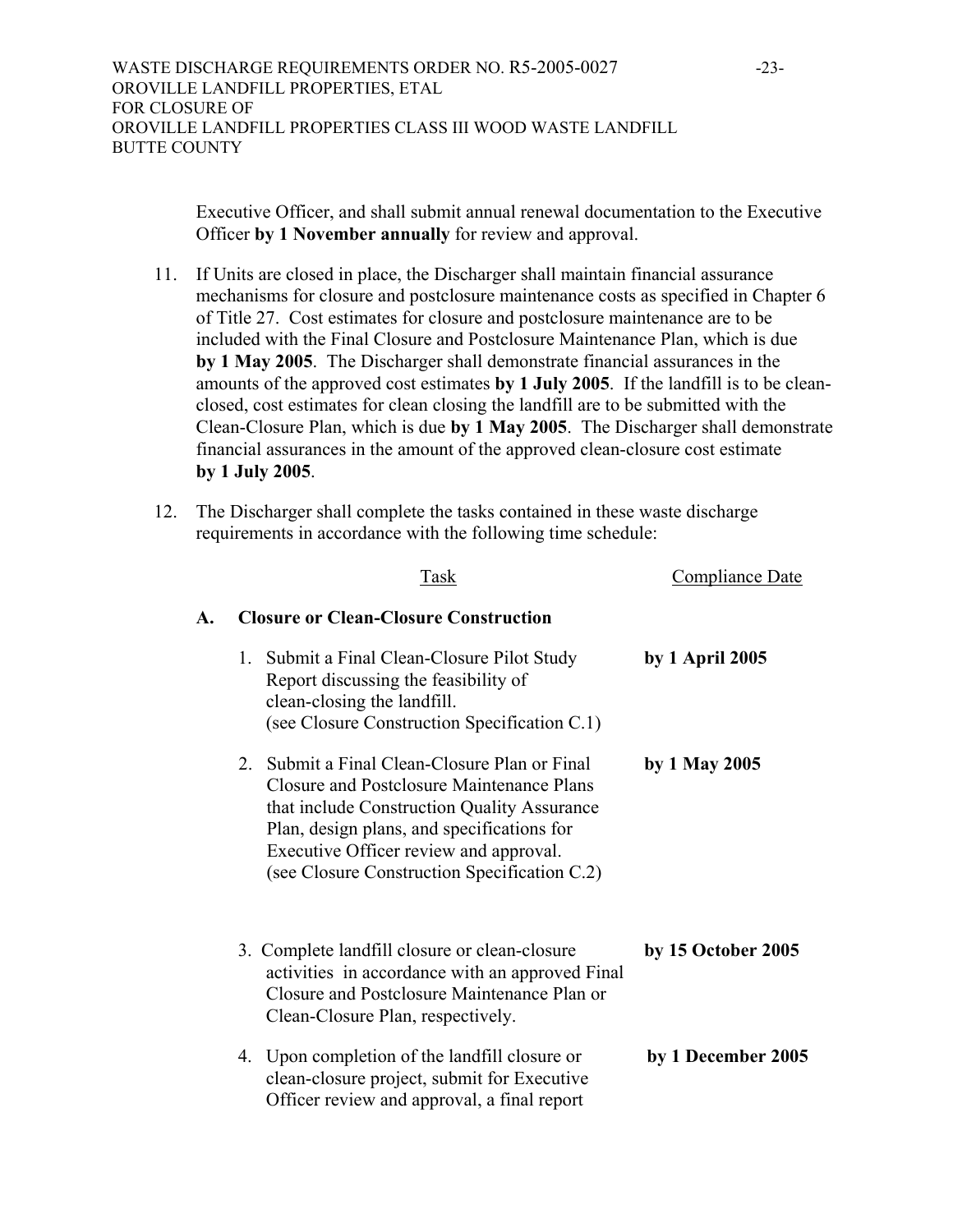|           |    | demonstrating construction was in accordance<br>with the approved design plans and specifications,<br>and with the prescriptive standards and<br>performance goals of Title 27 CCR.<br>(see Closure Construction Specification C.9)                                                                                                                                   |                    |
|-----------|----|-----------------------------------------------------------------------------------------------------------------------------------------------------------------------------------------------------------------------------------------------------------------------------------------------------------------------------------------------------------------------|--------------------|
|           |    | 5. For Units closed in place, submit proof of the<br>deed restriction recording from the Butte County<br>Recorder's Office.<br>(see Closure Construction Specification C.11)                                                                                                                                                                                          | by 1 December 2005 |
| <b>B.</b> |    | <b>Groundwater Monitoring (Only if Units closed in-place)</b>                                                                                                                                                                                                                                                                                                         |                    |
|           |    | 1. Submit a work plan for installation of an<br>additional point of compliance groundwater<br>monitoring well (to be designated as LF-6)<br>along the west and hydraulically downgradient<br>edge of Unit 1.                                                                                                                                                          | by 1 June 2005     |
|           |    | 2. Complete installation of the additional<br>groundwater monitoring well (to be<br>designated as LF-6) along the west and<br>hydraulically downgradient edge of Unit 1.<br>(see Detection Monitoring Specification D.3)                                                                                                                                              | by 1 October 2005  |
|           |    | 3. Provide information regarding the current status<br>of monitoring wells LF-1, LF-3, and W-2. If<br>these wells have been properly abandoned, then<br>submit documentation of the official abandonment.<br>If the wells have not been abandoned, then submit<br>a work plan/proposal for properly abandoning them.<br>(see Detection Monitoring Specification D.4.) | by 1 October 2005  |
|           |    | 4. Submit a Water Quality Protection Standard<br>Report in accordance with Title 27 CCR and<br>Monitoring and Reporting Program<br>No. R5-2005-0027.<br>(see Detection Monitoring Specification D.6)                                                                                                                                                                  | by 1 October 2005  |
|           | 5. | Submit a Sample Collection and Analysis Plan.<br>(see Detection Monitoring Specification D.11)                                                                                                                                                                                                                                                                        | by 1 October 2005  |

# **C. Financial Assurances**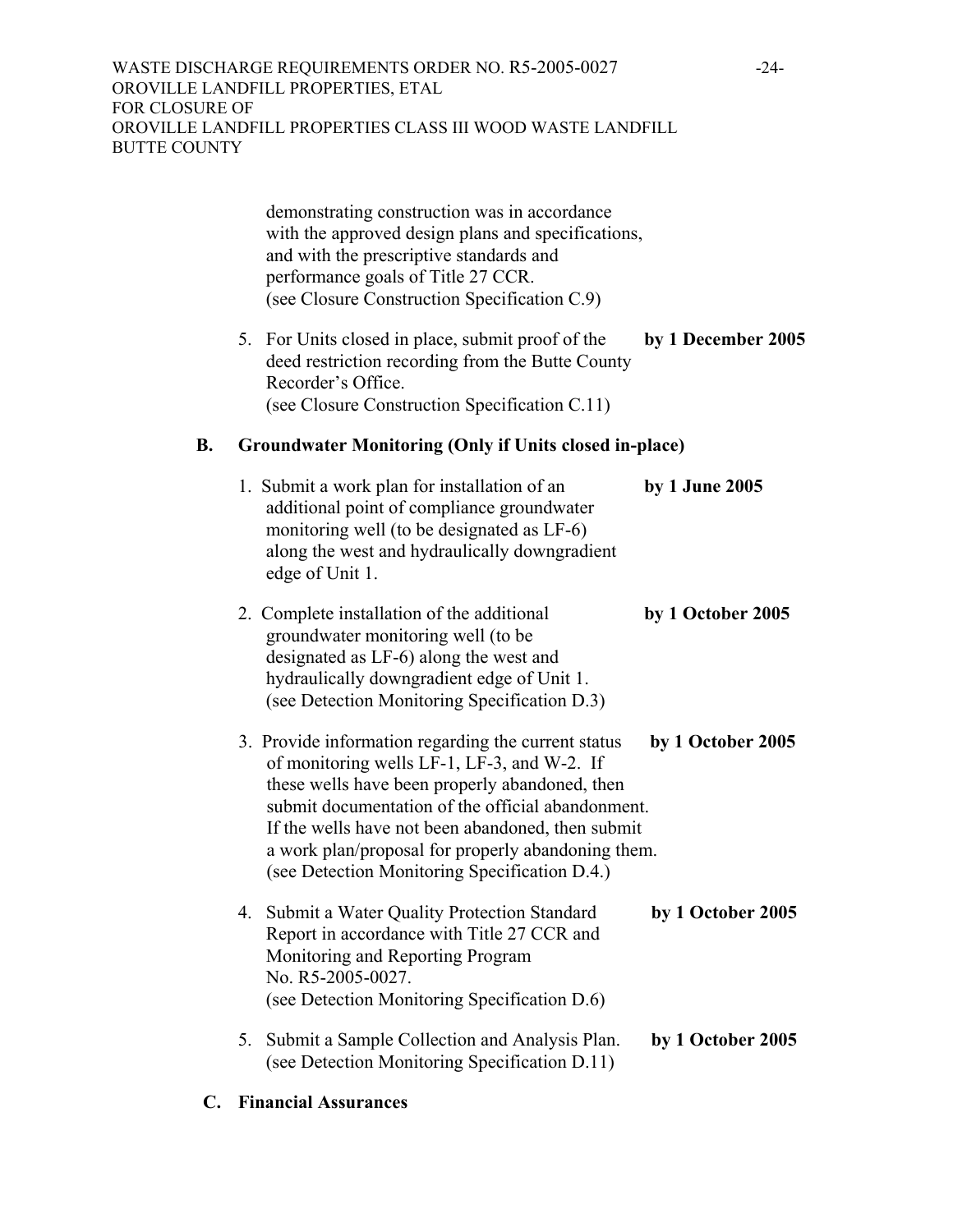WASTE DISCHARGE REQUIREMENTS ORDER NO. R5-2005-0027 -25-OROVILLE LANDFILL PROPERTIES, ETAL FOR CLOSURE OF OROVILLE LANDFILL PROPERTIES CLASS III WOOD WASTE LANDFILL BUTTE COUNTY

> 1. Submit proof of adequate financial resources, **by 1 July 2005**  using an approved mechanism pursuant to Title 27 CCR, for costs associated with clean-closing the landfill or for closure construction and for postclosure maintenance activities if wastes are to be closed in-place. (see Provision F.11)

I, THOMAS R. PINKOS, Executive Officer, do hereby certify that the foregoing is a full, true, and correct copy of an Order adopted by the California Regional Water Quality Control Board, Central Valley Region, on 27 January 2005.

> $\mathcal{L}_\text{max}$  , and the set of the set of the set of the set of the set of the set of the set of the set of the set of the set of the set of the set of the set of the set of the set of the set of the set of the set of the THOMAS R. PINKOS, Executive Officer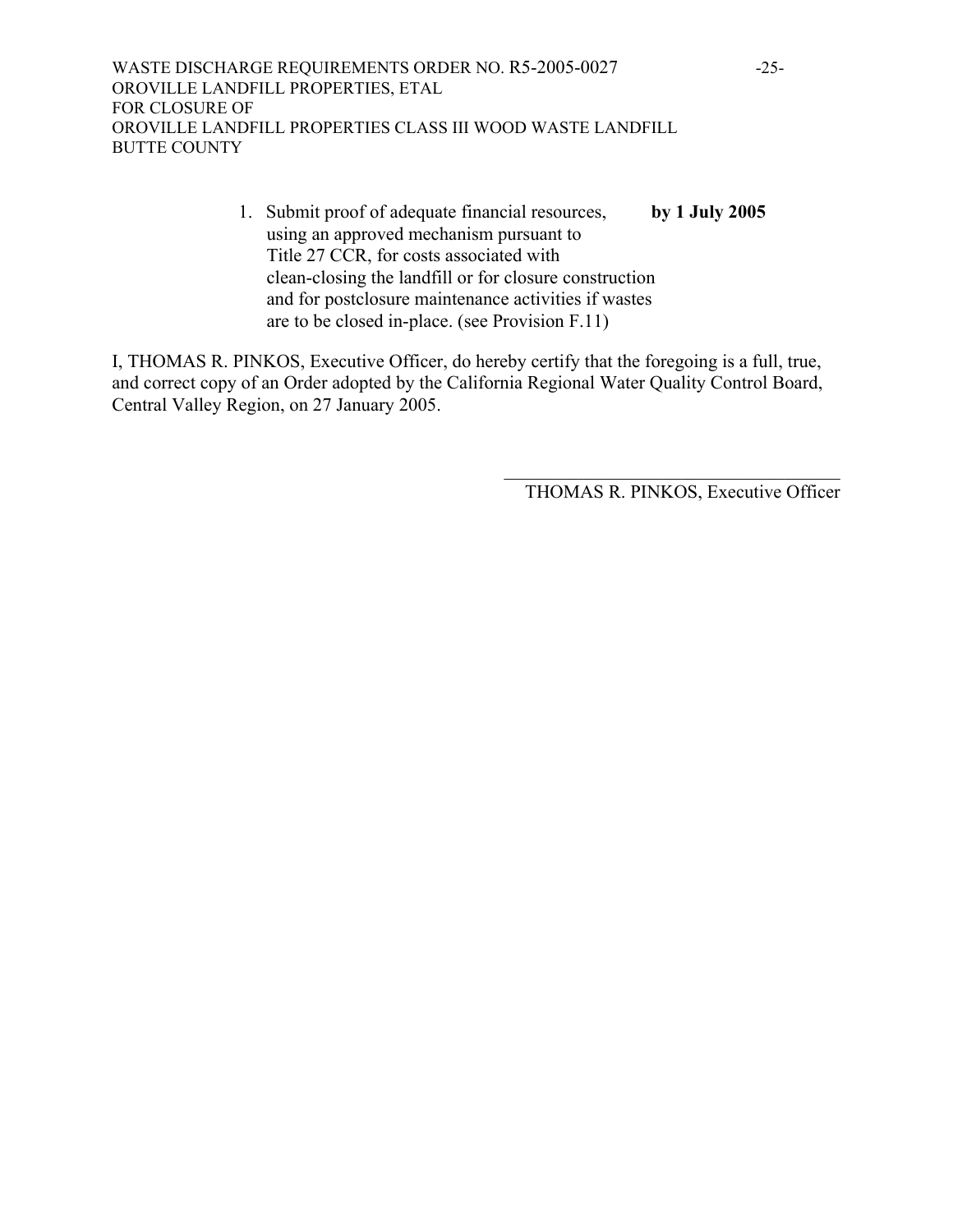# CALIFORNIA REGIONAL WATER QUALITY CONTROL BOARD CENTRAL VALLEY REGION

## MONITORING AND REPORTING PROGRAM NO. R5-2005-0027

#### FOR

# OROVILLE LANDFILL PROPERTIES LP, OROVILLE LANDFILL PROPERTIES INC, JACK M. STEEBLES LLC, CAROL ANN SEIDENGLANZ LLC, AND STEVEN CONN SEIDENGLANZ LLC

# FOR CLOSURE OF OROVILLE LANDFILL PROPERTIES CLASS III WOOD WASTE LANDFILL BUTTE COUNTY

Compliance with this Monitoring and Reporting Program, with Title 27, California Code of Regulations, Section 20005, et seq. (hereafter Title 27 CCR), and with the *Standard Provisions and Reporting Requirements for Waste Discharge Requirements for Nonhazardous Solid Waste Discharges Regulated by Title 27 and/or Subtitle D (27 CCR §20005 et seq. and 40 CFR 258)*, dated April 2000, is ordered by Waste Discharge Requirements Order No. R5-2005-0027.

## **A. REQUIRED MONITORING REPORTS**

| Report |                                                                           | Due                            |
|--------|---------------------------------------------------------------------------|--------------------------------|
| 1.     | Groundwater Monitoring (Section D.1)                                      | <b>See Table I</b>             |
| 2.     | <b>Annual Monitoring Summary Report</b><br>(Order No. R5-2005-0027, E.6.) | <b>Annually by 31 January</b>  |
| 3.     | Leachate Monitoring (Section D.2)                                         | <b>See Table II</b>            |
| 5.     | Surface Water Monitoring (Section D.3)                                    | <b>See Table III</b>           |
| 6.     | <b>Facility Monitoring Inspection Report</b><br>(Section $D.4.a.$ )       | <b>Annually by 15 November</b> |
| 7.     | Response to a Release<br>(Standard Provisions and Reporting Requirements) | As necessary                   |

# **B. REPORTING**

 The Discharger shall report monitoring data and information as required in this Monitoring and Reporting Program and as required in Order No. R5-2005-0027 and the Standard Provisions and Reporting Requirements. Reports that do not comply with the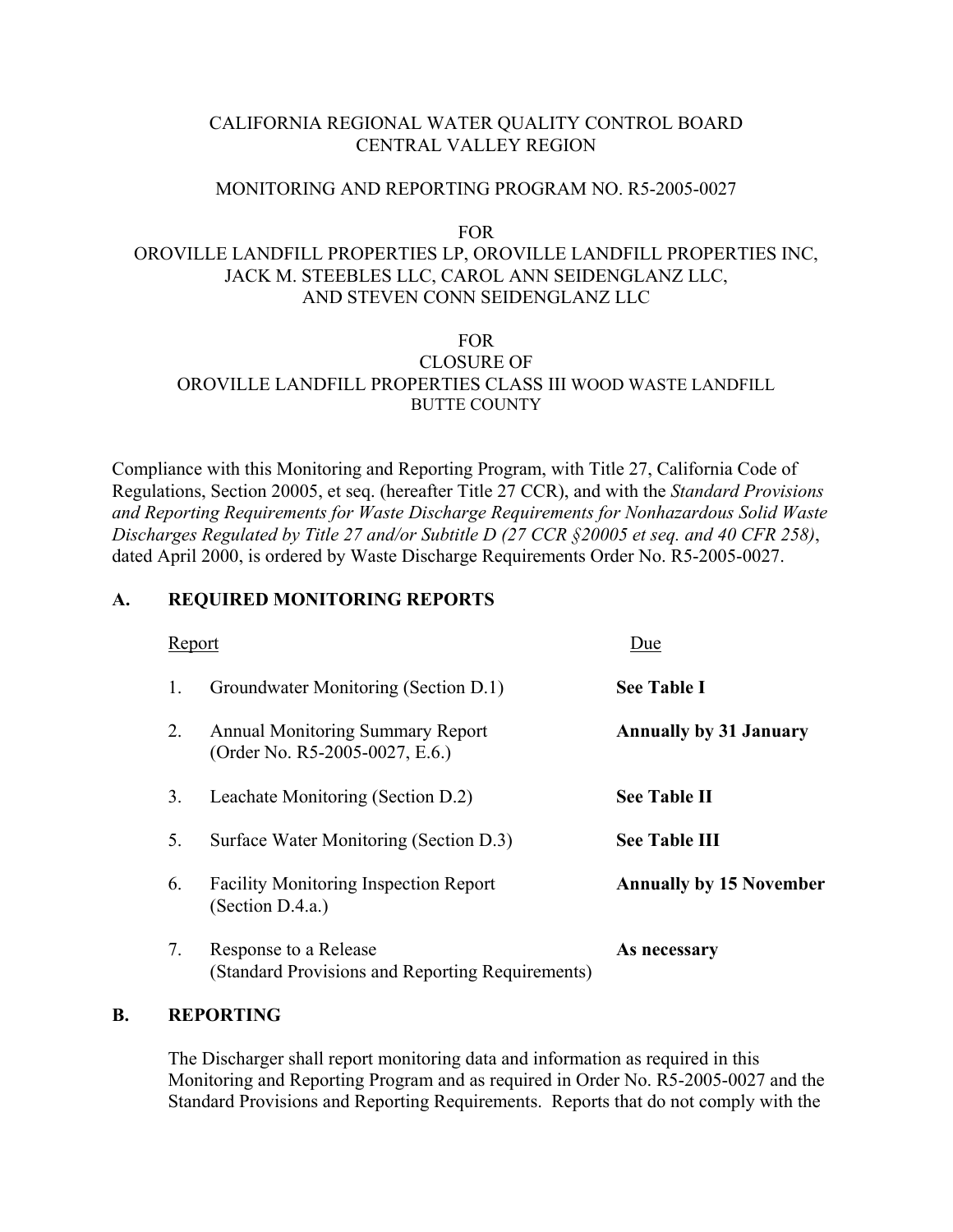required format will be **REJECTED** and the Discharger shall be deemed to be in noncompliance with the waste discharge requirements. In reporting the monitoring data required by this program, the Discharger shall arrange the data in tabular form so that the date, the constituents, the concentrations, and the units are readily discernible. The data shall be summarized in such a manner so as to illustrate clearly the compliance with waste discharge requirements or the lack thereof. Data shall also be submitted in a digital format acceptable to the Executive Officer.

 Each monitoring report shall include a compliance evaluation summary as specified in Reporting Requirements E.4. of Order No. R5-2005-0027.

 Field and laboratory tests shall be reported in each monitoring report. Monthly, semiannual, and annual monitoring reports shall be submitted to the Regional Board in accordance with the following schedule for the calendar period in which samples were taken or observations made.

| Sampling<br>Frequency | Reporting<br>Frequency | Reporting<br>Periods End | Report<br>Date Due                                                                        |
|-----------------------|------------------------|--------------------------|-------------------------------------------------------------------------------------------|
| Monthly               | Monthly                | Last Day of Month        | By end of month<br>following the month<br>that samples were taken<br>or observations made |
| Semiannually          | Semiannually           | 30 June<br>31 December   | 31 July<br>31 January                                                                     |
| Annually              | Annually               | 31 December              | 31 January                                                                                |

 The Discharger shall submit an **Annual Monitoring Summary Report** to the Regional Board covering the previous monitoring year. The annual report shall contain the information specified in Reporting Requirements E.6. of Order No. R5-2005-0027, and a discussion of compliance with the Waste Discharge Requirements and the Water Quality Protection Standard.

 The results of **all monitoring** conducted at the site shall be reported to the Regional Board in accordance with the reporting schedule above for the calendar period in which samples were taken or observations made.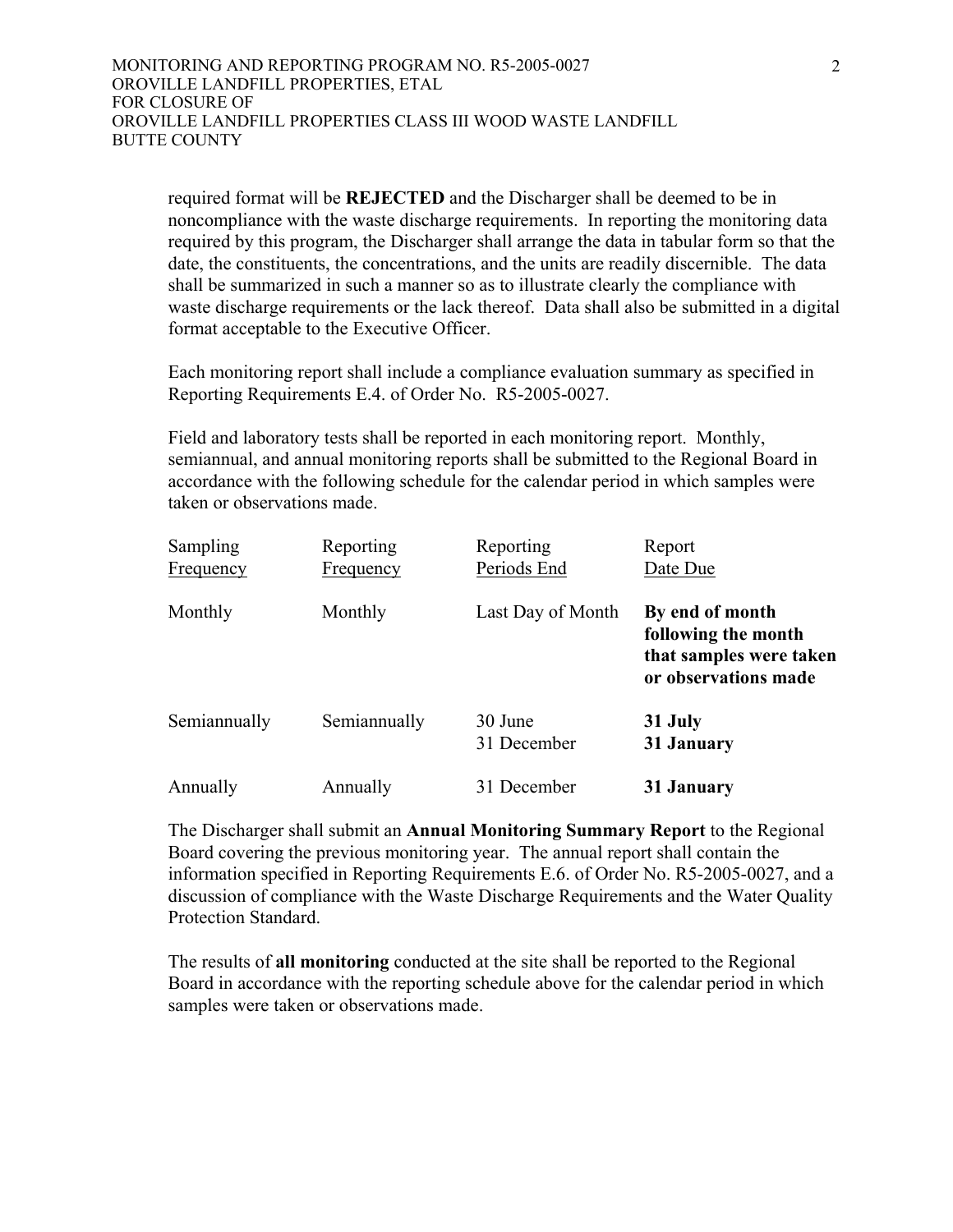# **C. WATER QUALITY PROTECTION STANDARD AND COMPLIANCE PERIOD**

## **1. Water Quality Protection Standard Report**

 For each waste management unit (Unit), the Water Quality Protection Standard shall consist of all constituents of concern, the concentration limit for each constituent of concern, the point of compliance, and all water quality monitoring points.

 The Water Quality Protection Standard for naturally occurring waste constituents consists of the constituents of concern, the concentration limits, and the point of compliance and all monitoring points. The Executive Officer shall review and approve the Water Quality Protection Standard, or any modification thereto, for each monitored medium.

The report shall:

- a. Identify **all distinct bodies of surface and ground water** that could be affected in the event of a release from a Unit or portion of a Unit. This list shall include at least the uppermost aquifer and any permanent or ephemeral zones of perched groundwater underlying the facility.
- b. Include a map showing the monitoring points and background monitoring points for the surface water monitoring program and the groundwater monitoring program. The map shall include the point of compliance in accordance with §20405 of Title 27.
- c. Evaluate the perennial direction(s) of groundwater movement within the uppermost groundwater zone(s).

 If subsequent sampling of the background monitoring point(s) indicates significant water quality changes due to either seasonal fluctuations or other reasons unrelated to waste management activities at the site, the Discharger may request modification of the Water Quality Protection Standard.

## **2. Constituents of Concern**

 The constituents of concern include all the waste constituents, their reaction products, and hazardous constituents that are reasonably expected to be in or derived from waste contained in the Unit. The constituents of concern for all Units at the facility are those listed in Tables I through IV for the specified monitored medium. The Discharger shall monitor all constituents of concern at the frequency required by Monitoring and Reporting Program No. R5-2005-0027.

## a**. Monitoring Parameters**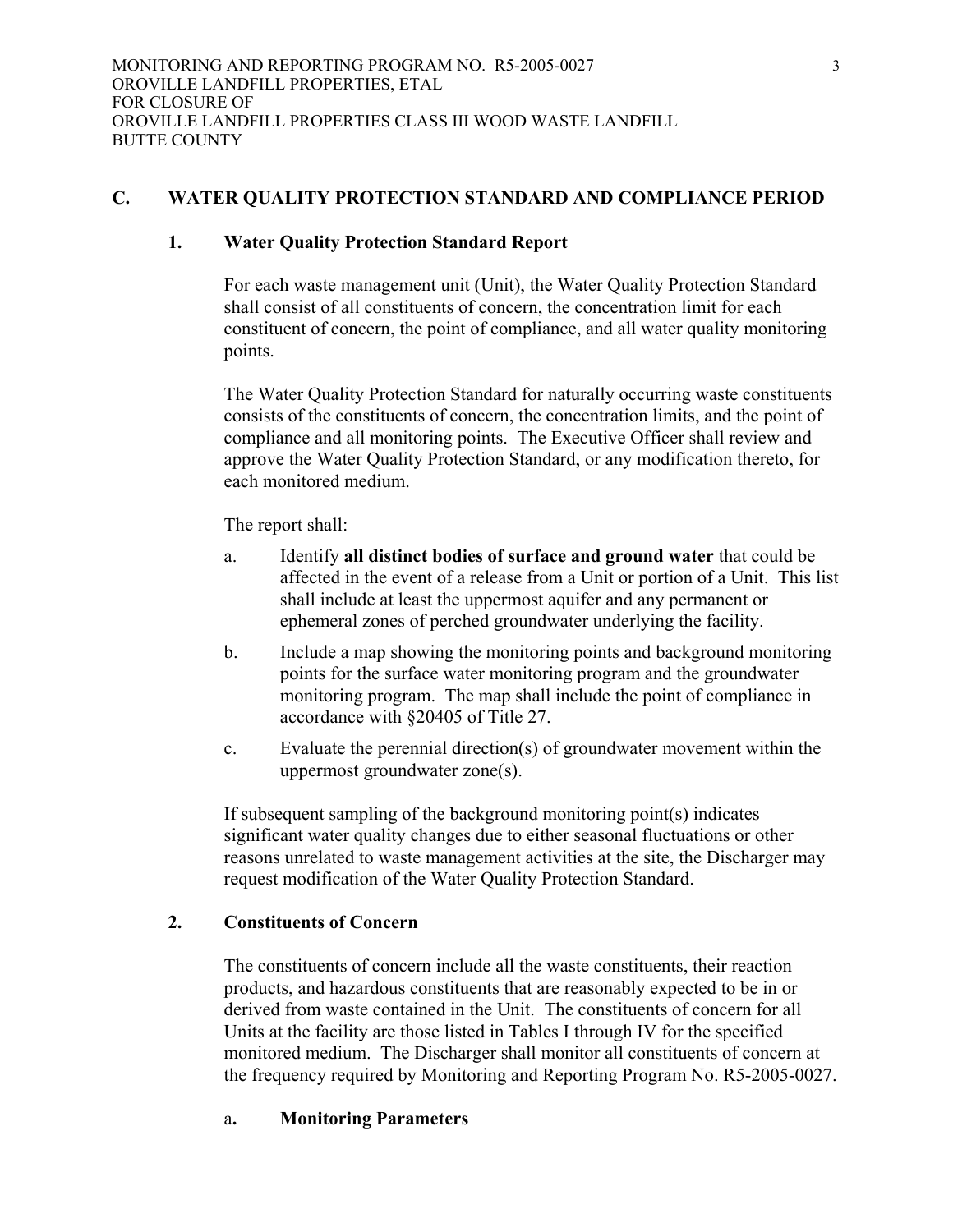Monitoring parameters are constituents of concern that are the waste constituents, reaction products, hazardous constituents, and physical parameters that provide a reliable indication of a release from a Unit. The monitoring parameters for all Units are those listed in Tables I through III for the specified monitored medium.

# **3. Concentration Limits**

 For a naturally occurring constituent of concern, the concentration limit for each constituent of concern shall be determined as follows:

- a. By calculation in accordance with a statistical method pursuant to §20415 of Title 27; or
- b. By an alternate statistical method acceptable to the Executive Officer in accordance with §20415 of Title 27.

# **4. Point of Compliance**

 The point of compliance for the water standard at each Unit is a vertical surface located at the hydraulically downgradient limit of the Unit that extends through the uppermost aquifer underlying the Unit.

## **5. Compliance Period**

 The compliance period for each Unit shall be the number of years equal to the active life of the Unit plus the closure period. The compliance period is the minimum period during which the Discharger shall conduct a water quality monitoring program subsequent to a release from the Unit. The compliance period shall begin anew each time the Discharger initiates an evaluation monitoring program.

# **D. MONITORING**

The Discharger shall comply with the detection monitoring program provisions of Title 27 for groundwater and surface water in accordance with Detection Monitoring Specifications D.1 and D.7 of Waste Discharge Requirements, Order No. R5-2005-0027. All monitoring shall be conducted in accordance with a Sample Collection and Analysis Plan, which includes quality assurance/quality control standards, that is acceptable to the Executive Officer.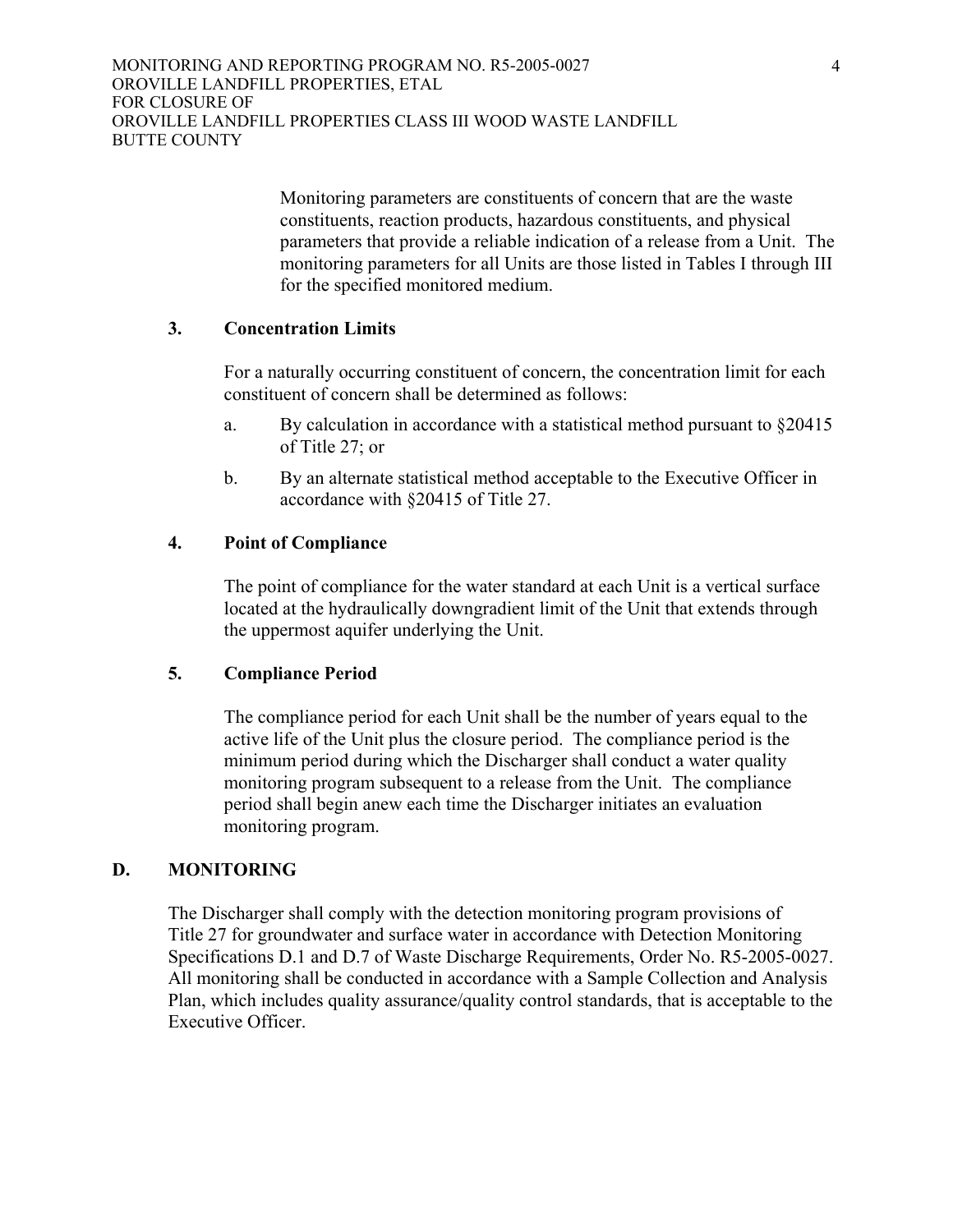All point of compliance monitoring wells established for the detection monitoring program shall constitute the monitoring points for the groundwater Water Quality Protection Standard. All detection monitoring program groundwater monitoring wells, leachate monitoring points, and surface water monitoring points shall be sampled and analyzed for monitoring parameters and constituents of concern as indicated and listed in Tables I through IV.

Method detection limits and practical quantitation limits shall be reported. All peaks shall be reported, including those that cannot be quantified and/or specifically identified. Metals shall be analyzed in accordance with the methods listed in Table IV.

The Discharger may, with the approval of the Executive Officer, use alternative analytical test methods, including new USEPA approved methods, provided the methods have method detection limits equal to or lower than the analytical methods specified in this Monitoring and Reporting Program.

## **1. Groundwater**

The Discharger shall operate and maintain a groundwater detection monitoring system that complies with the applicable provisions of §20415 and §20420 of Title 27 in accordance with a Detection Monitoring Program approved by the Executive Officer. The Discharger shall collect, preserve, and transport groundwater samples in accordance with the approved Sample Collection and Analysis Plan.

The Discharger shall determine the groundwater flow rate and direction in the uppermost aquifer and in any zones of perched water and in any additional zone of saturation monitored pursuant to this Monitoring and Reporting Program, and report the results semiannually, including the times of highest and lowest elevations of the water levels in the wells.

Hydrographs of each well shall be submitted showing the elevation of groundwater with respect to the elevations of the top and bottom of the screened interval and the elevation of the pump intake. Hydrographs of each well shall be prepared quarterly and submitted annually.

Groundwater samples shall be collected from the point-of-compliance wells, background wells, and any additional wells added as part of the approved groundwater monitoring system. Samples shall be collected and analyzed for the monitoring parameters in accordance with the methods and frequency specified in Table I. All monitoring parameters and constituents of concern shall be graphed so as to show historical trends at each sample location.

The monitoring parameters shall also be evaluated each reporting period with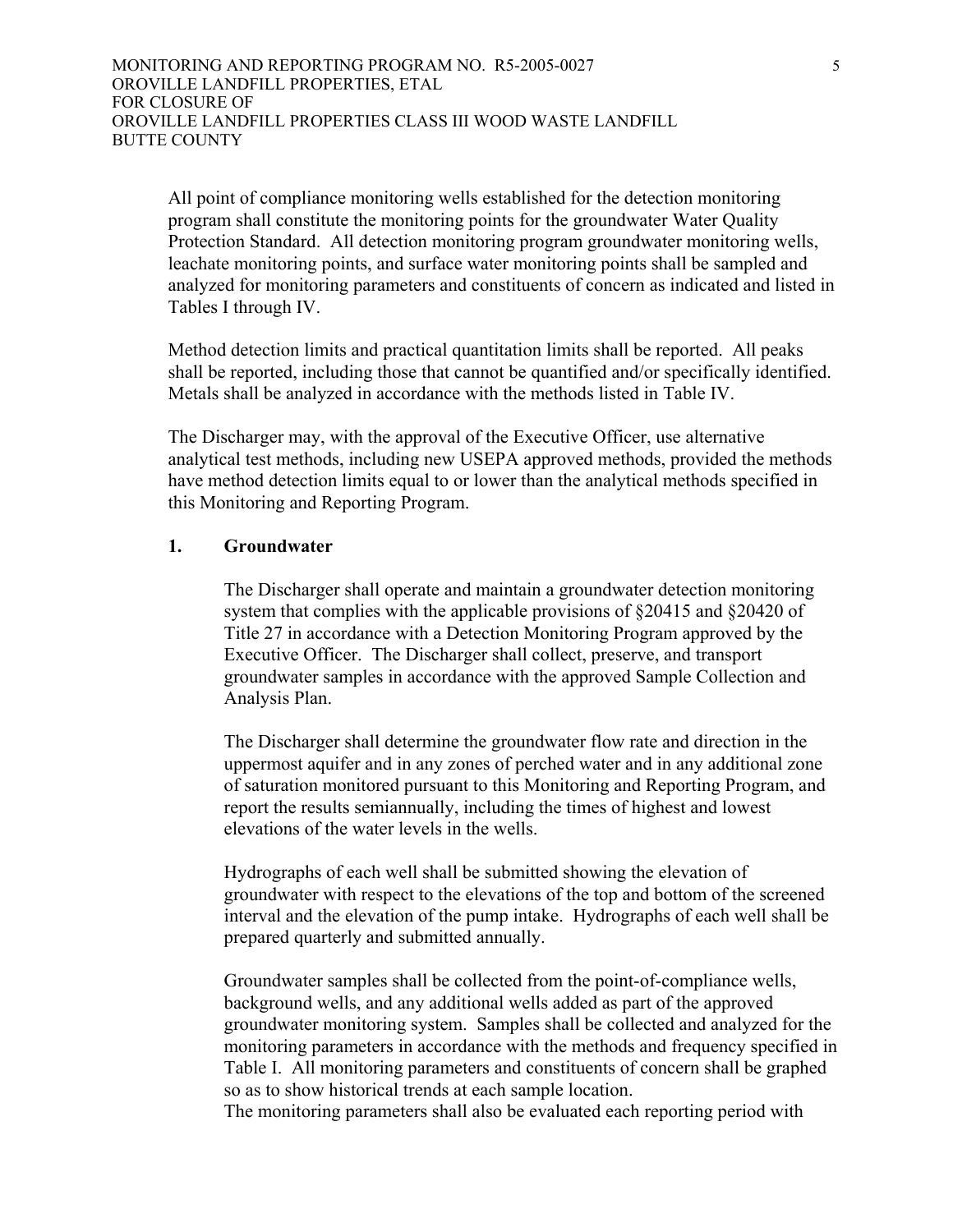regards to the cation/anion balance, and the results shall be graphically presented using a Stiff diagram, a Piper graph, or a Schueller plot. Samples for the constituents of concern specified in Table I shall be collected and analyzed in accordance with the methods listed in Table IV every five years.

The current groundwater monitoring system at Oroville Landfill Properties Class III Wood Waste Landfill includes four monitoring wells, LF-1A, LF-2, LF-4, and LF-5. Monitoring well LF-1A is located hydraulically upgradient of Unit 1 and provides background water quality data. Well LF-2 is downgradient of Unit 2, LF-4 is down or cross gradient of Unit 1, and LF-5 is downgradient of Unit 2. All additional wells installed subsequent to the writing of these Waste Discharge Requirements for use in the groundwater detection monitoring program shall be monitored in accordance with this Monitoring and Reporting Program.

## **2. Leachate Monitoring**

All of the Units at the Oroville Landfill Properties Class III Wood Waste Landfill are unlined and do not have leachate collection and removal systems. However, leachate seeps have previously been observed along the northwestern portion of Unit 1.

In response to the leachate seeps, the Discharger installed a leachate seep control system in September 2004. The leachate seep control system included construction of a plastic lined interceptor trench with a perforated collection pipe placed in the bottom. Blank collection pipe was extended down the hillside from the seep area toward a 500 gallon holding tank.

**The leachate seep control system shall be inspected weekly from 15 October through 15 May annually. Additionally, the system shall be inspected within 24 hours after any storm event of 1 inch or greater rainfall.** Upon detection of leachate in the holding tank, the Discharger shall sample the liquid and analyze for the constituents listed in Table II. A second sample shall be collected during second quarter of each year. Inspection dates, observations, and sample results shall be reported with each semiannual monitoring report. The quantity of leachate shall be *estimated* and reported as Leachate Flow Rate (in gallons/day).

#### **3. Surface Water Monitoring**

Three unlined storm water detention basins exist at the site. Pond 1 is located at the northwest corner of Unit 1, Pond 5 is located at the western edge of Unit 2, and Pond 7 is located at the southeast corner of the facility. Surface drainage from the site and Units drains towards these three ponds.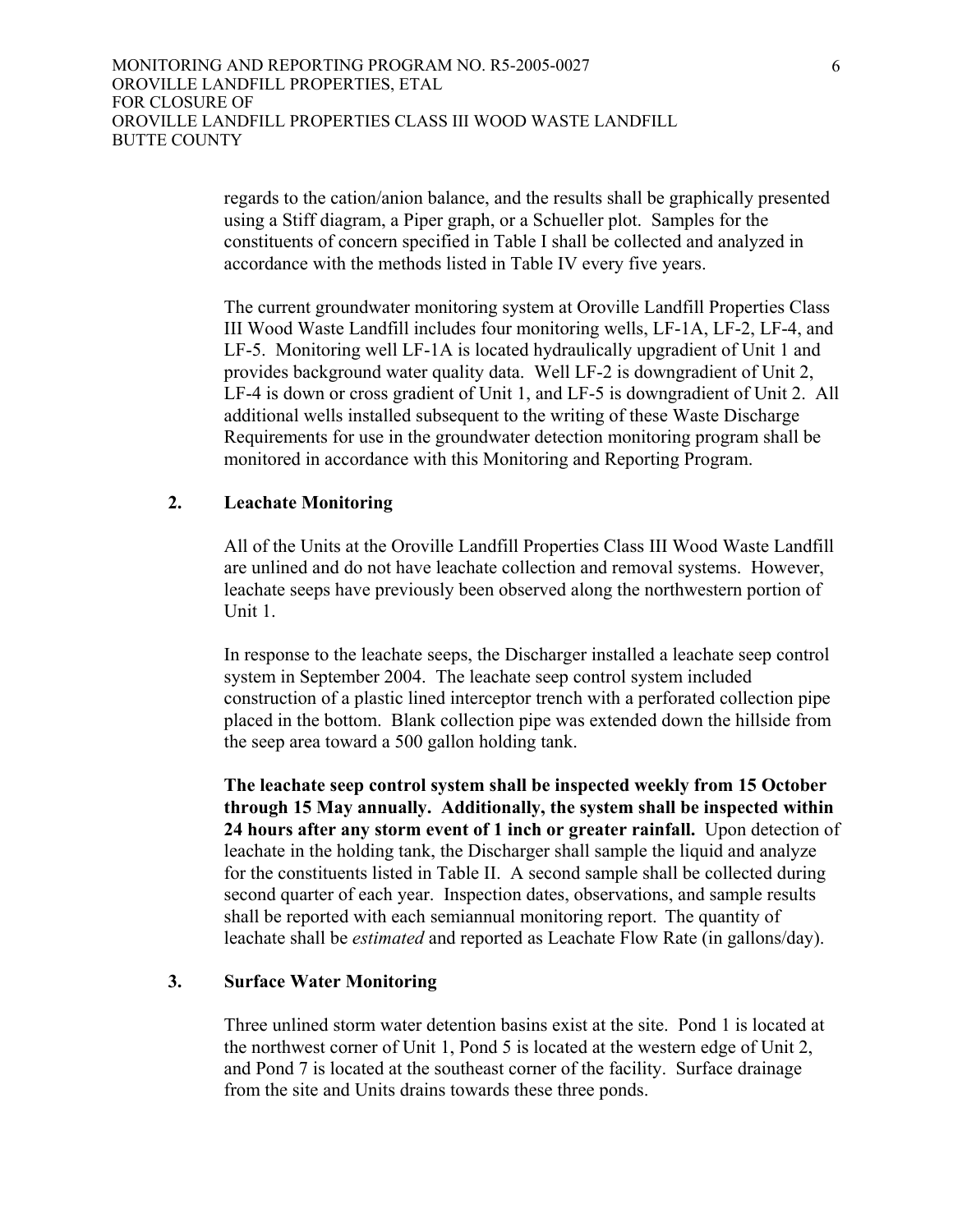The Discharger shall monitor the three detention basins weekly between 15 October and 15 May annually to ensure that two feet or more of freeboard exists. Liquid in the detention basins shall be sampled for the constituents and at the frequencies listed in Table III. All monitoring parameters shall be graphed so as to show historical trends at each sample location.

# **5. Facility Monitoring**

## a. **Facility Inspection**

Annually, prior to the anticipated rainy season, but no later than **30 September**, the Discharger shall conduct an inspection of the facility. The inspection shall assess damage to the drainage control system, groundwater monitoring equipment (including wells, etc.), and shall include the Standard Observations contained in Section E.4.f. of Order No. R5-2005-0027. Any necessary construction, maintenance, or repairs shall be completed by **31 October**. By **15 November** of each year, the Discharger shall submit an annual report describing the results of the inspection and the repair measures implemented, including photographs of the problem and the repairs.

## b. **Storm Events**

The Discharger shall inspect all precipitation, diversion, and drainage facilities for damage **within 7 days** following *major storm events*. Major storm events are defined as 1 inch or more of rainfall within a 24 hour period. Necessary repairs shall be completed **within 30 days** of the inspection. The Discharger shall report any damage and subsequent repairs within 45 days of completion of the repairs, including photographs of the problem and the repairs.

The Discharger shall implement the above monitoring program on the effective date of this Program.

Ordered By:

THOMAS R. PINKOS, Executive Officer

27 January 2005

(Date)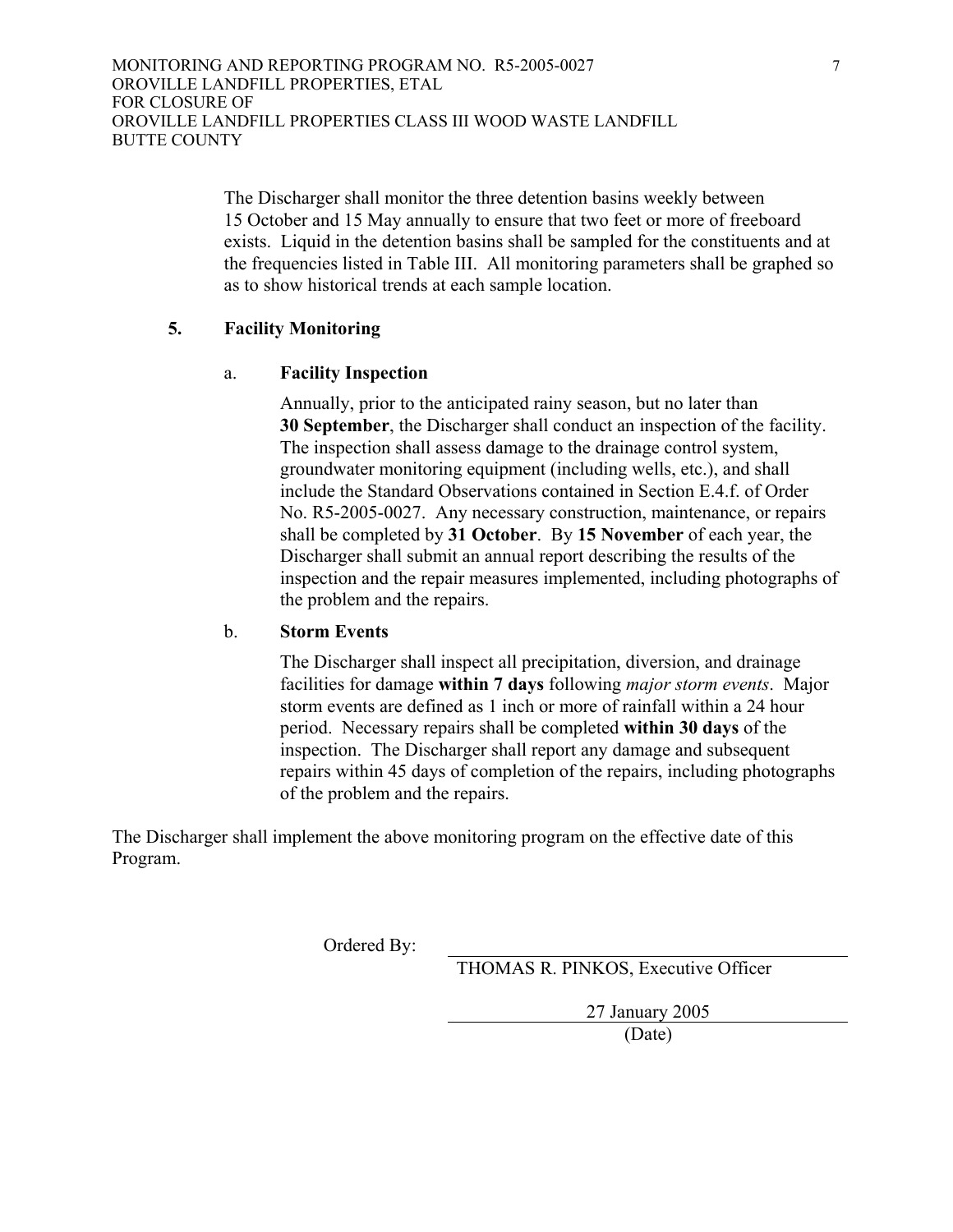## **GROUNDWATER DETECTION MONITORING PROGRAM**

# Parameter Units Erequency

## **Field Parameters**

|             | Groundwater Elevation          | Ft. & hundredths, M.S.L. | Quarterly  |
|-------------|--------------------------------|--------------------------|------------|
| Temperature |                                | 0 <sup>C</sup>           | Semiannual |
|             | <b>Electrical Conductivity</b> | $\mu$ mhos/cm            | Semiannual |
| pΗ          |                                | pH units                 | Semiannual |
| Turbidity   |                                | Turbidity units          | Semiannual |
|             |                                |                          |            |

# **Monitoring Parameters**

| Total Dissolved Solids (TDS)      | mg/L      | Semiannual |
|-----------------------------------|-----------|------------|
| Chloride                          | mg/L      | Semiannual |
| Carbonate                         | mg/L      | Semiannual |
| Bicarbonate                       | mg/L      | Semiannual |
| Nitrate - Nitrogen                | mg/L      | Semiannual |
| Sulfate                           | mg/L      | Semiannual |
| Calcium                           | mg/L      | Semiannual |
| Magnesium                         | mg/L      | Semiannual |
| Potassium                         | mg/L      | Semiannual |
| Sodium                            | mg/L      | Semiannual |
| Tannins and Lignins               | mg/L      | Semiannual |
| Formaldehyde                      | $\mu$ g/L | Semiannual |
| (USEPA Method 8315)               |           |            |
| Pentachlorophenol                 | $\mu$ g/L | Semiannual |
| (USEPA Method 8270)               |           |            |
| <b>Volatile Organic Compounds</b> | $\mu$ g/L | Semiannual |
| (USEPA Method 8260, see Table IV) |           |            |
|                                   |           |            |

# **Constituents of Concern (see Table IV)**

| <b>Total Organic Carbon</b>     | mg/L                | Annually |
|---------------------------------|---------------------|----------|
| Inorganics (dissolved)          | $mg/L$ or $\mu g/L$ | Annually |
| Semi-Volatile Organic Compounds | $\mu$ g/L           | 5 years  |
| (USEPA Method 8270C)            |                     |          |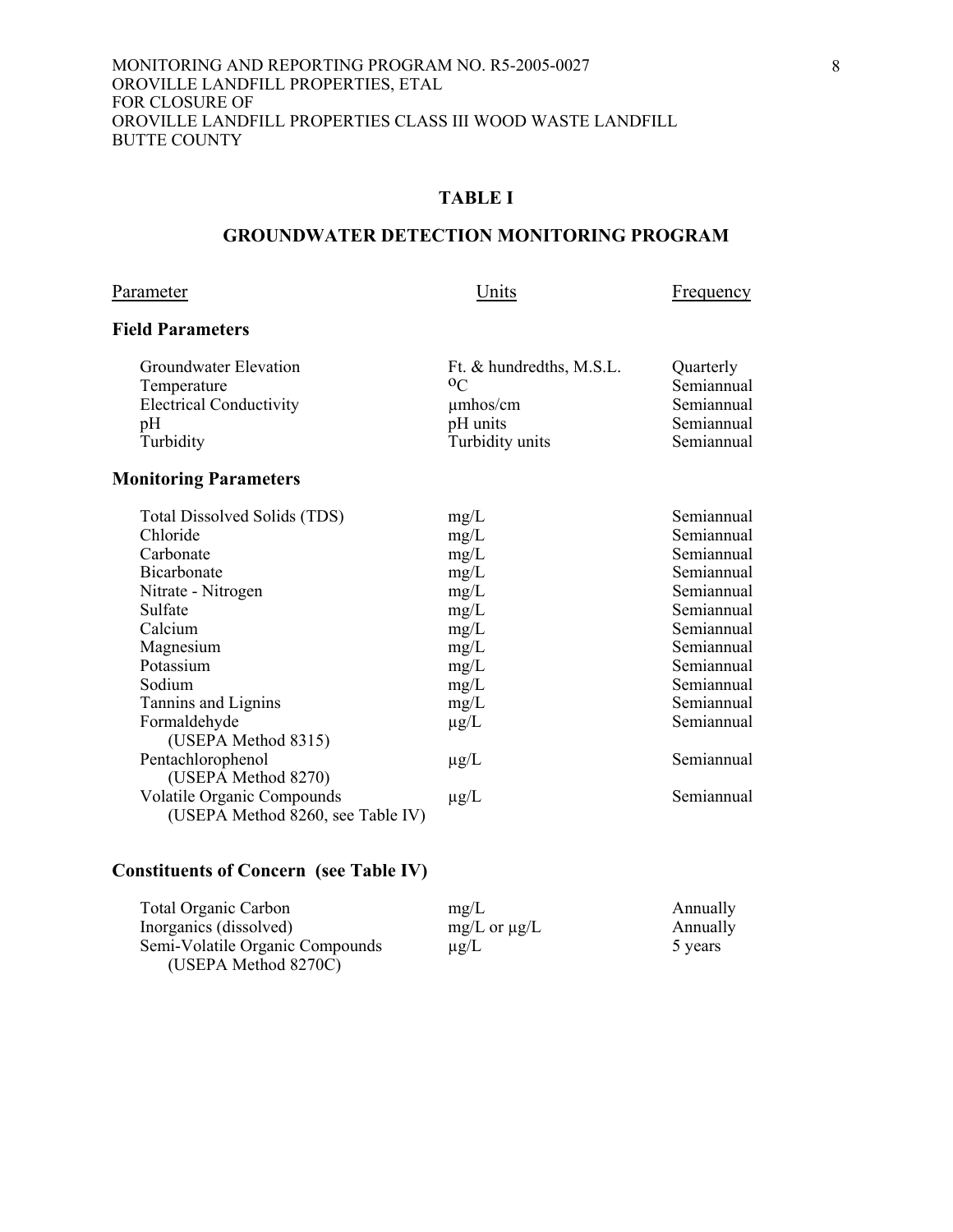## **TABLE II**

## **LEACHATE DETECTION MONITORING PROGRAM**

## Parameter **Example 2** Units Exequency

## **Field Parameters**

| <b>Total Flow</b><br><b>Flow Rate</b><br><b>Electrical Conductivity</b><br>pH                                                                                                                                                                                                                                                            | Gallons<br>Gallons/Day<br>$\mu$ mhos/cm<br>pH units                                                                         | Monthly<br>Monthly<br>Monthly<br>Monthly                                                                                                                                                         |
|------------------------------------------------------------------------------------------------------------------------------------------------------------------------------------------------------------------------------------------------------------------------------------------------------------------------------------------|-----------------------------------------------------------------------------------------------------------------------------|--------------------------------------------------------------------------------------------------------------------------------------------------------------------------------------------------|
| <b>Monitoring Parameters</b>                                                                                                                                                                                                                                                                                                             |                                                                                                                             |                                                                                                                                                                                                  |
| Total Dissolved Solids (TDS)<br>Chloride<br>Carbonate<br>Bicarbonate<br>Nitrate - Nitrogen<br>Sulfate<br>Calcium<br>Magnesium<br>Potassium<br>Sodium<br>Tannins and Lignins<br>Formaldehyde<br>(USEPA Method 8315)<br>Pentachlorophenol<br>(USEPA Method 8270)<br><b>Volatile Organic Compounds</b><br>(USEPA Method 8260, see Table IV) | mg/L<br>mg/L<br>mg/L<br>mg/L<br>mg/L<br>mg/L<br>mg/L<br>mg/L<br>mg/L<br>mg/L<br>mg/L<br>$\mu$ g/L<br>$\mu$ g/L<br>$\mu$ g/L | Semiannual<br>Semiannual<br>Semiannual<br>Semiannual<br>Semiannual<br>Semiannual<br>Semiannual<br>Semiannual<br>Semiannual<br>Semiannual<br>Semiannual<br>Semiannual<br>Semiannual<br>Semiannual |
|                                                                                                                                                                                                                                                                                                                                          |                                                                                                                             |                                                                                                                                                                                                  |

# **Constituents of Concern (see Table IV)**

| <b>Total Organic Carbon</b>     | mg/L                | Annually |
|---------------------------------|---------------------|----------|
| Inorganics (dissolved)          | $mg/L$ or $\mu g/L$ | Annually |
| Semi-Volatile Organic Compounds | $\mu$ g/L           | Annually |
| (USEPA Method 8270C)            |                     |          |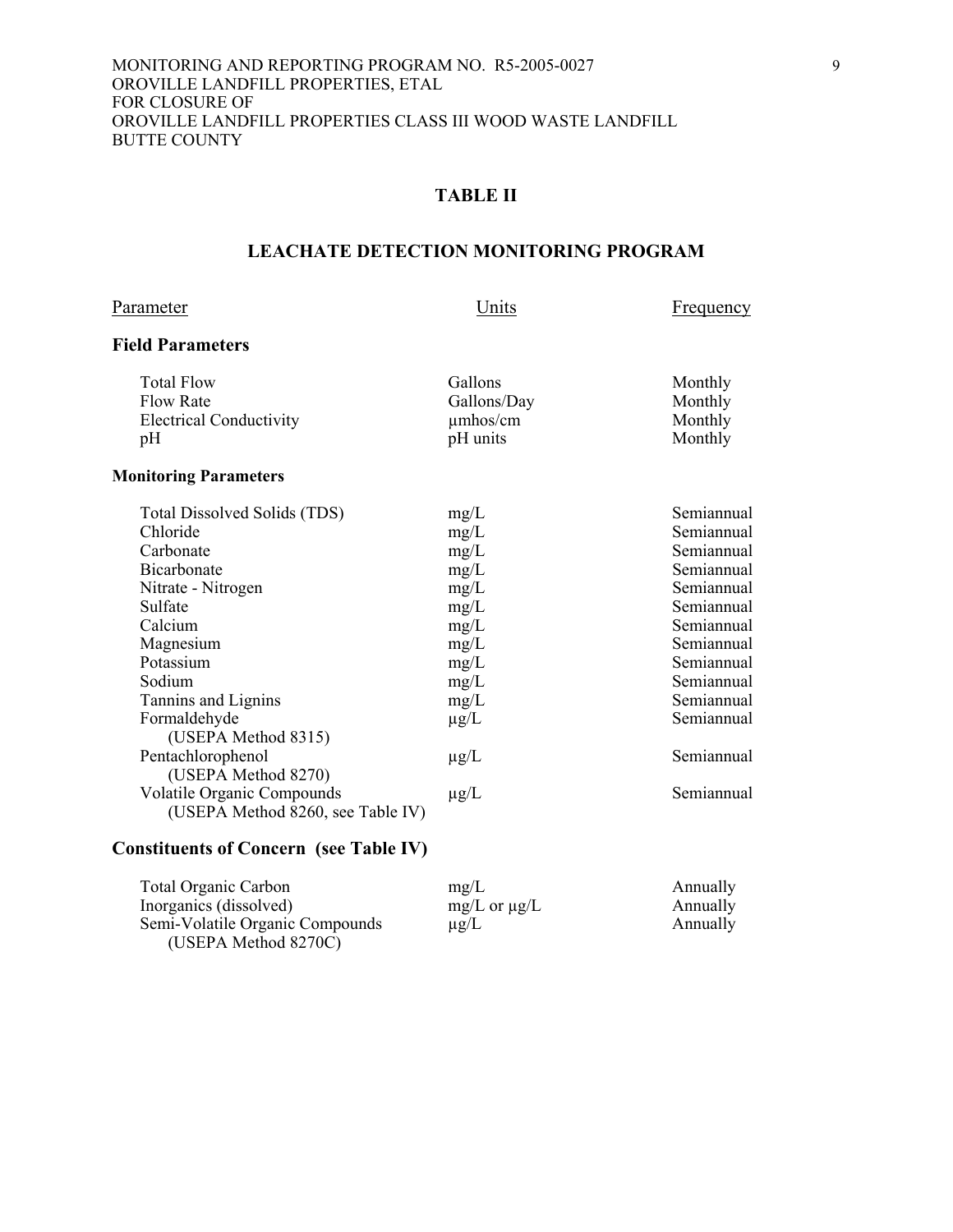#### **TABLE III**

## **SURFACE WATER DETECTION MONITORING PROGRAM**

|  | Parameter |
|--|-----------|
|--|-----------|

Units Frequency

#### **Field Parameters**

| Freeboard                      | Feet            | Monthly    |
|--------------------------------|-----------------|------------|
| Temperature                    | $^{0}C$         | Monthly    |
| <b>Electrical Conductivity</b> | $\mu$ mhos/cm   | Monthly    |
| pH                             | pH units        | Monthly    |
| Turbidity                      | Turbidity units | Monthly    |
| Discharge Flow Rate            | Gallons/Day     | Monthly    |
| <b>Monitoring Parameters</b>   |                 |            |
| Total Dissolved Solids (TDS)   | mg/L            | Semiannual |
| Chloride                       | mg/L            | Semiannual |
| Carbonate                      | mg/L            | Semiannual |
| <b>Bicarbonate</b>             | mg/L            | Semiannual |
| Nitrate - Nitrogen             | mg/L            | Semiannual |
| Sulfate                        | mg/L            | Semiannual |
| Calcium                        | mg/L            | Semiannual |
| Magnesium                      | mg/L            | Semiannual |
| Potassium                      | mg/L            | Semiannual |
| Sodium                         | mg/L            | Semiannual |

Tannins and Lignins mg/L Semiannual<br>Formaldehyde ug/L Semiannual Formaldehyde  $\mu g/L$  (USEPA Method 8315) Pentachlorophenol  $\mu$ g/L Semiannual (USEPA Method 8270) Volatile Organic Compounds  $\mu$ g/L Semiannual (USEPA Method 8260, see Table IV)

## **Constituents of Concern (see Table IV)**

| <b>Total Organic Carbon</b>     | mg/L                | Annually |
|---------------------------------|---------------------|----------|
| Inorganics (dissolved)          | $mg/L$ or $\mu g/L$ | Annually |
| Semi-Volatile Organic Compounds | $\mu$ g/L           | 5 years  |
| (USEPA Method 8270C)            |                     |          |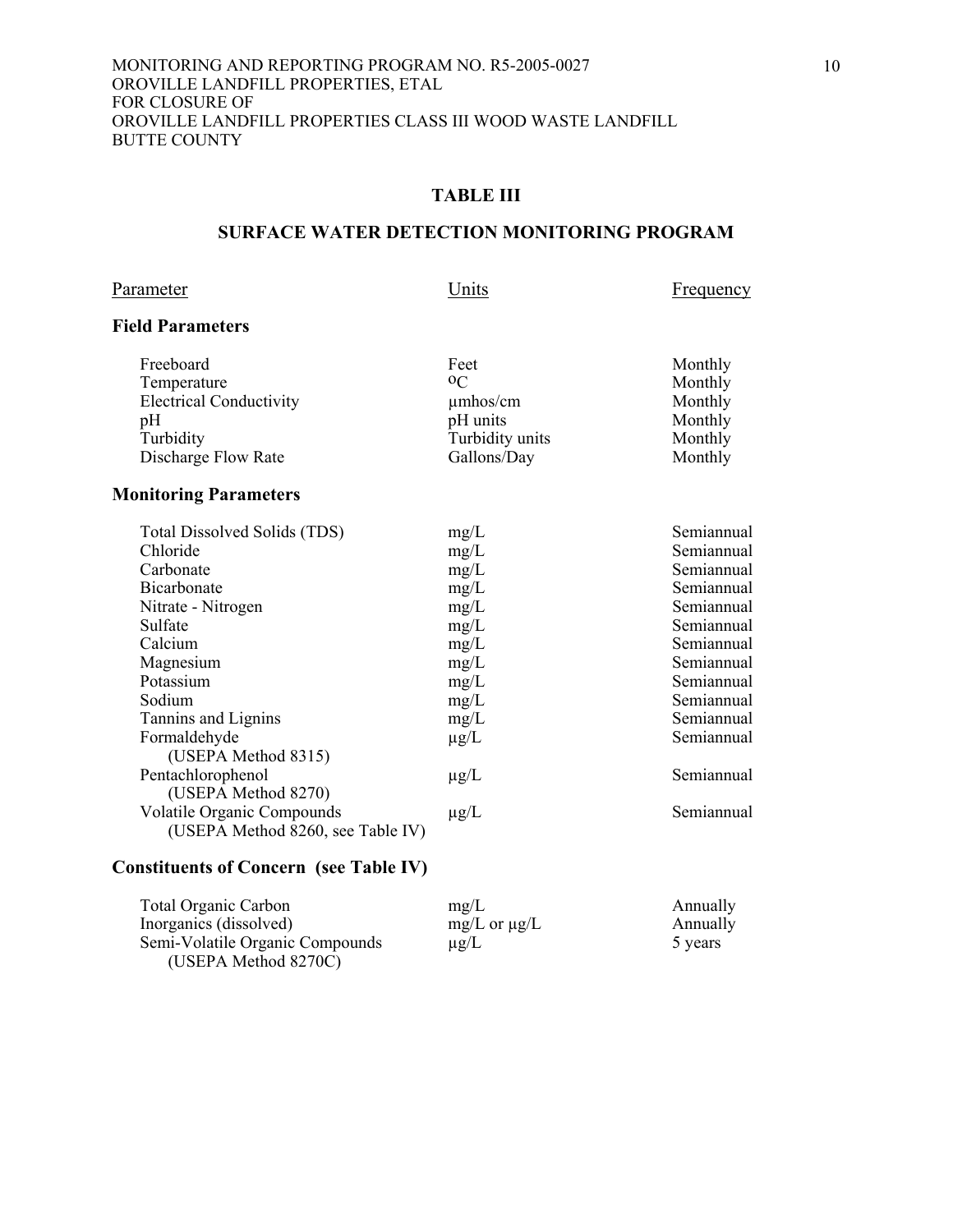## **CONSTITUENTS OF CONCERN & APPROVED USEPA ANALYTICAL METHODS**

**Inorganics (dissolved): USEPA Method**

I

| Cadmium               | 7131A             |
|-----------------------|-------------------|
| <b>Total Chromium</b> | 6010              |
| Chromium VI           | 3500              |
| Copper                | 6010              |
| Zinc                  | 6010              |
| <b>Iron</b>           | 6010              |
| Manganese             | 6010              |
| Arsenic               | 7062              |
| Lead                  | 7421              |
| Mercury               | 7470A             |
| Nickel                | 7521              |
| Cyanide               | 9010 <sub>B</sub> |
| Sulfide               | 9030B             |

## **Volatile Organic Compounds:**

#### **USEPA Method 8260**

 Acetone Acetonitrile (Methyl cyanide) Acrolein Acrylonitrile Allyl chloride (3-Chloropropene) Benzene Bromochloromethane (Chlorobromomethane) Bromodichloromethane (Dibromochloromethane) Bromoform (Tribromomethane) Carbon disulfide Carbon tetrachloride Chlorobenzene Chloroethane (Ethyl chloride) Chloroform (Trichloromethane) Chloroprene Dibromochloromethane (Chlorodibromomethane) 1,2-Dibromo-3-chloropropane (DBCP) 1,2-Dibromoethane (Ethylene dibromide; EDB) o-Dichlorobenzene (1,2-Dichlorobenzene) m-Dichlorobenzene (1,3-Dichlorobenzene) p-Dichlorobenzene (1,4-Dichlorobenzene) trans- 1,4-Dichloro-2-butene Dichlorodifluoromethane (CFC 12) 1,1 -Dichloroethane (Ethylidene chloride)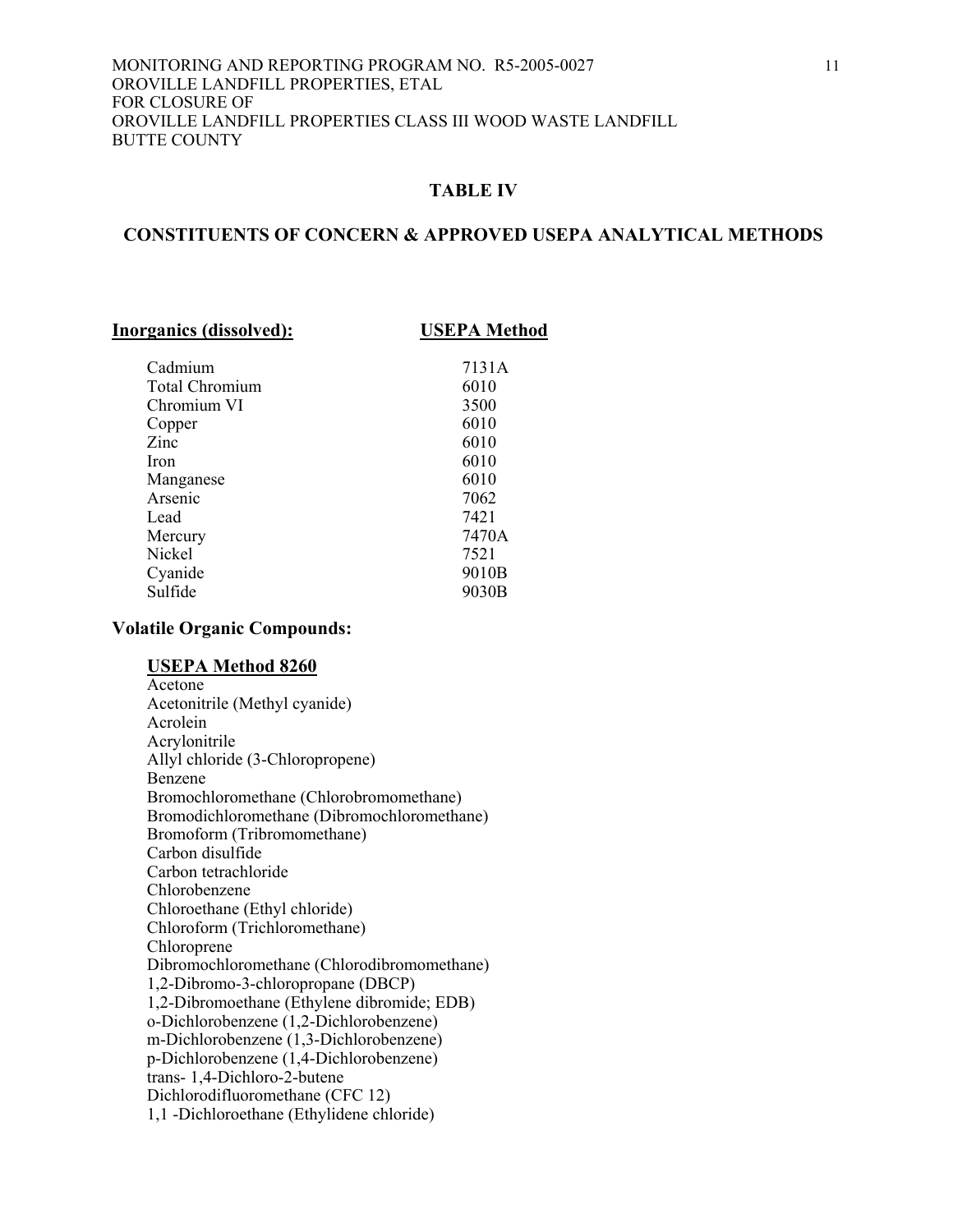#### **CONSTITUENTS OF CONCERN & APPROVED USEPA ANALYTICAL METHODS**

#### **Continued**

 1,2-Dichloroethane (Ethylene dichloride) 1,1 -Dichloroethylene (1, l-Dichloroethene; Vinylidene chloride) cis- l ,2-Dichloroethylene (cis- 1,2-Dichloroethene) trans- l ,2-Dichloroethylene (trans- 1,2-Dichloroethene) 1,2-Dichloropropane (Propylene dichloride) 1,3-Dichloropropane (Trimethylene dichloride) 2,2-Dichloropropane (Isopropylidene chloride) 1,1 -Dichloropropene cis- 1,3-Dichloropropene trans- l ,3-Dichloropropene Di-isopropylether (DIPE) Ethanol Ethyltertiary butyl ether Ethylbenzene Ethyl methacrylate Hexachlorobutadiene Hexachloroethane 2-Hexanone (Methyl butyl ketone) Isobutyl alcohol Methacrylonitrile Methyl bromide (Bromomethane) Methyl chloride (Chloromethane) Methyl ethyl ketone (MEK; 2-Butanone) Methyl iodide (Iodomethane) Methyl t-butyl ether Methyl methacrylate 4-Methyl-2-pentanone (Methyl isobutyl ketone) Methylene bromide (Dibromomethane) Methylene chloride (Dichloromethane) Naphthalene Propionitrile (Ethyl cyanide) Styrene Tertiary amyl methyl ether Tertiary butyl alcohol 1,1,1,2-Tetrachloroethane 1,1,2,2-Tetrachloroethane Tetrachloroethylene (Tetrachloroethene; Perchloroethylene; PCE) Toluene 1,2,4-Trichlorobenzene 1,1,1 -Trichloroethane, Methylchloroform 1,1,2-Trichloroethane Trichloroethylene (Trichloroethene; TCE)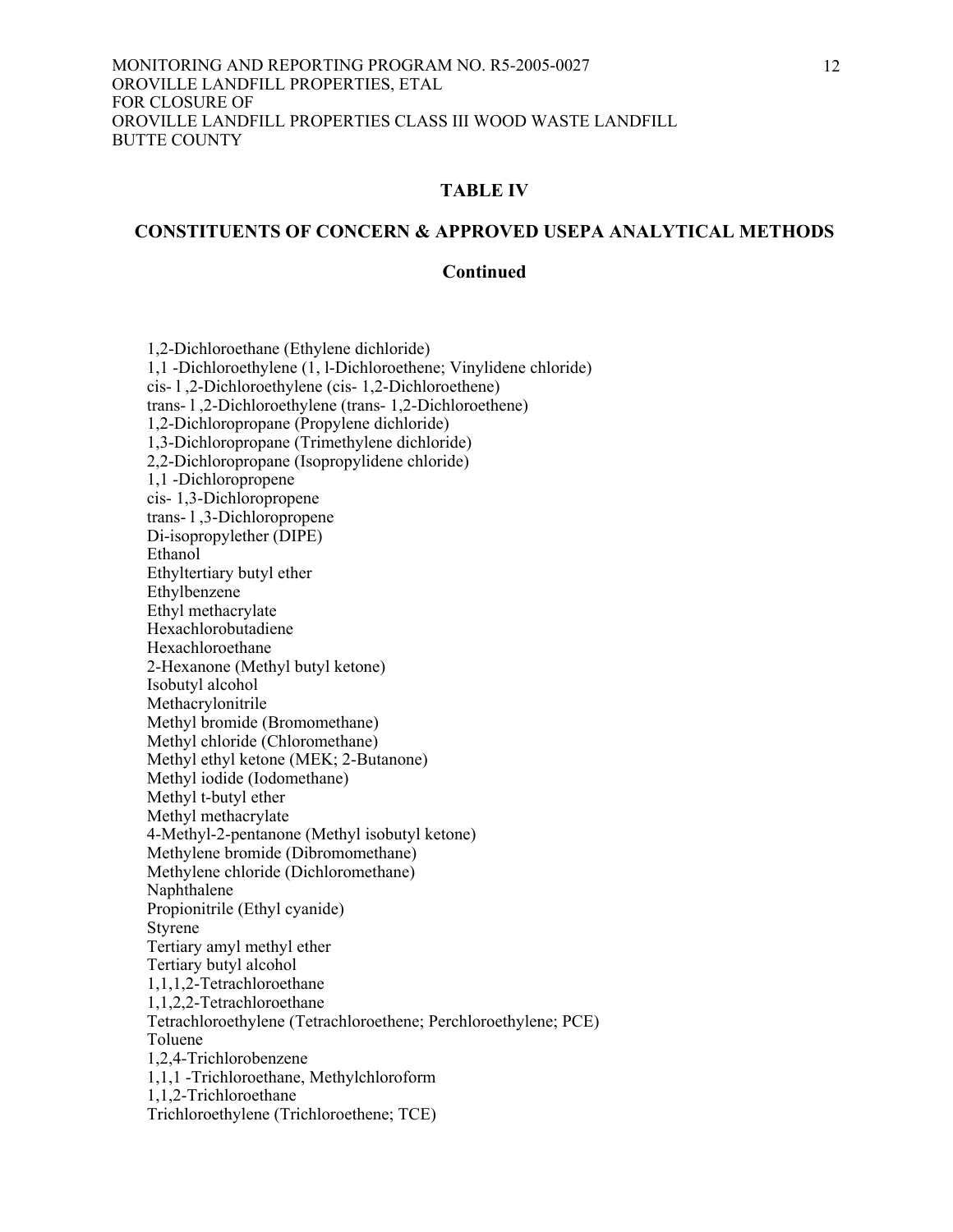#### **CONSTITUENTS OF CONCERN & APPROVED USEPA ANALYTICAL METHODS**

### **Continued**

 Trichlorofluoromethane (CFC- 11) 1,2,3-Trichloropropane Vinyl acetate Vinyl chloride (Chloroethene) Xylene (total)

#### **Semi-Volatile Organic Compounds:**

#### **USEPA Method 8270 - base, neutral, & acid extractables**

 Acenaphthene Acenaphthylene Acetophenone 2-Acetylaminofluorene (2-AAF) Aldrin 4-Aminobiphenyl Anthracene Benzo[a]anthracene (Benzanthracene) Benzo[b]fluoranthene Benzo[k]fluoranthene Benzo[g,h,i]perylene Benzo[a]pyrene Benzyl alcohol Bis(2-ethylhexyl) phthalate alpha-BHC beta-BHC delta-BHC gamma-BHC (Lindane) Bis(2-chloroethoxy)methane Bis(2-chloroethyl) ether (Dichloroethyl ether) Bis(2-chloro-1-methyethyl) ether (Bis(2-chloroisopropyl) ether; DCIP) 4-Bromophenyl phenyl ether Butyl benzyl phthalate (Benzyl butyl phthalate) Chlordane p-Chloroaniline Chlorobenzilate p-Chloro-m-cresol (4-Chloro-3-methylphenol) 2-Chloronaphthalene 2-Chlorophenol 4-Chlorophenyl phenyl ether Chrysene o-Cresol (2-methylphenol) m-Cresol (3-methylphenol) p-Cresol (4-methylphenol) 4,4'-DDD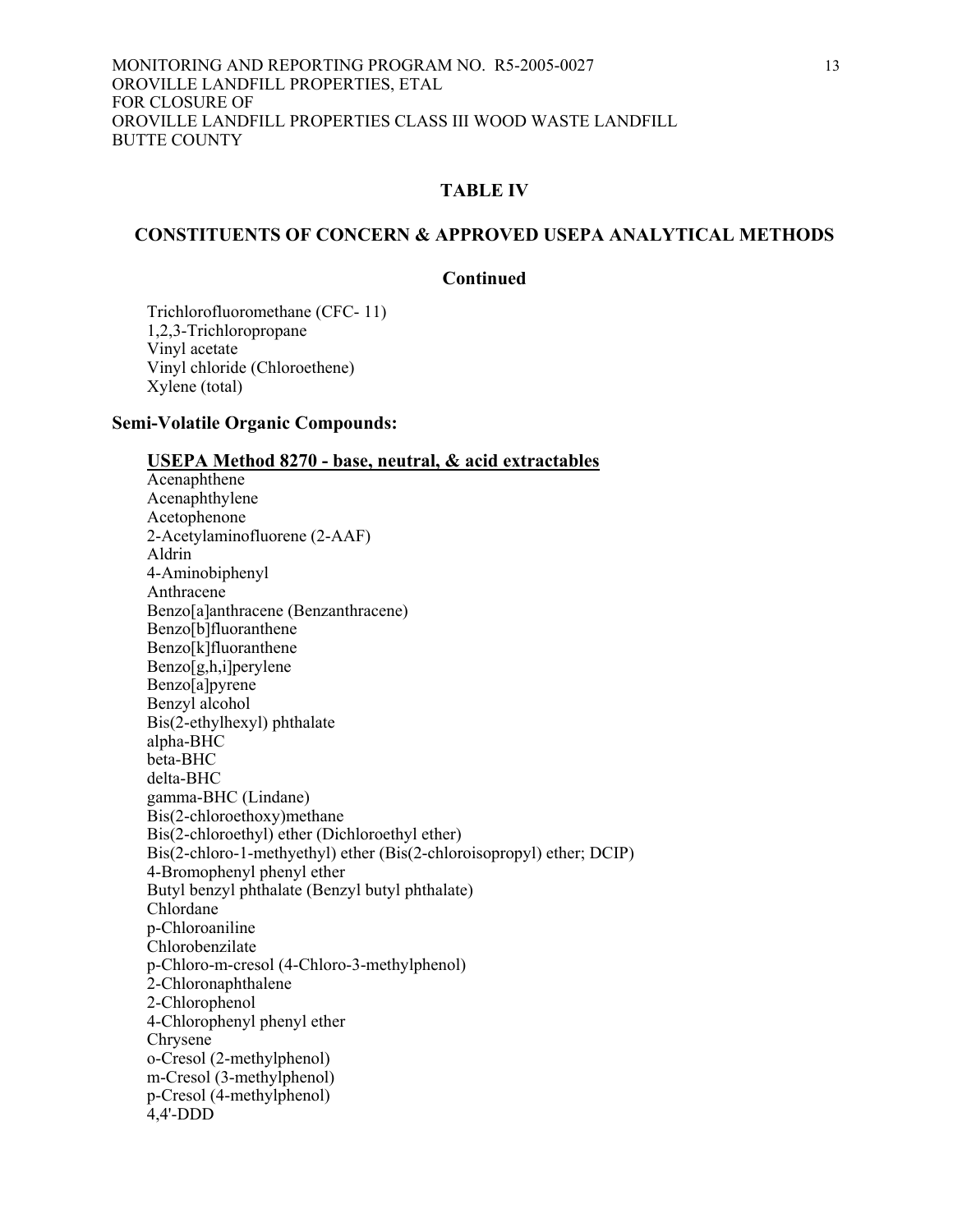## **CONSTITUENTS OF CONCERN & APPROVED USEPA ANALYTICAL METHODS**

#### **Continued**

4,4'-DDE 4,4'-DDT Diallate Dibenz[a,h]anthracene Dibenzofuran Di-n-butyl phthalate 3,3'-Dichlorobenzidine 2,4-Dichlorophenol 2,6-Dichlorophenol Dieldrin Diethyl phthalate p-(Dimethylamino)azobenzene 7,12-Dimethylbenz[a]anthracene 3,3'-Dimethylbenzidine 2,4-Dimehtylphenol (m-Xylenol) Dimethyl phthalate m-Dinitrobenzene 4,6-Dinitro-o-cresol (4,6-Dinitro-2-methylphenol) 2,4-Dinitrophenol 2,4-Dinitrotoluene 2,6-Dinitrotoluene Di-n-octyl phthalate Diphenylamine Endosulfan I Endosulfan II Endosulfan sulfate Endrin Endrin aldehyde Ethyl methanesulfonate Famphur Fluoranthene Fluorene Heptachlor Heptachlor epoxide Hexachlorobenzene Hexachlorocyclopentadiene Hexachloropropene Indeno $(1,2,3-c,d)$  pyrene Isodrin Isophorone Isosafrole Kepone Methapyrilene Methoxychlor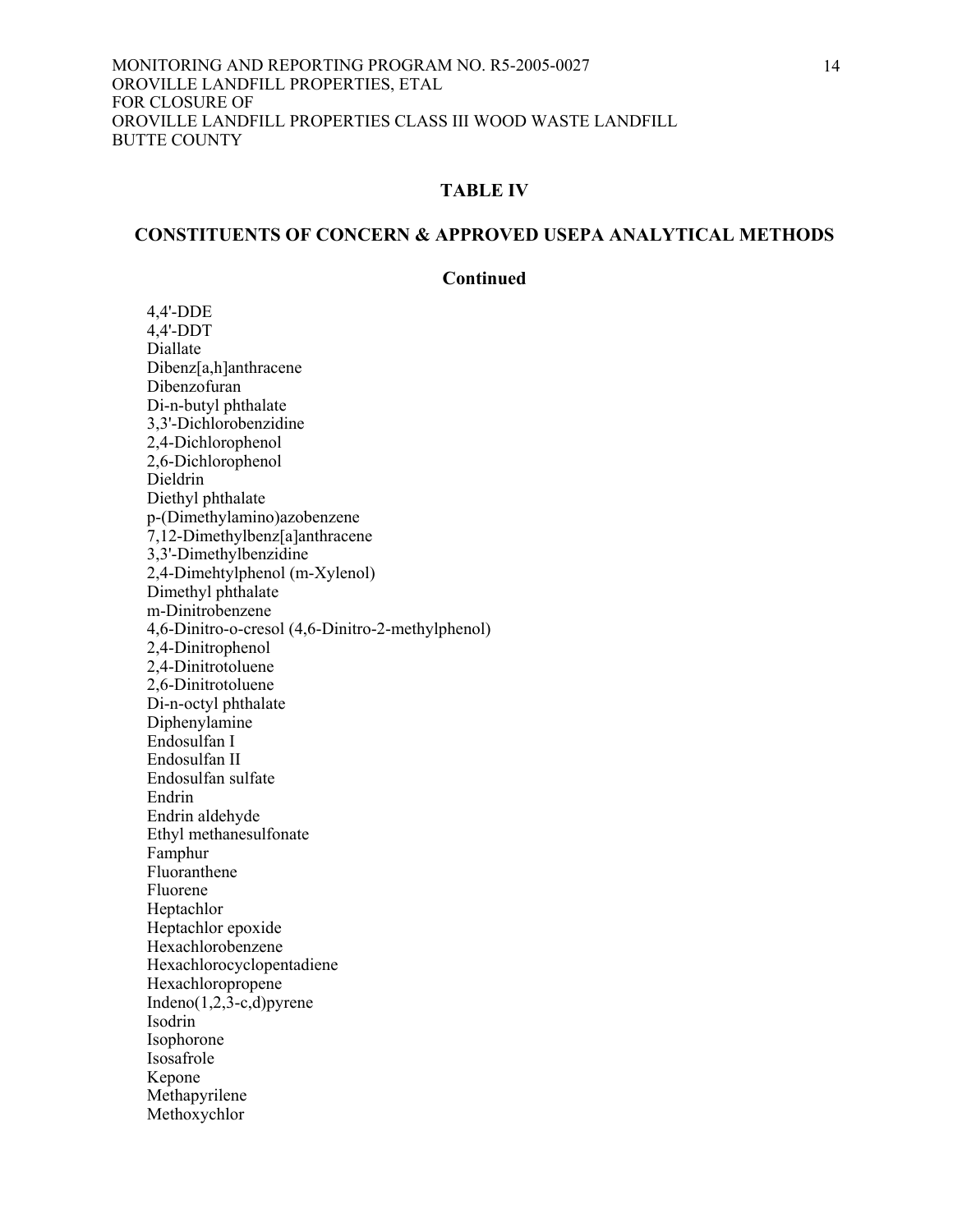#### **CONSTITUENTS OF CONCERN & APPROVED USEPA ANALYTICAL METHODS**

### **Continued**

 3-Methylcholanthrene Methyl methanesulfonate 2-Methylnaphthalene 1,4-Naphthoquinone 1-Naphthylamine 2-Naphthylamine o-Nitroaniline (2-Nitroaniline) m-Nitroaniline (3-Nitroaniline) p-Nitroaniline (4-Nitroaniline) Nitrobenzene o-Nitrophenol (2-Nitrophenol) p-Nitrophenol (4-Nitrophenol) N-Nitrosodi-n-butylamine (Di-n-butylnitrosamine) N-Nitrosodiethylamine (Diethylnitrosamine) N-Nitrosodimethylamine (Dimethylnitrosamine) N-Nitrosodiphenylamine (Diphenylnitrosamine) N-Nitrosodipropylamine (N-Nitroso-N-dipropylamine; Di-n-propylnitrosamine) N-Nitrosomethylethylamine (Methylethylnitrosamine) N-Nitrosopiperidine N-Nitrosospyrrolidine 5-Nitro-o-toluidine Pentachlorobenzene Pentachloronitrobenzene (PCNB) Pentachlorophenol Phenacetin Phenanthrene Phenol p-Phenylenediamine Polychlorinated biphenyls (PCBs; Aroclors) Pronamide Pyrene Safrole 1,2,4,5-Tetrachlorobenzene 2,3,4,6-Tetrachlorophenol o-Toluidine Toxaphene 2,4,5-Trichlorophenol 0,0,0-Triethyl phosphorothioate sym-Trinitrobenzene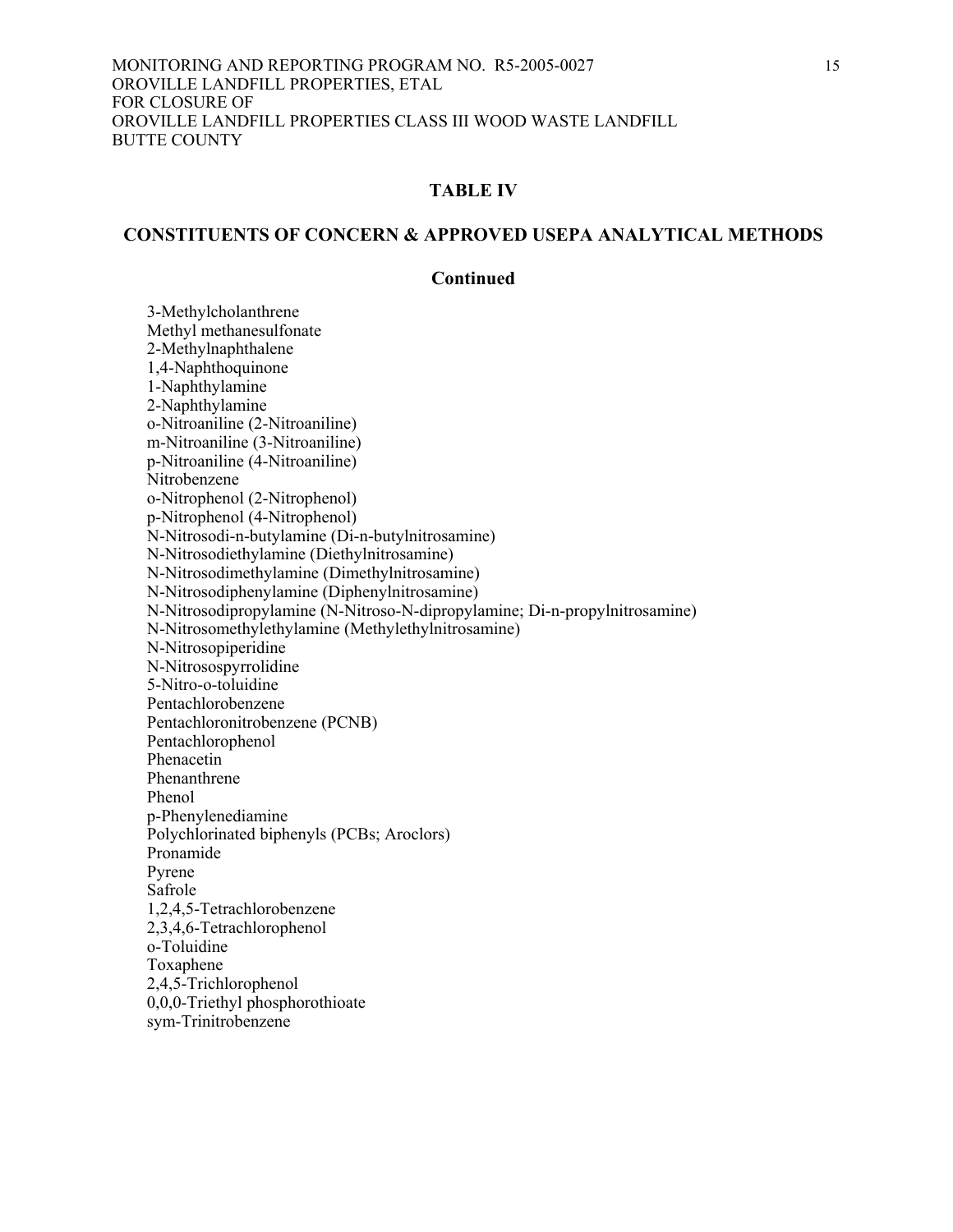## INFORMATION SHEET

ORDER NO. R5-2005-0027 OROVILLE LANDFILL PROPERTIES, ET AL FOR CLOSURE OF OROVILLE LANDFILL PROPERTIES CLASS III WOOD WASTE LANDFILL BUTTE COUNTY

The Oroville Landfill Properties Class III Wood Waste Landfill is located approximately three miles south of Oroville. The site is owned by Oroville Landfill Properties LP, Oroville Landfill Properties Inc, Jack M. Steebles LLC, Carol Ann Seidenglanz LLC, and Steven Conn Seidenglanz LLC (hereafter Oroville Landfill Properties, ET AL). The site began operations in 1973 under the former ownership of Louisiana-Pacific Corporation. In September 2002, Oroville Landfill Properties ET AL purchased the site

Three waste management units (Units) exist at the 115 acre facility. Units 1 and 2 were used for disposal of wood waste and Unit 4 was used for disposal of ash from a nearby wood fired cogeneration facility. No wastes have been disposed at the site since 2001.

Four major geologic units have been identified beneath the site. The units that have been identified from the top of the meta-volcanic bedrock to the ground surface are the Ione Formation, the Merhten Formation, the Nomlaki Tuff, and the Laguna Formation. With the exception of the volcanic Nomlaki Tuff, the units are composed of Cenozoic flood deposits from the current and ancestral Feather River System. The Laguna and Merhten Formations contain water bearing sands and gravels that are commonly separated by interbedded clayey aquitards.

Four monitoring wells make up the groundwater detection monitoring system. First encountered groundwater is between 75 and 140 feet below the native ground surface. Groundwater flow at the site is generally towards the southwest.

The Discharger has proposed a pilot study to determine whether clean-closing the landfill is feasible so that the land may be reclaimed for alternative development. This Order prescribes a schedule for submitting the clean-closure feasibility determination, and further prescribes a schedule for clean-closure of the landfill or for closing the wastes in place with installation of an engineered final cover system over the buried wastes. This Order additionally revises former Waste Discharge Requirements Order No. 90-266 to be consistent with applicable provisions of Title 27 California Code of Regulations.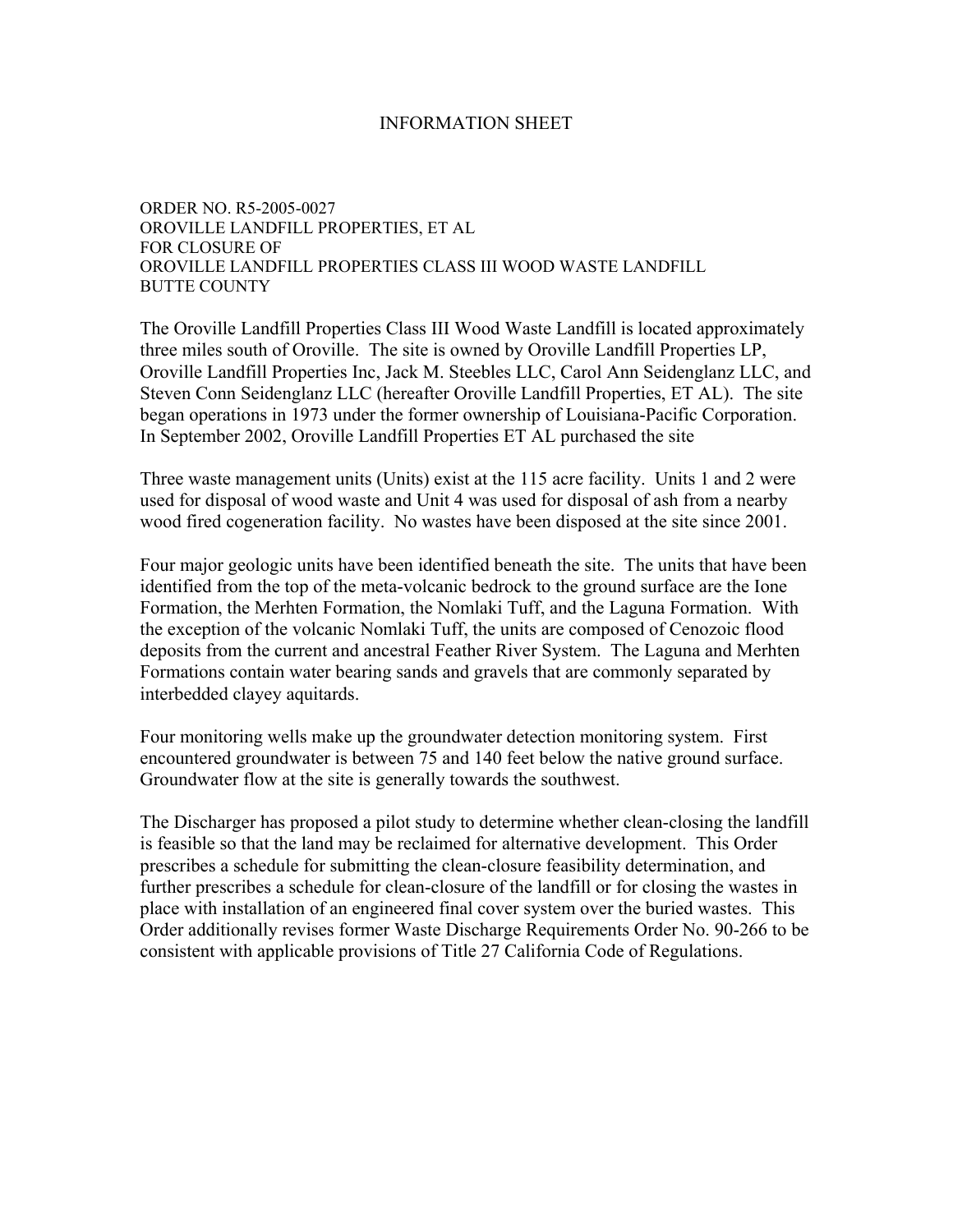## ORDER NO.R5-2005-0027 ATTACHMENT A